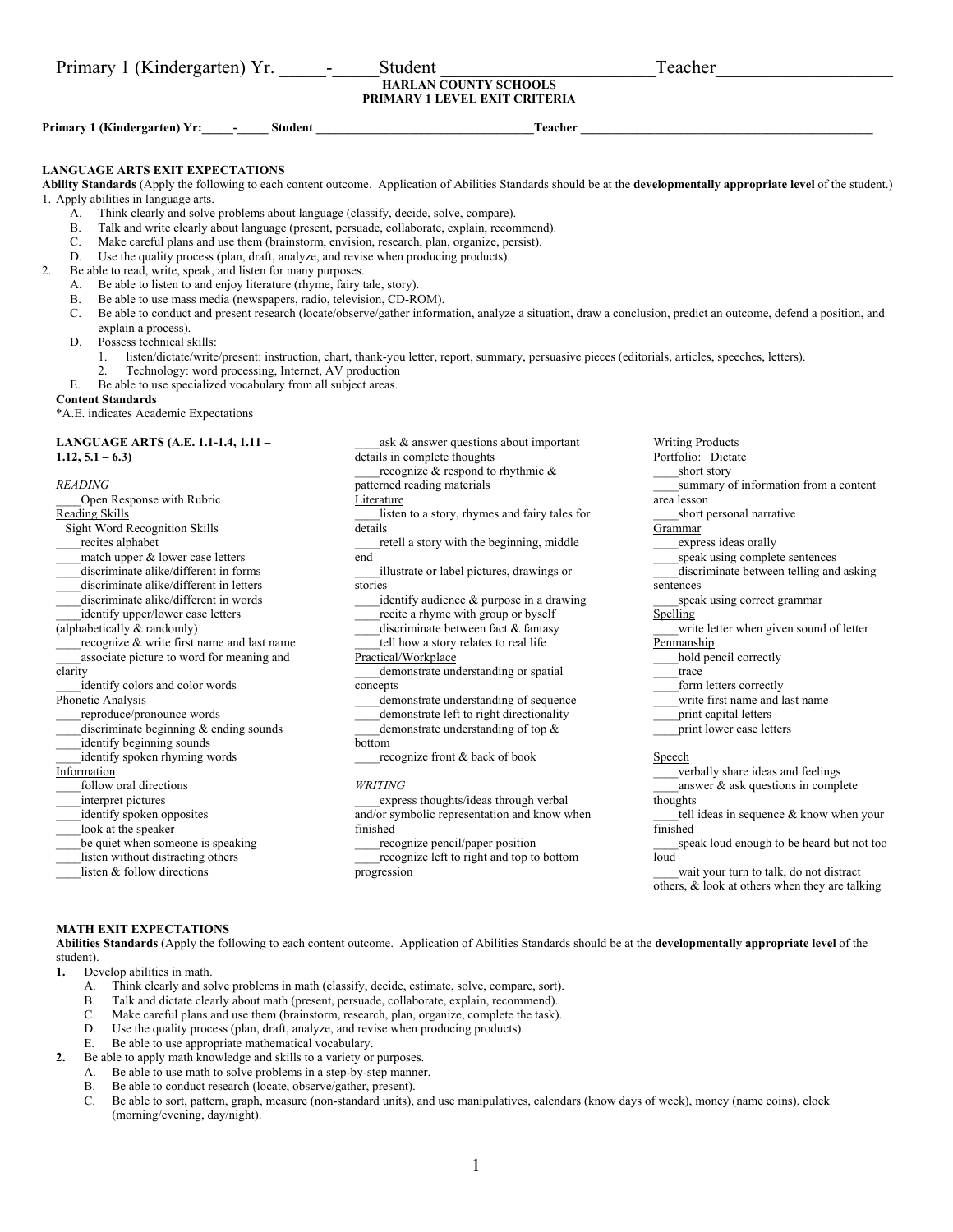## Primary 1 (Kindergarten) Yr. \_\_\_\_\_-\_\_\_\_\_Student \_\_\_\_\_\_\_\_\_\_\_\_\_\_\_\_\_\_\_\_\_\_\_Teacher\_\_\_\_\_\_\_\_\_\_\_\_\_\_\_\_\_\_\_

**MATH (A.E. 1.5 – 1.9, 2.7 – 2.13, 5.1 – 6.3)** 

- \_\_\_\_Open Response with Rubric
- Number/Computation
- match numbers to objects 0 through 20
- \_\_\_\_count to 20
- count backwards from 10
- \_\_\_\_subtract concrete objects from group
- \_\_\_\_add concrete objects to group
- \_\_\_\_identify numerals 0 through 20
- write numbers 0 through 20
- \_\_\_\_recognize repeated patterns in numbers from  $0 - 20$

identify ordinal numbers and position  $(1<sup>st</sup> –$  $\overline{5^{th}}$ 

Geometry/Measurement

\_\_\_\_identify coins: penny, nickel, dime, quarter

## **SCIENCE EXIT EXPECTATIONS**

**Abilities Standards** (Apply the following to each content outcome. Application of abilities standards should be at the **developmentally appropriate level** of the students.)

tell time to the hour

days, weeks, months

bottom, middle, left, right).

same, longest, shortest, more, less

rectangle

etc.)

- **1.** Develop abilities in science.
	- A. Think clearly and solve problems about science (classify, decide, estimate, solve, compare).
	- B. Talk clearly about science (present, persuade, collaborate, explain, recommend).
	- C. Make careful plans and use them (brainstorm, envision, research, plan, organize, persist).<br>D. Use the quality process (plan, draft, analyze, and revise when producing products).
	- Use the quality process (plan, draft, analyze, and revise when producing products).
- **2.** Be able to apply science knowledge and skills to a variety of purposes.
	- A. Be able to solve problems using the scientific method (research, hypothesis, experimentation, findings, conclusion).
	- B. Be able to conduct research (field research, library research, experimentation).
	- C. Be able to use scientific equipment appropriately (safely, effectively, efficiently, accurately).
	- D. Know how to preserve the earth (reuse, reduce, recycle, refuse).
	- E. Possess technical skills<br>1. listen/dictate/grap
		- listen/dictate/graph
		- 2. technology word processing, Internet, AV production

## **SCIENCE/HEALTH (A.E. 1.10, 2.1-2.6, 5.1-**

## **6.3)**

\_\_\_\_Open Response with Rubric Health/Life Science identify body parts demonstrate basic understanding of living & non-living Physical Science \_\_\_\_classify objects by texture, size, shape, color

**SOCIAL STUDIES EXIT EXPECTATIONS** 

**Abilities Standards** (Apply the following to each content outcome. Application of Abilities Standards should be at the **developmentally appropriate level** of the student).

\_\_\_\_identify opposites (light/dark, loud/soft) classify objects (heavy/light, tall/short) identify/know common plants, (trees, flowers, grass, native plants, special interest) where they grow,  $&$  how to care for plants identify/know common animals (farm, zoo, local, & special interest), where they live, how they move (walk, crawl, etc.) & that they look

**1.** Develop abilities in social studies.

- A. Think clearly and solve problems about social studies (classify, observe, decide, estimate, solve, compare).
- B. Talk about social studies (present, persuade, collaborate, explain, recommend and narrate) using appropriate vocabulary.

like their parents

- C. Make careful plans and use them (brainstorm, envision, research, plan, persist).
- D. Use the quality process (plan, draft, analyze, and revise when producing products).
- **2.** Be able to apply social studies knowledge and skills to a variety of purposes.
	- A. Be able to conduct and present research (locate/observe/gather information).
	- B. Be able to relate social studies to your life.
		- view life from other perspectives and others' point of vies.
		- Explain the effects important inventions, events, people, and moments have on you.
		- Think about other people and other places to solve problems and make decisions.
		- Relate current events to your life (be able to talk about current events).
	- C. Possess technical skills

-listen/dictate/write/present instructions, chart, thank you letter, letter of request. -technology word processing, Internet.

## **SOCIAL STUDIES (A.E. 2.14-2.21, 2.29,**

**2.32, 3.1-4.6, 5.1 – 6.3)** 

\_\_\_\_Open Response with Rubric

## Culture and Society

know age & birthday know what it is like where you live (urban,

rural & community)

- know address
- know emergency phone numbers
- identify careers & community helpers

talk about the meaning of family & know what is important to family describe family groups & relationships talk about why families move **Geography** 

\_\_\_\_recognize up, down, left, right, top, bottom, above, below, near, far

Government and Civics

demonstrate knowledge of holidays & traditions

\_\_\_\_use appropriate classroom behavior

respect the rights of others, peers,  $\&$ property

know the American flag  $&$  how we show respect for it (patriotic song: "America")

\_\_\_\_know the Pledge of Allegiance **History** 

\_\_\_\_distinguish yesterday, today, tomorrow know how others lived I the past  $&$  what was important to them

sort objects into categories/colors identify objects: circle, square, triangle, demonstrate understanding of calendar: \_\_\_\_locate objects in specified positions (top, use words for size & position (more/less, most/least, few/many, big/little, heavy/light, thick/thin, over/under, above/below, top/bottom, demonstrate concepts: largest, smallest, \_\_\_\_use non-standard units to measure Probability/Statistics develop simple understanding of bar graphs estimate quantities of objects 0 to 20 \_\_\_\_read a simple pictograph read a simple bar graph Algebraic Ideas \_\_\_\_demonstrate a simple understanding of patterns \_\_\_\_predict what comes next in a pattern \_\_\_\_copy pattern from picture or model \_\_\_\_add to patterns make own pattern

Earth & Space Science

\_\_\_\_recognize daily weather conditions know air is all around us

know that Earth is made up of land  $&$ water

name the 4 seasons  $\&$  their characteristics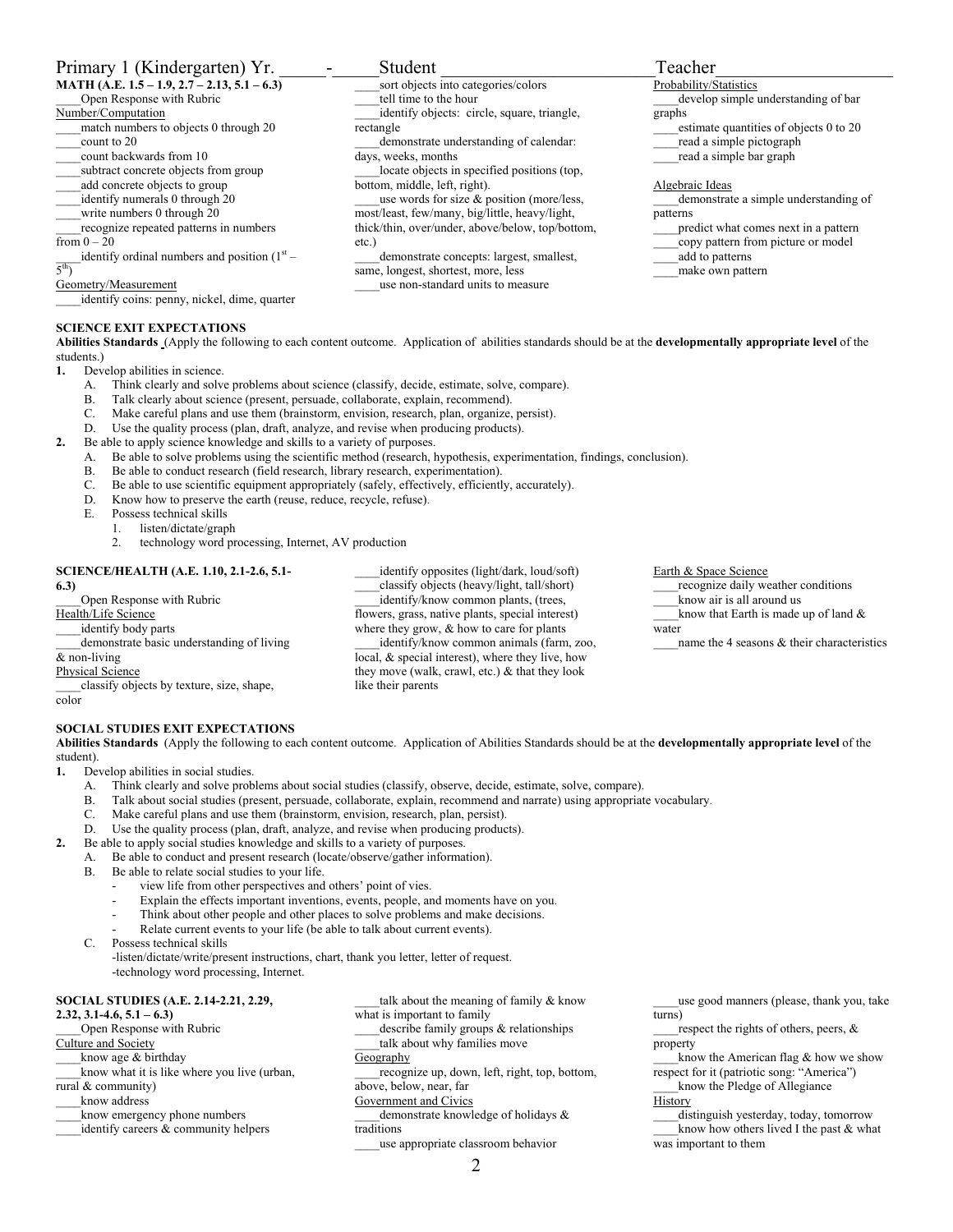## Primary 1 (Kindergarten) Yr. - Student Teacher

identify historical figures (i.e. George Washington, Martin Luther King Jr.)

## **ARTS AND HUMANITITES**

#### **PHYSICAL EDUCATION/DANCE (A.E. 1.7, 1.15, 2.22-2.26, 2.31, 2.33-2.35, 3.2)**  \_\_\_\_Open Response with Rubric

Understand Shapes circle -<br>line square Understands Directions \_\_\_\_right left \_\_\_\_forward \_\_\_\_backward Personal Wellness \_\_\_\_recognize importance of exercise perform simple stretching exercise \_\_\_\_perform simple strengthening exercise feel and hear heartbeat Psychomotor Skills Perform locomotor actions \_\_\_\_walk \_\_\_\_run hop on one foot  $\_\_j$ ump \_\_\_\_slide  $\bar{g}$ skip \_\_\_\_gallop Manipulative Skills Understand difference between

throwing catching kicking Lifetime Activities Understand cooperative learning with \_\_\_\_partner \_\_\_\_group *VISUAL ARTS (A.E. 1.13, 2.22-2.27)*  Open Response with Rubric

## \_\_\_\_Line: identify straight, curved, zig-zag Shape: identify circle, triangle, rectangle, square Name: primary, secondary, and neutral colors (red, yellow, blue, orange, green, violet, black, white) Texture: identify rough and smooth Pattern: identify simple repeating patterns that repeat shapes  $\&$  colors Art Process: Media identify and illustrate experiences Example: Pencil draw family enjoying activity together. \_\_\_\_cultures and styles: recognize different people make different kinds of art Art Process: Skill use scissors correctly

\_\_\_\_control crayons

## *MUSIC (A.E. 2.22, 2.23, 2.24)*

\_\_\_\_Open Response with Rubric identify 4 different voices (speaking, whispering, singing, calling) Rhythm

echo clap rhythm patters \_\_\_\_identify long and short sounds clap to a steady beat

**Tempo** 

identify fast and slow tempos

Dynamics

identify loud and soft demonstrate loud and soft

#### Melody

\_\_\_\_recognize high and low pitches recognize melodic, up and down movement

Tone Color

recognize voice: male, female, child

## *DRAMA (A.E. 2.22, 2.23,2.24)*

\_\_\_\_Open Response with Rubric Dramatic Elements \_\_\_\_retell a story orally \_\_\_\_pantomime an action with a beginning, middle, & end Elements of Performance \_\_\_\_speak clearly listen  $&$  echo voice expressions

move within character

Needs to complete Kindergarten (P 1) Level skills at the start of the next year which may result in more than four years needed in Primary Program Needs to review some Kindergarten Level Skills

Is ready to begin First Grade  $(P 2)$ 

Has begun to master some First Grade skills and needs to continue the First Grade Skills

Year's Summary (\_\_\_\_\_\_\_\_\_)

Guardian's Signature **Example 2018** Date:

Teacher's Signature Date: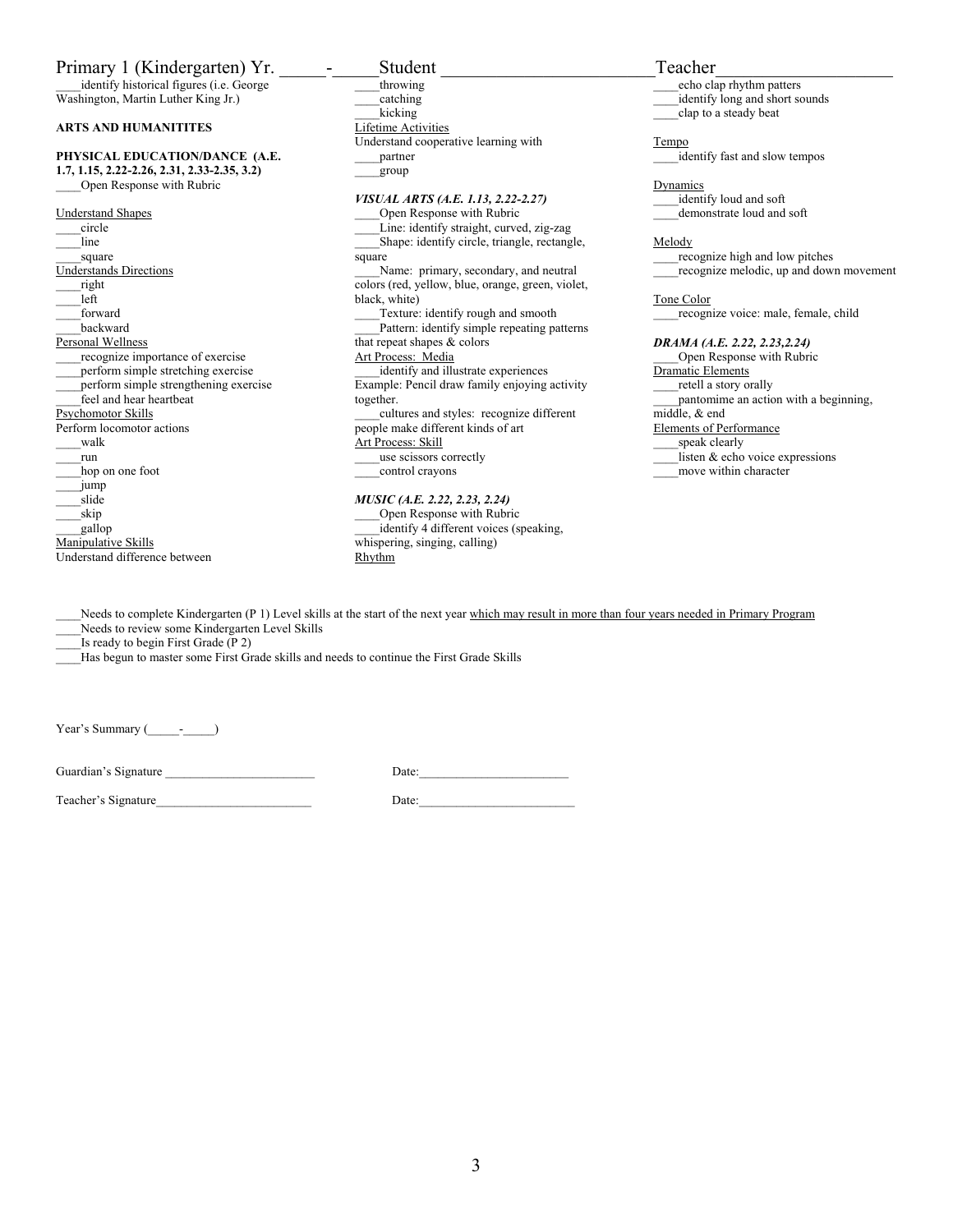## **Harlan County Schools**

**PRIMARY 2 LEVEL EXIT CRITERIA** 

**Primary 2 (First Grade) Yr.: -** Student **Fundally Student Teacher** 

## **LANGUAGE ARTS EXIT EXPECTATIONS**

**Ability Standards** (Apply the following to each content outcome. Application of Abilities Standards should be at the **developmentally appropriate level** of the student.)

1. Apply abilities in language arts.

- A. Think clearly & solve problems about language (classify, decide, solve, compare).
- B. Talk & write clearly about language (present, persuade, collaborate, explain, recommend).
- C. Make careful plans & use them (brainstorm, envision, research, plan, organize, persist).
- D. Use the quality process (plan, draft, analyze, & revise when producing products).
- 2. Be able to read, write, speak, & listen for many purposes.
	- A. Be able to listen to & enjoy literature (fiction, nonfiction).
	- B. Be able to use mass media (newspapers, radio, television, Internet, CD-ROM).
	- C. Be able to conduct & present research (locate/observe/gather information, analyze a situation, draw a conclusion, predict an outcome, defend a
	- D. Be able to produce personal writing (narrative), literary writing (short story), & transactive writing (letter).
	- - i. Listen/dictate/write/present: instructions, chart, thank-you letter, letter of request, proposal, report, summary, persuasive pieces (editorial, articles, speeches, letters).
		- ii. Technology: word processing, Internet, AV production
	- F. Be able to use specialized vocabulary from all subject areas.

## **Content Standards**

\*A.E. indicates Academic Expectations

## **LANGUAGE ARTS (A.E. 1.1-1.4, 1.11-1.12,5.1-6.3)**

## READING

\_\_\_\_Open Response with Rubric **Reading Skills**  read/recognize & use sight words identify initial consonants \_\_\_\_identify final consonants identify short vowels identify long vowels identify silent e identify blends \_\_\_\_identify digraphs identify vowel combinations \_\_\_\_identify rhyming words Structural Analysis \_\_\_\_recognize compound words recognize regular plurals **Comprehension: Word/Passage Meaning**  \_\_\_\_recognize context clues \_\_\_\_recognize antonyms \_\_\_\_recognize synonyms recognize multiple meanings read orally read & write simple phonetic words \_\_\_\_restate meaning of given words restate meaning of given sentences identify left to right directionality **Information**  identify main idea \_\_\_\_identify supporting details \_\_\_\_summarize selections \_\_\_\_utilize punctuation clues identify information that provides additional clarity (bold-face print, italics,

- illustrations, capitalization, punctuation).
- categorize & classify
- compare & contrast
- identify cause & effect \_\_\_\_make inferences \_\_\_\_draw conclusions name parts of a book: pages, title, table of content **Literature**  identify plot: beginning, middle  $&$  end of selection identify setting identify character traits/actions distinguish fact/fiction sit quietly without distracting others, showing attentive listening \_\_\_\_asks appropriate questions **Practical/Workplace**  follow oral directions
- demonstrate sequencing
- read & follow simple written directions
- \_\_\_\_arrange words in alphabetical order
- choose books with appropriate interest  $\&$
- ability level
- read aloud smoothly

## WRITING

- **Writing Process**
- demonstrate writing process steps with
- assistance: pre-write, write, revise, edit, publish **Idea Development**
- identify the purpose for producing a piece of writing
- identify the audience for a piece of writing sequence ideas
- write with meaning
- stays on topic

#### **Sentences**

- \_\_\_\_recognize that words form sentences
- write complete, simple sentences
- identify asking & telling sentences

## LANGUAGE

## **Grammar**

\_\_\_\_properly use nouns: singular, plural, proper

properly use verbs: action words, verb endings, simple contractions

## **Punctuation**

- developing the proper use of periods  $\&$ question marks
	- \_\_\_\_understand exclamation marks
- recognize quotation marks, apostrophes,  $\&$ commas
- developing the proper use of capitals:
- beginning of sentences, proper noun
- **Correctness**
- Spelling
- spells assigned words
- \_\_\_\_demonstrate willingness to invent spelling for unknown words

- Penmanship
- \_\_\_\_write first/last name correctly
- \_\_\_\_use appropriate finger spacing
- \_\_\_\_use appropriate letter/number sizing
- write legibly

## \_\_\_\_use correct character formation

- **Writing Products**
- Portfolio, On-Demand Requirements, & Other Products:
- Personal Narrative
- \_\_\_\_Short story/Poem
- \_\_\_\_Persuasive/Informative Pieces
- Friendly letter
- Thank you note
- Journal entries using words, sentences,
- drawings, & invented spelling
- **Speech**
- verbally share ideas & feelings
- answer  $\&$  ask questions in complete
- thoughts
- tell ideas in sequence & know when your finished
- speak loud enough to be heard but not too loud
- wait your turn to talk, do not distract others, & look at others when they are talking
- 
- E. Possess technical skills:

# position, & explain a process).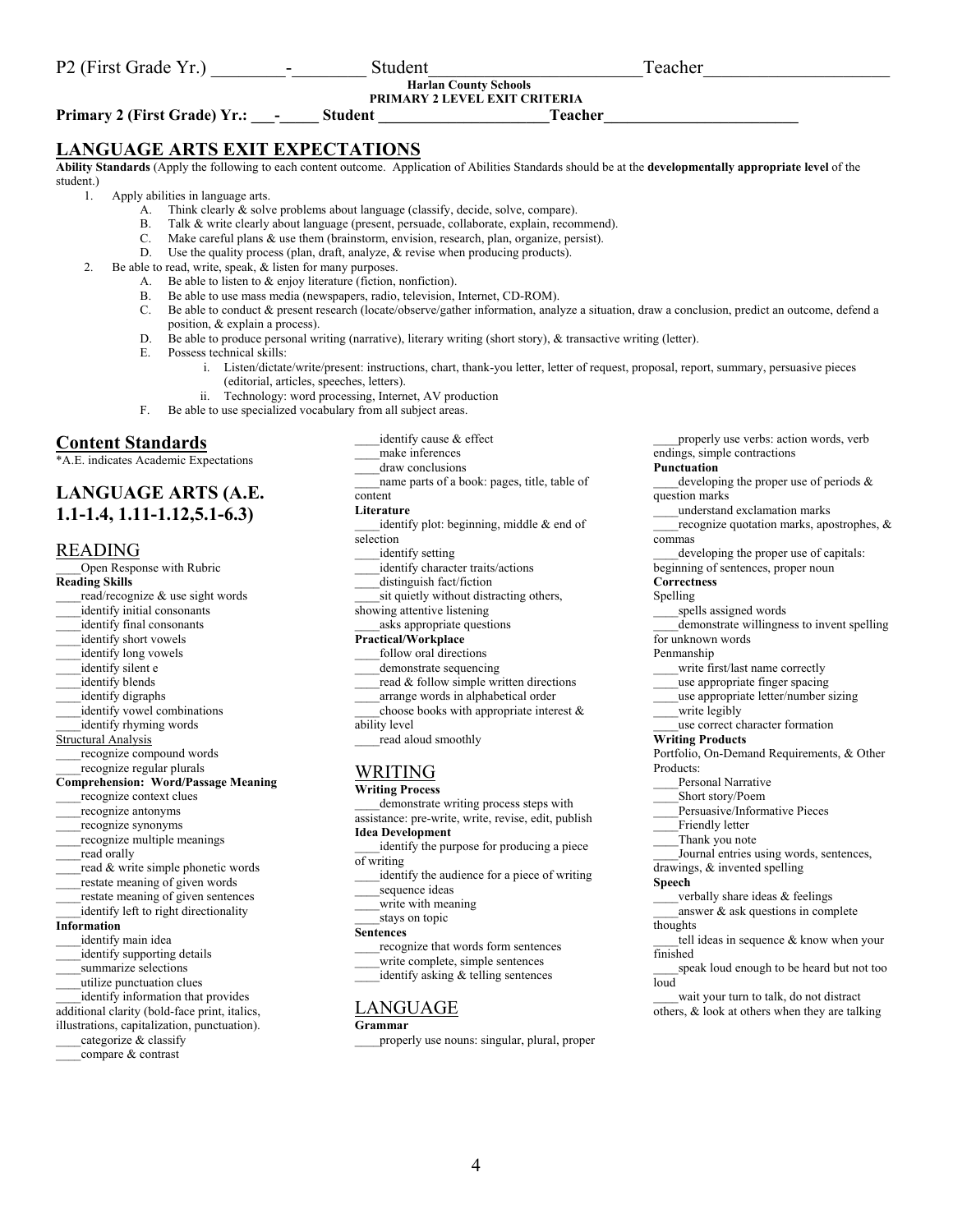## **MATHEMATICS EXIT EXPECTATIONS**

**Abilities Standards** (Apply the following to each content outcome. Application of Abilities Standards should be at the **developmentally appropriate level** of the student).

1. Develop abilities in math.

- A. Think clearly & solve problems in math (classify, decide, estimate, solve, compare, sort).
- B. Talk & dictate clearly about math (present, persuade, collaborate, explain, recommend).
	- C. Make careful plans & use them (brainstorm, research, plan, organize, complete the task).
	- D. Use the quality process (plan, draft, analyze,  $\&$  revise when producing products).<br>E. Be able to use appropriate mathematical vocabulary
- Be able to use appropriate mathematical vocabulary.
- 2. Be able to apply math knowledge  $&$  skills to a variety of purposes.
	- A. Be able to use math to solve problems in a step-by-step manner (collect facts, select operation, complete operations, solve & label solutions).
	- B. Be able to conduct research (locate, observe/gather, present).
	- C. Be able to sort, pattern, graph, measure & use manipulatives, clocks (to half hour), money (count to \$1.00), calendars (length of day, week, month, year), & shapes (square, circle, triangle, rectangle) to solve problems.

## **MATH (A.E. 1.5-1.9, 2.7 – 2.13, 5.1-6.3)**

write using math concepts  $&$  vocabulary open response with rubric

#### **Number/Computation**

\_\_\_\_understand terms: add, plus, how many in all, & plus sign

add one digit numbers without regrouping (with & without regrouping (with & without manipulative, vertically & horizontally)

\_\_\_\_understand terms: subtract, minus, how many are left & minus sign

subtract one digit numbers without regrouping (with & without manipulative vertically & horizontally)

\_\_\_\_solve 2 digit addition & subtraction problems without regrouping

\_\_\_\_understand place value (ones, tens, & hundreds)

\_\_\_\_match sets with numbers

\_\_\_\_count pictures/objects

- recognize & write numbers to 100
- \_\_\_\_order random numbers from least to greatest
- \_\_\_\_count & write by 2's to 100

count & write by 5's to 100

count & write by 10's to 100

\_\_\_\_recognize even & odd numbers \_\_\_\_relate position to ordinal numbers first to

count & write by 25's to 100

twelfth

\_\_\_\_tell if numbers are greater than, les s than or equal

- develop  $\&$  solve an addition  $\&$  subtraction word problem
- use a number line
- **Geometry/Measurement**

\_\_\_\_classify objects-same/different(congruent), color, shape

identify, compare, & construct square, circle, triangle, rectangles, & ovals describe & give examples of geometric

figures in terms of shape & number of sides use cent sign  $&$  dollar sign

identify & write the value of penny, nickel,

dime, & quarter

identify whole, half, one third  $&$  one fourth \_\_\_\_demonstrate understanding of shortest,

longest, & same

- \_\_\_\_measure using non-standard units of measure
- \_\_\_\_compare lengths of objects using a variety of tools of measurement

use a ruler to find length using inches  $\&$ centimeters demonstrate understanding of volume demonstrate understanding of more, less & same demonstrate understanding of mass \_\_\_\_demonstrate understanding of larger, smaller, heavier & lighter tell time to the hour  $&$  half hour using a traditional & digital clock \_\_\_\_recognize a calendar as a form of measuring time use a calendar to solve problems \_\_\_\_name the days of the week/months of the year demonstrate an understanding of temperature (hot & cold) **Probability/Statistics**  \_\_\_\_interpret (a given) simple bar graph \_\_\_\_illustrate data on a bar, line graph & pictograph with assistance **Algebraic Ideas**  continue a given pattern with number  $\&$ shapes

 $c$  crate a pattern with numbers  $\&$  shapes

## **SCIENCE EXIT EXPECTIONS**

**Abilities Standards** (Apply the following to each content outcome. Application of abilities standards should be at the **developmentally appropriate level** of the student).

- 1. Develop abilities in science.
	- A. Think clearly & solve problems about science (classify, decide, estimate, solve, compare)./
	- B. Talk about science (present, persuade, collaborate, explain, recommend).
	- C. Make careful plans & use them (brainstorm, envision, research, plan, organize, persist).
	- D. Use the quality process (plan, draft, analyze, & revise when producing products).
- 2. Be able to apply science knowledge & skills to a variety of purposes.
	- A. Be able to solve problems using the scientific method (research, hypothesis, experimentation, findings, conclusion).
	- B. Be able to conduct research (field research, library research, experimentation).
	- C. Be able to use scientific equipment (magnifying glass, thermometer) appropriately (safely, effectively, efficiently, accurately).
	- D. Know how to preserve the earth (reuse, reduce, recycle, refuse).
	- E. Possess technical skills
	- 1. listen/read/dictate/write/present: instructions, chart, report, letter or request,, summary.
	- 2. technology: word processing, Internet, AV production.

## **SCIENCE/HEALTH (A.E. 1.10, 2.1-2.6, 5.1 – 6.3)**

## open response with rubric

## **Inquiry Skills: with assistance**

write using science/health concepts \_\_\_\_know how to preserve the earth (reuse,

reduce, recycle, refuse)

\_\_\_\_conduct simple experiments with assistance \_\_\_\_use tools appropriately to conduct

## experiments

- interpret data accurately
- \_\_\_\_summarize data with logical conclusions

## **Health/Life Science**

- know living/nonliving  $&$  characteristics of each( breathing, non breathing, eats, doesn't eat) identify the five senses, their function  $\&$
- importance
- identify plant parts: stem, leaves, roots,
- seeds & growth process
- \_\_\_\_animal classification

#### \_\_\_\_know how animals help people **Earth Science**

- \_\_\_\_relate earth, stars & sun with \*heat & light
	- \*night/day/shadow

\*rotation

know the four seasons in order/weather patterns & characteristics

#### **Physical Science**

- \_\_\_\_understand that all things are made of matter
- \_\_\_\_understand that light is needed for sight \_\_\_\_use simple magnets
- \_\_\_\_identify simple machines
- use simple instruments to demonstrate that weight & length are units of measurement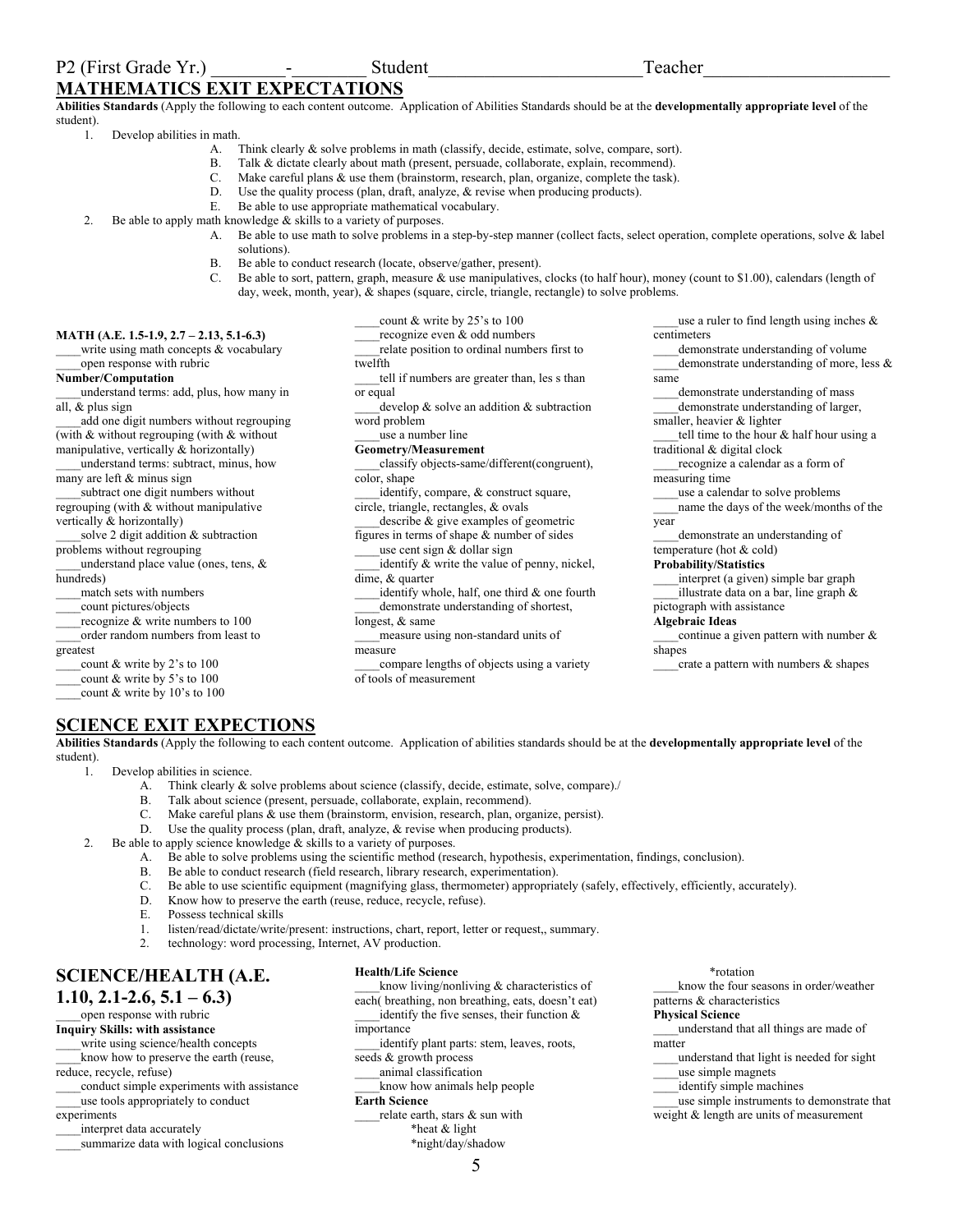## **SOCIAL STUDIES EXIT EXPECTATIONS**

**Abilities Standards** (Apply the following to each content outcome. Application of Abilities Standards should be at the **developmentally appropriate level** of the student).

- 1. Develop abilities in social studies.
	- A. Think clearly & solve problems about social studies (classify, decide, estimate, solve, compare).
	- B. Talk & write clearly about social studies (present, persuade, collaborate, explain recommend & narrate) suing appropriate vocabulary.
		- C. Make careful plans & use them (brainstorm, envision, research, plan, organize, persist).
	- D. Use the quality process (plan, draft, analyze, & revise when producing products).
	- 2. Be able to apply social studies knowledge & skills to a variety of purposes.
		- A. Be able to conduct & present research (locate/observe/gather information, analyze a situation, draw a conclusion, predict an outcome, support a position & explain a process).
		- B. Be able to relate social studies to your life.
			- -view life from other perspectives & others' point of views
				- -explain the effects important inventions, events, people, & moments have on you.
			- -think about other people & other places to solve problems & make decisions.
			- -relate current events to your life (be able to talk about current events).
		- C. Possess technical skills
			- -listen/read/dictate/write/present instructions, chart, thank you letter, letter of request, proposal, report, summary, persuasive pieces (editorials, articles, speeches, letters).

-technology: word processing, Internet.

## **SOCIAL STUDIES (A.E. 2.14-2.21, 2.29, 2.32,3.1-4.6, 5.1-6.3)**

write using social studies concepts & vocabulary

open response with rubric **Culture & Society** 

describe & understand roles &

responsibility of family & members understand  $&$  identify groups that family

belong to (church, clubs, etc.) state how other families are like & not like

your family

\_\_\_\_understand that diverse groups celebrate heritage & culture in a variety of ways

identify community helpers  $\&$  the duties they perform

\_\_\_\_associate picture with a holiday \_\_\_\_know personal information: full name,

address, telephone number

\_\_\_\_arrange personal experiences in order **Economics** 

\_\_\_\_understand concept of want vs. needs

\_\_\_\_understand money is a system of exchange explain how families ear & spend money

**Geography** 

\_\_\_\_distinguish between/use a globe, a map, & a chart to understand surroundings

locate where your family lives on maps of your neighborhood/community

\_\_\_\_describe how they/family can contribute to the preservation of the environment

## **Government & Civics**

\_\_\_\_demonstrate appropriate classroom

citizenship

identify our country's, state's, & county's name

identify the flag as an American symbol

know the Pledge of Allegiance

\_\_\_\_know why rules are important

knows & follows rules of society

does own share

\_\_\_\_respects the rights of others

**History** 

\_\_\_\_understand past, present, future in terms of weeks, months, years

\_\_\_\_arrange some historical/personal facts on a timeline

awareness of historical figures Columbus, Pilgrims, Native Americans, Washington,

Lincoln, Martin Luther King Jr., current President

## **ARTS & HUMANITIES**

*PHYSICAL EDUCATION/DANCE (A.E. 1.7, 1.15,* 2.22-2.26, 2.31, 2.33-2..35, 3.2) \_\_\_\_write using P.E. concepts & vocabulary \_\_\_\_open response with rubric **Dance Elements**  Understand space \_self\_\_\_general understand directions \_\_\_\_in\_\_\_\_out understand levels high medium low **Psychomotor Skills**  Perform: locomotor \_\_\_\_leap perform: non-locomotor twist bend turn curl shake stretch **Personal Wellness**  Recognizes that: \_\_\_\_exercise affects body parts \_\_\_\_exercise affects heart rate perform: various strength exercises various stretch exercises **Lifetime Activities**  Begins to understand that: practice build skill levels \_\_\_\_sportsmanship involves rules & fair play in games & sports **Manipulative Skills**  Perform manipulative skills \_\_\_\_throwing\_\_\_\_catching \_\_\_\_kicking stationary object \_\_\_\_striking stationary object dribbling stationary object with hands \_\_\_\_jumping long rope *VISUAL ARTS (A.E. 1.13, 2.22-2.27)*  write using arts concepts  $&$  vocabulary \_\_\_\_open response with rubric **Elements of Design** 

\_\_\_\_line – identify wavy, jagged, thin, thick, broken

use line to create geometric shapes & free form shapes

shape – identify diamond, ellipse, free form (organic)

 $color - identity$  as primary colors & neutrals

texture – identify the difference in visual texture & actual texture **Principles of Design**  create & describe a pattern in terms of color/shape

**Purpose of Art** 

describe/illustrate emotions use pencil  $&$  crayon self portrait

**Cultures & Styles** 

recognize Native American to describe & illustrate functional – utilitarian- decorative objects

**Art Process**  Media:

identify a two-dimensional multimedia process such as pencil/crayon; pencil/markers; pencil, crayons, paint \_\_\_\_recognize paper weaving

*MUSIC (A.E. 1.14, 2.22-2.27)*  \_\_\_\_open response with rubric

**Rhythm** 

recognize quarter note, quarter rest,  $\&$  eight note

read & clap rhythm patterns: quarter note, quarter rest, & eighth note

\_\_\_\_recognize a steady beat, no beat

**Tempo** 

recognize changing tempo: faster, slower **Dynamics** 

\_\_\_\_recognize changing dynamics: louder/softer

**Melody** 

\_\_\_\_recognize high & low pitches recognize melodie up & down movement Tone Color

\_\_\_\_recognize voice: male, female, child \_\_\_\_recognize different instrument sounds **Music Symbols** 

 $identify p - piano$ 

identify f – forte

*DRAMA(A.E. 2.22, 2.23,2.24)* 

write using drama concepts  $&$  vocabulary open response with rubric

**Elements of Production** 

\_\_\_\_select appropriate scenery for a story \_\_\_\_describe an appropriate costume for a character

describe the role of an actor

**Dramatic Elements of Terminology** 

write a short personal narrative & present it as a monologue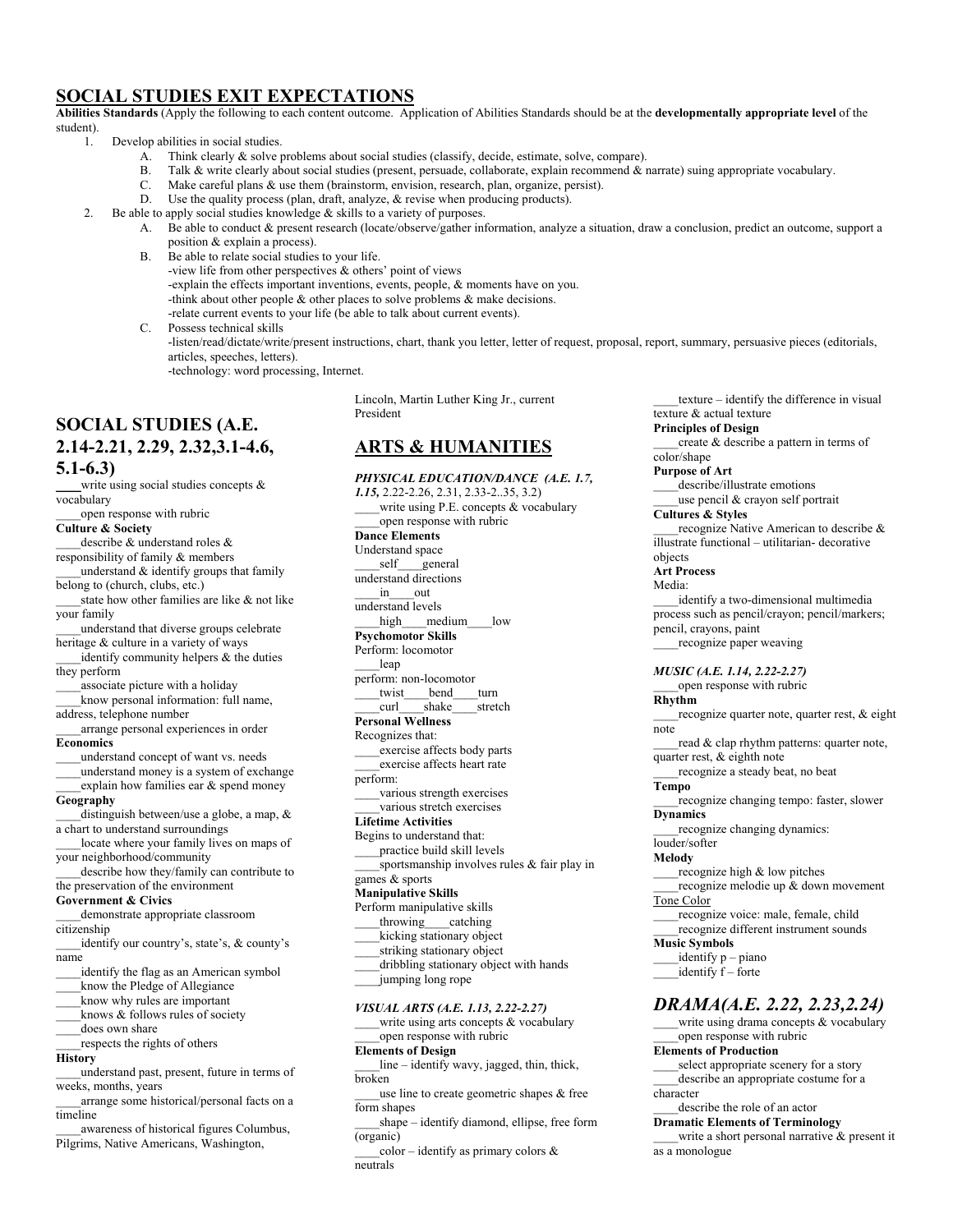| P2 (First Grade Yr.)                                                                                                                                                                                                                                                                                                                                                                                                                                                                                               | Student                             | Teacher                                    |  |
|--------------------------------------------------------------------------------------------------------------------------------------------------------------------------------------------------------------------------------------------------------------------------------------------------------------------------------------------------------------------------------------------------------------------------------------------------------------------------------------------------------------------|-------------------------------------|--------------------------------------------|--|
| participate in an impromptu dialogue in a<br>familiar scenario<br>write using drama concepts & vocabulary                                                                                                                                                                                                                                                                                                                                                                                                          | <b>History/Culture</b><br>or legend | retell a Native American Myth, folk tales, |  |
| Year's Summary ( Fig. 2.1 and 2.1 and 2.1 and 2.1 and 2.1 and 2.1 and 2.1 and 2.1 and 2.1 and 2.1 and 2.1 and 2.1 and 2.1 and 2.1 and 2.1 and 2.1 and 2.1 and 2.1 and 2.1 and 2.1 and 2.1 and 2.1 and 2.1 and 2.1 and 2.1 and<br>Needs to repeat P2 level skills at the start of the next year which may result in more than 4 years in the Primary Program<br>Needs to review some $1st$ Grade level skills in $2nd$ Grade<br>Is ready to begin $2nd$ Grade skills<br>Has begun to master some $2nd$ Grade skills |                                     |                                            |  |
| Guardian's Signature                                                                                                                                                                                                                                                                                                                                                                                                                                                                                               |                                     | Teacher's Signature:                       |  |
| Date:                                                                                                                                                                                                                                                                                                                                                                                                                                                                                                              |                                     | Date:                                      |  |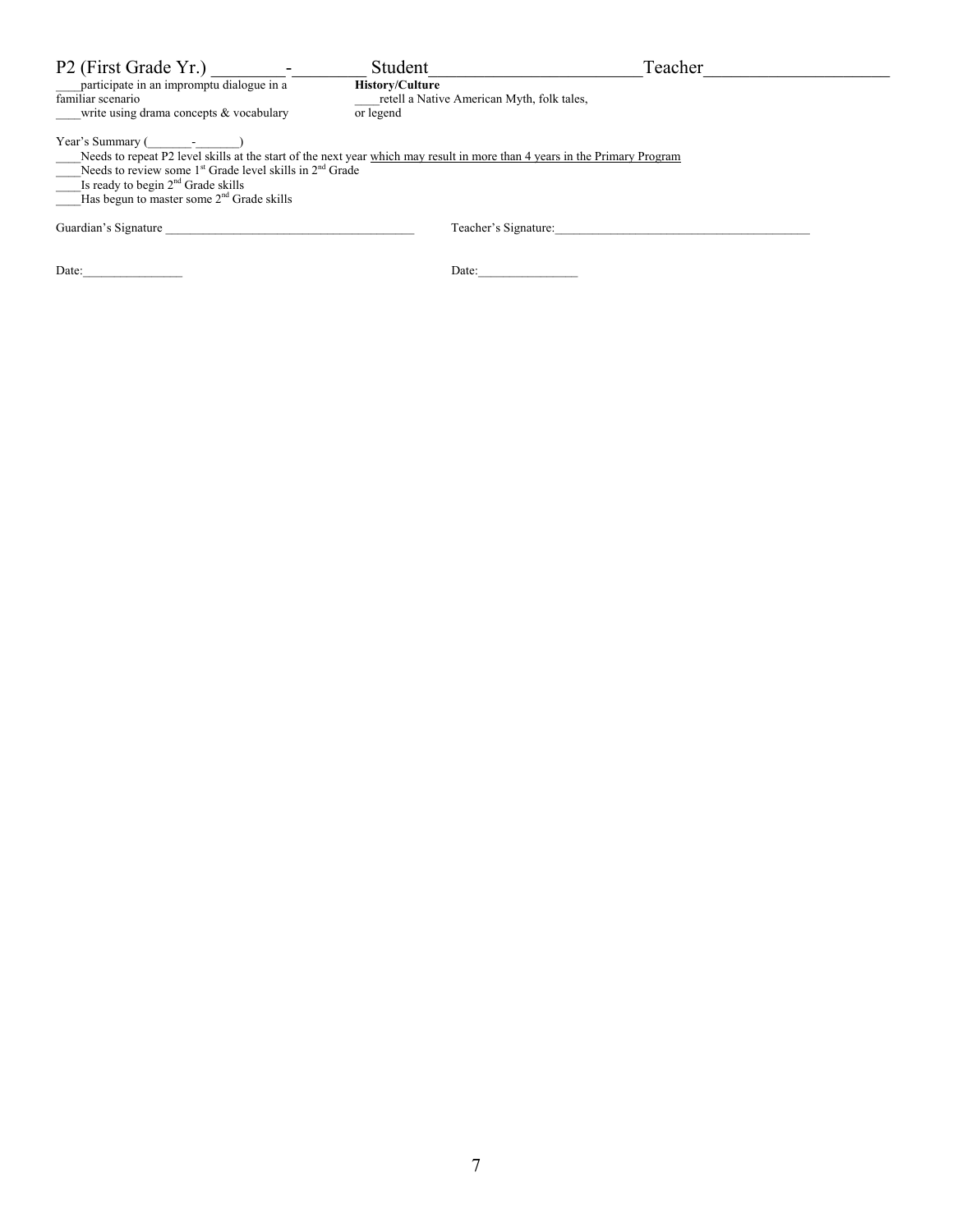| Primary 3 (Second Grade) Yr. | Student | Teacher                              |
|------------------------------|---------|--------------------------------------|
|                              |         | <b>Harlan County Schools</b>         |
|                              |         | <b>PRIMARY 3 LEVEL EXIT CRITERIA</b> |

**Primary 3 (Second Grade) Yr.: \_\_\_\_\_-\_\_\_\_\_ Student \_\_\_\_\_\_\_\_\_\_\_\_\_\_\_\_\_\_\_\_\_\_\_Teacher\_\_\_\_\_\_\_\_\_\_\_\_\_\_\_\_\_\_\_\_\_\_\_\_\_\_\_\_\_\_** 

## **LANGUAGE ARTS EXIT EXPECTATIONS**

**Abilities Standards** (Apply the following to each content outcome. Application of Abilities Standards should be at the **developmentally appropriate level**.)

- 1. Apply abilities in language arts.
	- A. Think clearly  $\&$  solve problems about language (classify, decide, solve, compare).<br>B. Talk  $\&$  write clearly about language (present persuade, collaborate, explain, recor
	- Talk & write clearly about language (present, persuade, collaborate, explain, recommend).
	- C. Make careful plans & use them (brainstorm, envision, research, plan, organize, persist).
	- D. Use the quality process (plan, draft, analyze,  $\&$  revise when producing products).
- 2. Be able to read, write, speak, & listen for many purposes.
	- A. Be able to read  $\&$  enjoy literature (realistic fiction, fantasy, nonfiction).
	- B. Be able to use mass media (newspapers, radio, television, movies, Internet, CD-ROM).
	- C. Be able to conduct & present research (locate/observe/gather information, analyze a situation, draw a conclusion, predict an outcome, defend a position, & explain a process).
	- D. Be able to produce personal writing (narrative), literary writing (short story, poem), & transactive writing (letter).
	- E. Possess technical skills
	- 1. listen/dictate/write/present: instructions, chart, thank-you letter, letter of request, report, summary, persuasive pieces (editorial, articles, speeches, letters).
	- 2. Technology: word processing, Internet, AV production
	- F. Be able to use specialized vocabulary from all subject areas.

## **Content Standards**

\*A. E. indicates academic Expectations

## **LANGAUGE ARTS (A.E. 1.1-1.4, 1.11-1.12, 5.1 – 5.5, 6.1-6.3)**

## READING

open response with rubric **Sight Word Recognition Skills**  read, write, & use sight words \_\_\_\_use medial consonants \_\_\_\_use short vowels use long vowels know 2-letter blends & digraphs know 3 letter blends \_\_\_\_know 3 letter digraphs \_\_\_\_know final blends \_\_\_\_know vowel combinations \_\_\_\_know consonant controlled vowels know hard/soft g  $& c$ \_\_\_\_know/read silent letters denote to sound: words that follow these patterns: VC,CVC,CVVC,CVCe Structural Analysis: Demonstrate knowledge \_\_\_\_compound words \_\_\_\_contractions \_\_\_\_prefixes suffixes \_\_\_\_root/base words \_\_\_\_regular plurals \_\_\_\_irregular plurals \_\_\_\_abbreviations \_\_\_\_possessives \_\_\_\_inflectional endings comparatives  $&$  superlatives (er, est) **Comprehension: Word Meanings**  Demonstrate knowledge of \_\_\_\_context clues \_\_\_\_rhyming words \_\_\_\_antonyms \_\_\_\_synonyms \_\_\_\_homophones/homonyms \_\_\_\_multiple meanings **Information**  listen to & follow oral directions demonstrate/listen for sequence \_\_\_\_follow written directions \_\_\_\_follows multi-step directions

identify/listen for main idea/details \_\_\_\_make inferences draw conclusions predict outcomes \_\_\_\_explain cause & effect categorize & classify \_\_\_\_alphabetize to the third letter use a dictionary locate information in books using paging, table of contents, titles & glossary \_\_\_\_use library locate author & title organize & classify information use listening skills for context clues listen for answer to questions/interview **Literature**  \_\_\_\_identify speaker \_\_\_\_interpret punctuation clues read with fluency & expression read & write a complete sentence \_\_\_\_recognize plot \_\_\_\_recognize setting identify character traits distinguishes between  $&$  talks about realistic fiction, fantasy & non-fiction sits quietly without distracting others & shows the speaker their listing \_\_\_\_asks appropriate questions **Persuasion**  \_\_\_\_listen for & identify fact/opinion **Practical /Workplace**  locate information \_\_\_\_identify information in bold, italic print choose books with appropriate interest  $\&$ ability level read aloud smoothly & expressively with proper phrasing WRITING

## **Writing Process**

demonstrate writing process steps with assistance

#### **Purpose/Audiences**

write with sense of audience

- write with sense of purpose
- write with sense of voice

**Idea Development**  write including a topic sentence or main idea with details \_\_\_\_write with imagination a sequence of proper sentences **Organization**  \_\_\_\_sequence ideas correctly \_\_\_\_arrange ideas in logical order write with fluency **Sentences**  write with sentences of varying lengths/structures use appropriate wording  $&$  language **Language**  Grammar know definition of a sentence know word order in a sentence identify the complete subject in a sentence identify the complete predicate in a sentence \_\_\_\_identify a simple sentence identify a telling sentence identify an asking sentence Parts of a speech-Know definition of/use \_\_\_\_nouns (common, proper) \_\_\_\_nouns (singular, plural, possessive) \_\_\_\_verbs (action, linking) present/past tense of a verb \_\_\_\_irregular verb \_\_\_\_pronoun \_\_\_\_adjectives \_\_\_\_articles a, an, the homophones \_\_\_\_know to name self last \_\_\_\_subject/verb agreement **Correctness**  Punctuation – Use \_\_\_\_period at end of telling sentence punctuation with abbreviations  $\&$  initials question mark at end of sentence \_\_\_\_exclamation mark at end of sentence \_\_\_\_apostrophe with contractions \_\_\_\_apostrophe with possessives Mechanics – Capitalize: first word of a sentence name titles & initials

- titles or written work
- \_\_\_\_greeting & closing of a letter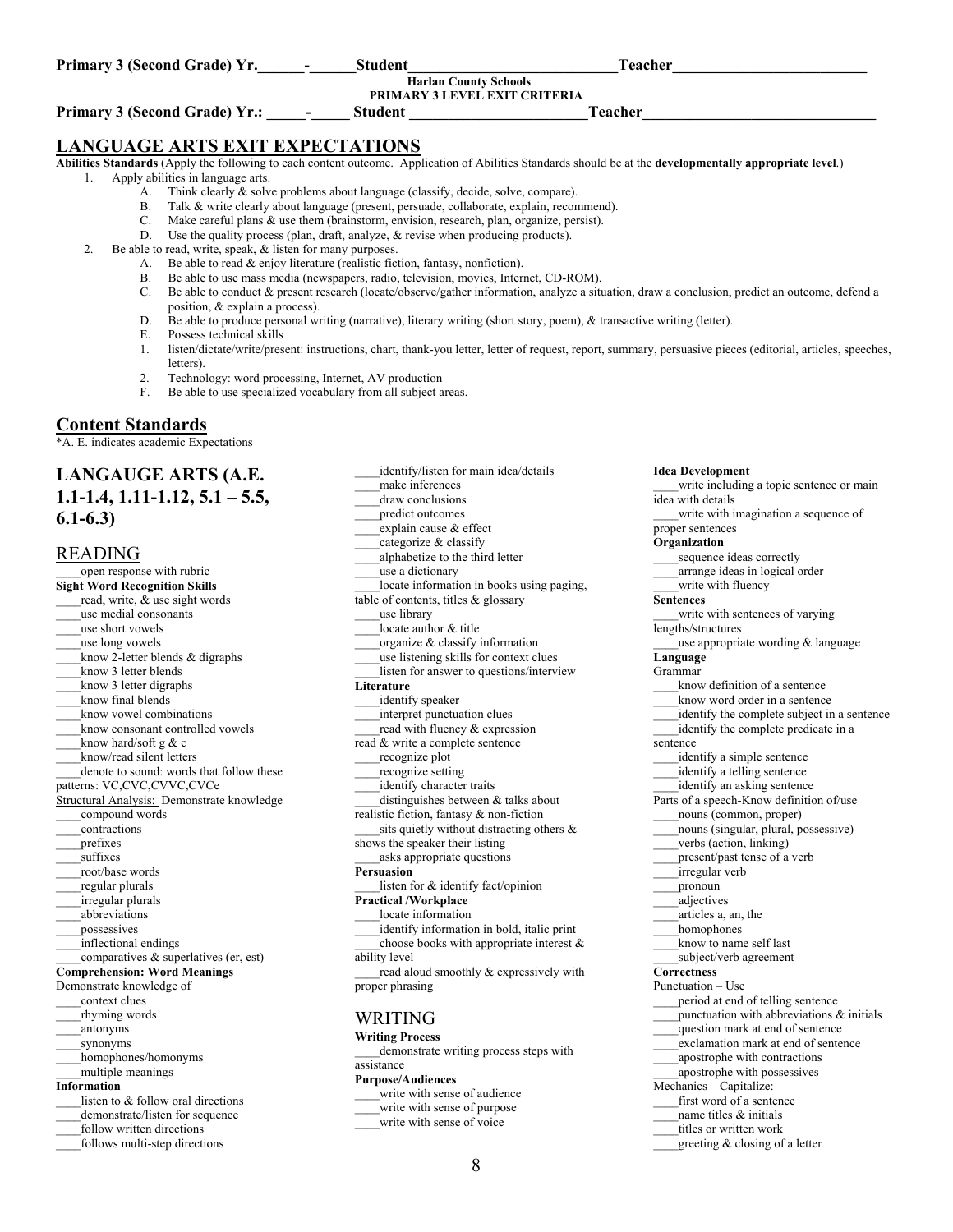| Primary 3 (Second Grade) Yr. | <b>Student</b>                             | Teacher                                    |
|------------------------------|--------------------------------------------|--------------------------------------------|
| Spelling: Spell correctly    | recognize lower/upper case cursive letters | Invitation                                 |
| the P1 & P2 Dolch word list  | know proper sitting position for correct   | Thank you note                             |
| consonants in any position   | writing                                    | Envelope addresses                         |
| consonant blends             | space words appropriately                  | journal entries using sequences of proper  |
| digraphs                     | write neatly & legibly                     | sentence $\&$ appropriate spelling         |
| short vowel sounds           | develop speed with accuracy                | <b>Speech</b>                              |
| long vowel sounds            | form letters/numbers correctly             | discuss $\&$ give a brief speech using     |
| r-controlled combinations    | <b>Writing Products</b>                    | description                                |
| plurals                      | Portfolio, On Demand Requirements, & other | use correct posture, body language, $\&$   |
| contractions                 | requirements                               | enunciation when delivering a speech       |
| compound words               | Personal Narrative                         | verbally respond to questions briefly $\&$ |
| homonyms                     | Short story, poem, or play                 | clearly with complete sentences            |
| irregular tenses             | Persuasive/Informative Piece               | recite a poem or passage from memory       |
| Penmanship                   | Friendly letter                            |                                            |

## **MATHEMATICS EXIT EXPECTATION SECOND GRADE**

**Ability Standards** (Apply the following to each content outcome. Application of Abilities Standards should be at the **developmentally appropriate level** of the student).

1. Develop abilities in math

- A. Think clearly & solve problems in math (classify, decide, estimate, predict, solve, compare, sort).<br>B. Talk & dictate clearly about math (present, persuade, collaborate, explain, recommend).
- Talk & dictate clearly about math (present, persuade, collaborate, explain, recommend).
- C. Make careful plans & use them (brainstorm, research, plan, organize, complete the task).
- D. Use the quality process (plan, draft, analyze,  $\&$  revise when producing products).
- E. Use appropriate mathematical vocabulary.
- 2. Be able to apply math knowledge  $&$  skills to a variety of purposes.
	- A. Be able to estimate & solve one-step daily life problems (estimate & explain estimation strategies, use cues to select operation, write problem sentence, solve & label solution).
		- B. Be able to conduct research (locate, observe/gather, present).
		- C. Be able to use manipulative, graphs (bar, pictograph), charts, clocks (to the quarter-hour  $\&$  in five-minute intervals), money (count to \$2.00, make change to \$1.00), calendars (length of a day, week, month, year), thermometers (Celsius, Fahrenheit), & shapes (cubes, spheres, cylinders, cones, pyramids, rectangular prisms) to solve problems.

## **MATH (A.E. 1.5-1.9, 2.7-2.13, 5.1-6.3)**

write using math concepts  $&$  vocabulary

## open response with rubric

**Numbers & Computation**  recall addition & subtraction facts to 18 add 2  $\&$  3 digit numbers horizontally  $\&$ 

vertically with/without regrouping subtract  $2 \& 3$  digit numbers horizontally

& vertically with & without regrouping

\_\_\_\_count by 2's, 3's, 5's, 10's, to 100 forward & backward

\_\_\_\_round to nearest 10

construct/solve one-step word problems

- recall multiplication facts  $0's$ ,  $1's$ ,  $2's$ ,  $5's$  $& 10's$
- multiply numbers horizontally  $&$  vertically without regrouping  $(3X1 = X1)$

identify odd & even numbers

order numbers to 2 digits

identify place value of 3 digit numbers

be able to read, write, & compare numbers thru 999 (using  $\geq$   $\leq$  = symbols)

identify ordinal numbers & position (first-

twentieth)

demonstrate understanding of terms: how may are left, minus, subtract, how many more than, difference

demonstrate understanding of terms: add, addition, how many in all, total, sum, & addend

## **Geometry & Measurement**

\_\_\_\_recognize coin values

\_\_\_\_add/subtract amounts of money using cent & dollar signs without regrouping

use number line

identify  $\frac{1}{2}$ ,  $\frac{1}{4}$ ,  $\frac{1}{3}$  & recognize fractions are parts of a whole

tell time to hour,  $\frac{1}{2}$  hour & on traditional & digital clocks

define, use length & width

recognize & compare basic geometric shapes: circle, square, triangle, rectangle, cube, cone, cylinder, pyramid, sphere

## **Number Computation**

\_\_\_\_know fact families & double facts (i.e.  $2+4=6$ ,  $4+2=6$ ,  $6-4=2$ ,  $6-2=4$  &  $2+2=4$ ,  $3+3=6$ ,  $4+4=8$ 

\_\_\_\_estimate quantities of objects to 100 develop  $\&$  solve addition  $\&$  subtraction word problems

work number sentences vertically & horizontally

#### **Geometry & Measurement**

be able to divide a circle, square, & rectangle into  $\frac{1}{2}$ ,  $\frac{1}{3}$ ,  $\frac{1}{4}$ , &  $\frac{3}{4}$ .

#### **Measurement**

accurately measure given amount of liquid using cup, pint, quart, gallon, liter

determine amounts of liquid to a cup  $\frac{1}{2}$ ,  $\frac{1}{4}$ , 1/3, 2/3, etc.

\_\_\_\_measure using appropriate units

order objects by weight & length

describe  $&$  give examples of plain  $&$  3 dimensional geometric figures in terms of shape & sides

\_\_\_\_use calendar skills to demonstrate understanding of measuring time

identify lines of symmetry simple figures use measurement inches & centimeter to 12 inches

#### **Algebraic Ideas**

\_\_\_\_analyze patterns in number sequence find missing addends:  $5+$  = 12

## **Probability & Statistics**

read, construct & use bar graph & pictograph

## **SCIENCE EXIT EXPECTATIONS**

**Abilities Standards** (Apply the following to each content outcome. Application of abilities standards should be at the **developmentally appropriate level** of the student.)

1. Develop abilities in science.

- A. Think clearly & solve problems about science (classify, decide, estimate, solve, compare).
- B. Talk & write clearly about science (present, persuade, collaborate, explain, recommend).
- C. Make careful plans & use them (brainstorm, envision, research, plan, organize, persist).
- D. Use the quality process (plan, draft, analyze, & revise when producing products).
- 2. Be able to apply science knowledge & skills to a variety of purposes.
	- A. Be able to solve problems using the scientific method (research, hypothesis, experimentation, findings, conclusions).
	- B. Be able to conduct research (field research, library research, experimentation).
	- C. Be able to use scientific equipment (magnifying glass, thermometer) appropriately (safely, effectively, efficiently, accurately).
	- D. Know how to preserve the earth (reuse, reduce, recycle, refuse).
	- E. Possess technical skills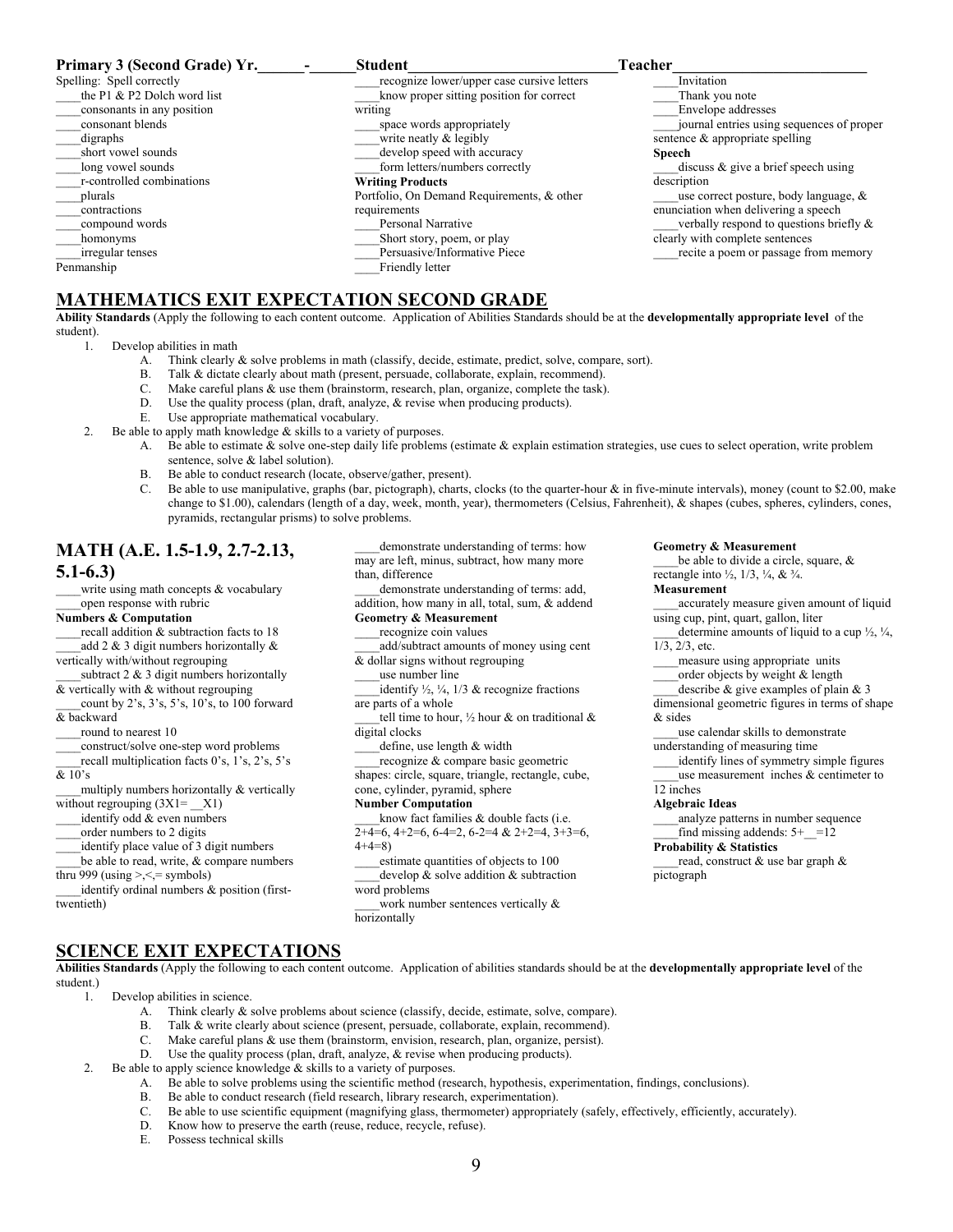## **Primary 3 (Second Grade) Yr.** The student of the student of the student of the student of the student of the student of the student of the student of the student of the student of the student of the student of the student

- listen/read/dictate/write/present: instructions, chart, report, letter of request, summary.
- 2. technology word processing, Internet, AV production.

## **SCIENCE/HEALTH (A.E. 1.10, 2.1-2.6, 5.1-6.3)**

## Inquiry Skills: With assistance

write using science/health concepts &

### vocabulary

- \_\_\_\_open response with rubric
- \_\_\_\_conduct simple experiments with assistance
- \_\_\_\_use tools appropriately
- interpret data accurately
- \_\_\_\_summarize data with logical conclusions **Health/Life Science**

know  $&$  classify plant  $&$  animal habits, detailed life cycles, characteristics of extinction, & growth patterns

identify the heart, lung, brain, stomach,  $\&$ muscles

**Physical Science**  \_\_\_\_understand/draw the water cycle system know the uses of water define, explain pollution-causes/effects define, explain conservationpurposes/effects \_\_\_\_sound classification- soft, loud, etc. \_\_\_\_understand sound –vibrating, how it travels \_\_\_\_understands concepts of light \_\_\_\_understands concepts of force, what it is (magnets are a force) \_\_\_\_understand friction \_\_\_\_understands simple machines (lever, incline, pulley, plane, wheel) know, understand, & be able to sort the three states of matter (gas, liquid, solid) \_\_\_\_read/use thermometer

\_\_\_\_understand how weather affects plants, animals, people, both positively, & negatively know  $&$  understand things that make up

weather (temperature, wind, precipitation) **Earth/Space Science** 

know sun  $\&$  stars, heat, light, earth, day, night, & shadows inter-relationships

name  $&$  understand movements of plants, their names, relationships to the sun, patterns of movement (revolve & rotate)

\_\_\_\_understand the components of habitats: food, water, space, shelter

\_\_\_\_understand environments- desert, woods, ponds, ocean, & how man can effect them (good/bad)

## **SOCIAL STUDIES EXIT EXPECTATIONS**

**Abilities Standards** (Apply the following to each content outcome. Application of Abilities Standards should be at the **developmentally appropriate level** of the student).

1. Develop abilities in social studies.

- A. Think clearly & solve problems about social studies (classify, decide, estimate, solve, compare).
- B. Talk & write clearly about social studies (present, persuade, collaborate, explain, recommend & narrate) using appropriate vocabulary.
- C. Make careful plans & use them (brainstorm, envision, research, plan, organize, persist).
- D. Use the quality process (plan, draft, analyze, & revise when producing products).
- 2. Be able to apply social studies knowledge & skills to a variety of purposes.
	- A. Be able to conduct & present research (locate/observe/gather information, analyze a situation, draw a conclusion, predict an outcome, support a position & explain a process).
	- B. Be able to relate social studies to your life. -view life from other perspectives & others' point of view. -explain the effects important inventions, events, people, & moments have on you. -think about other people & other places to solve problems & make decisions. -relate current events to your life (be able to talk about current events).
	- C. Possess technical skills -listen/read/write/present instructions, chart, thank you letter, letter of request, proposal, report, summary, persuasive pieces (editorials, articles, speeches, letters).

-technology word processing, Internet, AV production.

## **SOCIAL STUDIES (A.E. 2.14-2.21, 2.29, 2.32, 3.1-4.6,**

## **5.1-5.5,6.1-6.3)**

write using social studies concepts  $\&$ vocabulary

open response with rubric **Culture & Society** 

compare & contrast family types

\_\_\_\_identify types of shelters

demonstrate knowledge & understanding of ethnicity

use  $\&$  demonstrate listing manners  $\&$ techniques

\_\_\_\_use listening skills for cooperative learning \_\_\_\_understand neighborhoods/communities

identify & use map legends (key,

directions, symbols)

\_\_\_\_know components of

neighborhood/community (business, parks, homes, schools, etc.)

\_\_\_\_understand that members of a community have a responsibility to care for the environment

#### & ecology **Economics**

understand concepts of consumers  $\&$  goods & services

## **Geography**

- \_\_\_\_identify basic directional words
- \_\_\_\_use cardinal directions
- \_\_\_\_create a map to show location

\_\_\_\_understand use of symbols or pictures to represent real objects locate equator, north  $&$  south pole on a map/globe

know the geography of a

neighborhood/community (streets, rivers, lakes, roads, etc.)

solve how to get to & from school from other places

**Government & Civics** 

\_\_\_\_create a list of safety rules

\_\_\_\_create a list of rules for home/school

\_\_\_\_demonstrate understanding of

rules/responsibilities

\_\_\_\_cooperates for the good of all respects the rights & property of others

**History** 

\_\_\_\_construct timeline of student's life identify symbols of our country (pledge, flag, White House, Lincoln Memorial,

American Eagle, Statue of Liberty, Uncle Sam) identify communities that existed in history

(land & people before Columbus, Native American, pioneers, pilgrims)

describe how/why (cause/effect) events occurred in the community, state, or nation

\_\_\_\_differentiate among fact, fiction, & opinion in relative historical events

#### **ARTS & HUMANITIES**

## **PHYSICAL EDUCATION/DANCE (A.E. 1.7, 1.15, 2.22-2.26, 2.31,2.33-2.35, 3.2)**

write using P.E. concepts  $&$  vocabulary \_\_\_\_open response with rubric Dance Elements \_\_\_\_perform sequence of patterned movements perform simple folk dance Personal Wellness perform cardio-respiratory exercises & describe the benefits perform strengthening exercises  $\&$  describe benefits Psychomotor Skills

demonstrate combinations of locomotor & non-locomotor skills \_\_\_\_non-locomotor skill-push

\_\_\_\_non-locomotor skill-pull

Lifetime Activities

\_\_\_\_describe need for sportsmanship

*VISUAL ARTS (A.E. 1.13, 2.22-2.27)* 

write using art concepts & vocabulary \_\_\_\_open response with rubric

**Elements of Design** 

Line: identify/use directional lines-vertical, horizontal, diagonal, parallel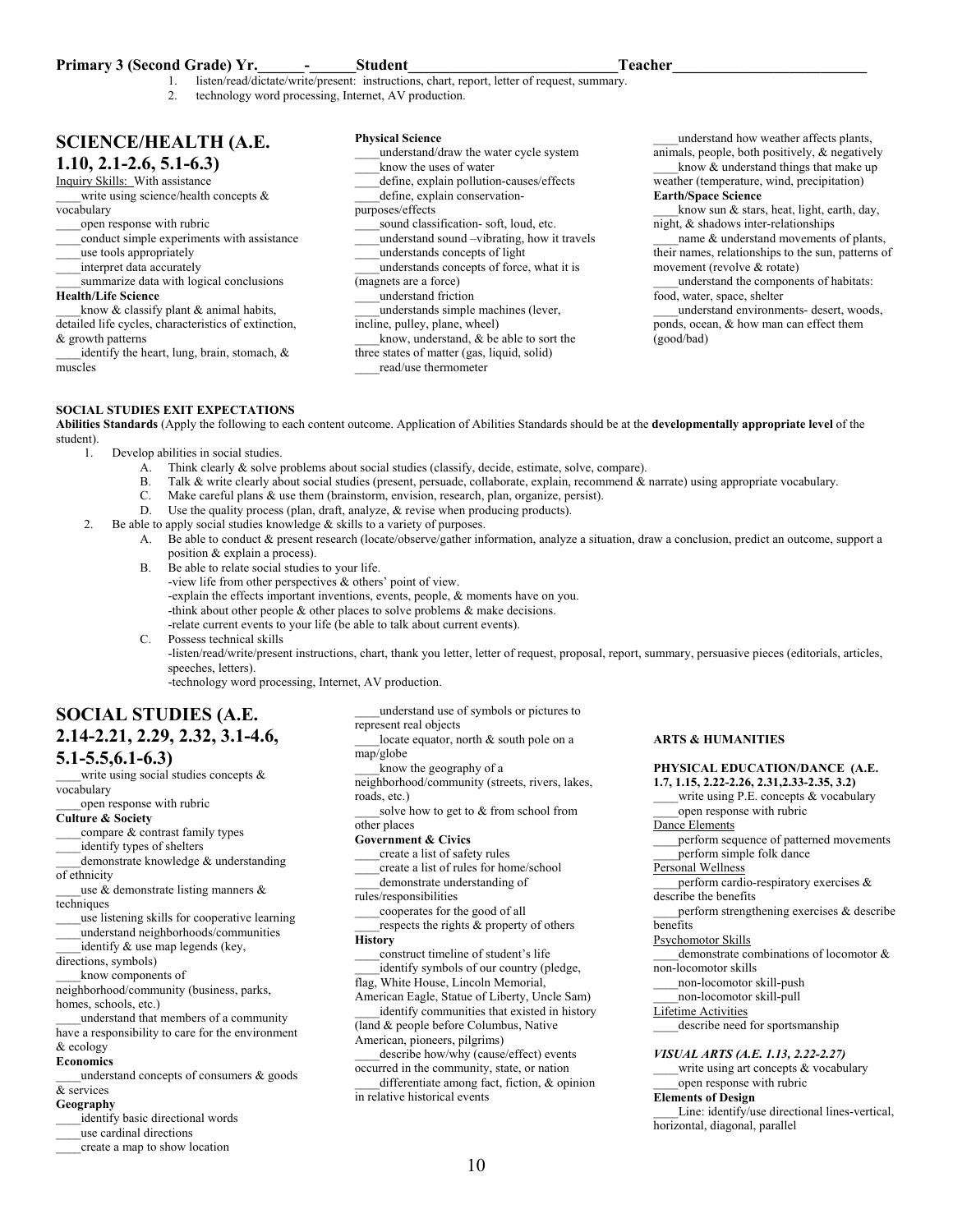| Primary 3 (Second Grade) Yr.                          | <b>Student</b>                                   | <b>Teacher</b>                             |
|-------------------------------------------------------|--------------------------------------------------|--------------------------------------------|
| Shape: identify/use geometric,                        | cut & tear all kinds of paper into free,         | staff<br>f-forte<br>p-piano                |
| representation free-form shapes                       | geometrical, or representational shapes, arrange | treble clef bar lines                      |
| Form: recognize that form is the 3-                   | & assemble in many ways                          | Creating                                   |
| dimensional equivalent to shape                       | build forms in clay using a pinch method         | begin composing simple rhythms             |
| Color: identify war/cool colors                       | recognize properties of stone sculpture          | DRAMA (A.E. 2.22, 2.23, 2.24)              |
| Texture: recognize that lines show texture            |                                                  | write using drama concepts & vocabul       |
| $-$ rough, smooth, $\&$ soft both actual $\&$ implied | <i>MUSIC(A.E. 1.14, 2.22-2.27)</i>               | open response with rubric                  |
| Principles of Design                                  | begin speaking & writing using music             | <b>Elements of Production</b>              |
| Pattern: describe patterns in compositions            | concepts & vocabulary                            | select appropriate props for a character   |
| Contrast: recognize difference in lights $\&$         | open response with rubric                        | short script                               |
| darks                                                 | Rhythm                                           | select appropriate music to create a mo    |
| Space: identify space in comparison-                  | recognize quarter note, half note, whole         | design a set for a fairy tale              |
| foreground, middle ground, background                 | note, quarter rest, eighth note                  | <b>Elements of Performance</b>             |
| Purpose of Art                                        | read & clap rhythm patterns                      | memorize & present a poem to an audi       |
| describe & illustrate personal experiences            | Tempo                                            | demonstrate an understanding of chara      |
| Cultures & Styles                                     | recognition of changing tempos                   | by using correct movement & vocal express  |
| recognize West African Arts to describe &             | Dynamics                                         | <b>Dramatic Elements &amp; Terminology</b> |
| illustrate experiences in functional-utilitarian-     | recognition of changing dynamics                 | identify a script format                   |
| decorative-objects                                    | Melody                                           |                                            |
| Art Process-Media                                     | recognition of high, low pitches                 |                                            |
| use 2-dimensional expressions to illustrate           | Tone Color – Recognize                           |                                            |
| books                                                 | voice: male, female, children                    |                                            |
| draw with a crayon on point, side, $\&$ end,          | family of instruments: brass, strings            |                                            |
| combine with thin paint as a crayon resist            | Music Symbols-Identify/demonstrate               |                                            |
|                                                       |                                                  |                                            |
|                                                       |                                                  |                                            |
| Year's Summary (<br>P3                                |                                                  |                                            |

Needs to complete P3 level skills at the start of the next year which may result in more than 4 years in Primary Program

Needs to review some P3 grade level skills.

\_\_\_\_Is ready to begin P4 grade level skills

Has begun to master some P3 level skills & needs to continue in the P3 level.

Guardian's Signature\_\_\_\_\_\_\_\_\_\_\_\_\_\_\_\_\_\_\_\_\_\_\_\_\_\_

 $Date:$ 

Teacher's Signature\_\_\_\_\_\_\_\_\_\_\_\_\_\_\_\_\_\_\_\_\_\_\_\_\_\_\_

Date:

iano\_\_\_\_f-forte\_\_\_\_staff ble clef bar lines begin composing simple rhythms *DRAMA (A.E. 2.22, 2.23, 2.24)* te using drama concepts & vocabulary en response with rubric **Elements of Production**  ect appropriate props for a character in a ipt ect appropriate music to create a mood ign a set for a fairy tale **Elements of Performance**  morize  $\&$  present a poem to an audience nonstrate an understanding of character correct movement & vocal expression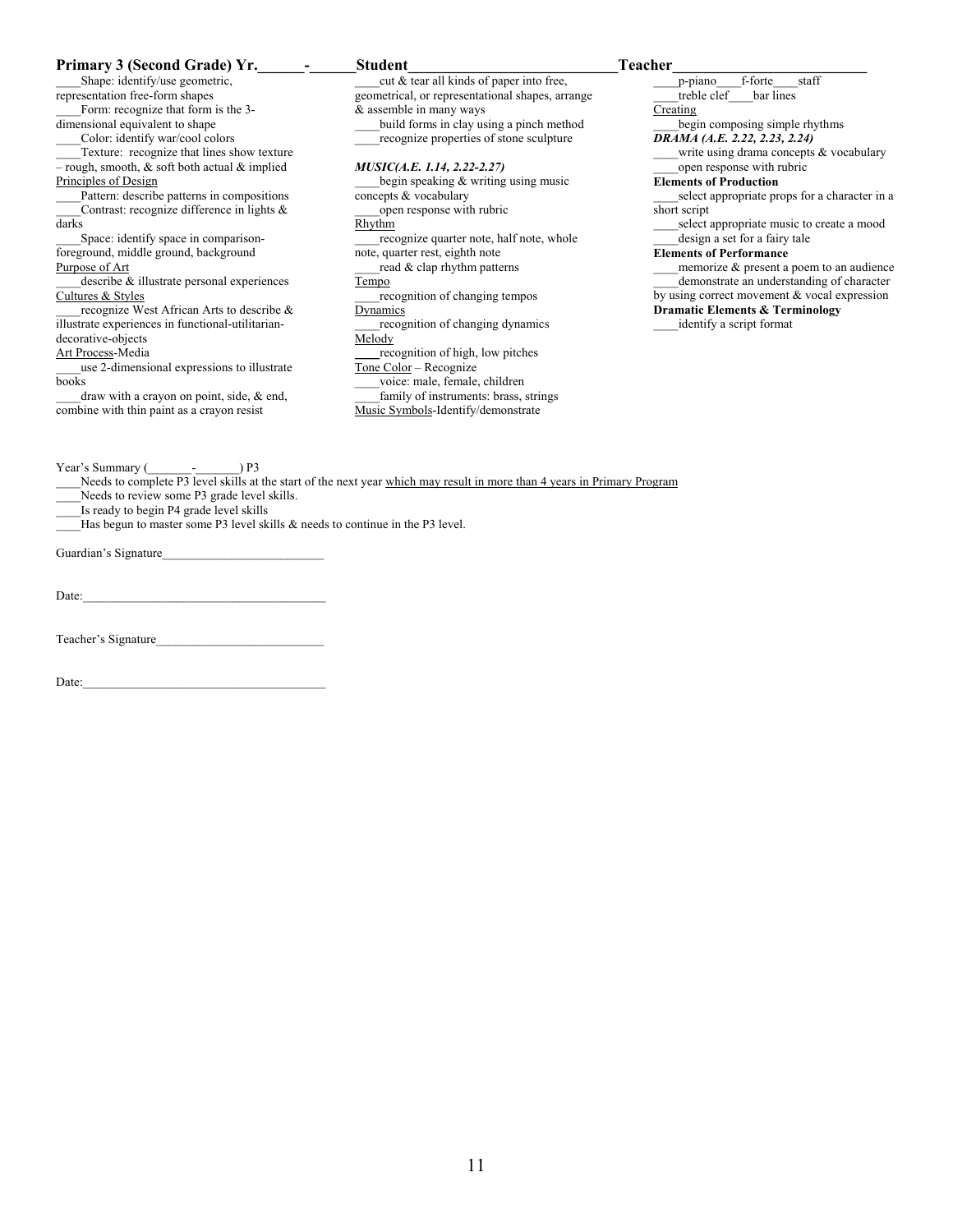| Primary 4 (Third Grade) Yr.: | student | reacher |
|------------------------------|---------|---------|
|                              |         |         |

## **HARLAN COUNTY SCHOOLS PRIMARY 4 LEVEL EXIT CRITERIA**

Primary 4 (Third Grade) Yr.: The student student of the student of the student of the student of the student of the student of the student of the student of the student of the student of the student of the student of the s

### **LANGUAGE ARTS EXIT EXPECTATIONS**

**Ability Standards** (Apply the following to each content outcome. Application of Abilities Standards should be at the **developmentally appropriate level** of the student.)

1. Apply abilities in language arts.

- A. Higher thinking (analyze, evaluate, classify, predict, generalize, solve, compare, simplify).
- B. Communications (present, persuade, collaborate, explain, recommend).
- C. Goal setting/attainment (brainstorm, envision, research, plan, organize, persist).
- The quality process (plan, draft, analyze, and revise when producing products).
- 2. Be able to read, write, speak, and listen for many purposes.
	- A. Be able to read and enjoy literature (realistic fiction, fantasy, fables, nonfiction).
	- B. Be able to use mass media (newspapers, radio, television, movies, Internet, CD-ROM).<br>C. Be able to conduct and present research (locate/observe/gather information, analys
	- Be able to conduct and present research (locate/observe/gather information, analyze a situation, draw a conclusion, predict an outcome, defend a position, create a mode., and explain a process).
	- D. Be able to produce personal writing (narrative, memoir), literary writing (short story, poem, script), transactive writing (letter, brochure articles, etc.), writing to learn (journals and graphic organizers), and writing-to-demonstrate-learning (open response questions).
	- E. Possess technical skills:
		- i. Read/write/present: instructions, chart, thank-you letter, letter of request, letter of response, proposal, lab report, research report, summary, persuasive pieces (editorials, articles, speeches, letters).
			- Technology: word processing, database, Internet, AV production

#### **Content Standards**

\*A.E. indicates Academic Expectations

**LANGUAGE ARTS (A.E. 1.1-1.4,1.11- 1.12,5.1-6.3)** 

*READING*  **Phonics-Identify**  2-letter blends \_\_\_\_digraphs \_\_\_\_3 letter blends 3 letter digraphs final blends \_\_\_\_vowel combinations \_\_\_\_consonant controlled vowels silent letters denote to sound: words that follow these patters: vc, cvc, cvvc, cvce **Word Analysis: Recognize**  \_\_\_\_compound words \_\_\_\_contractions \_\_\_\_prefixes suffixes \_\_\_\_root words regular plurals \_\_\_\_irregular plurals \_\_\_\_abbreviations possessives comparatives & superlatives identify syllables demonstrate ability to syllabicate **Comprehension: Word Meaning**  recognize context clues \_\_\_\_recognize antonyms \_\_\_\_recognize synonyms \_\_\_\_recognize homophone/homonyms \_\_\_\_recognize multiple meanings **Experience with Text**  follow correct sequence \_\_\_\_identify main idea identify supporting details summarize \_\_\_\_retell stories with elements \_\_\_\_compare/contrast \_\_\_\_draw inferences draw conclusions predict outcomes **Literary Elements**  recognize plot, setting, conflict, resolution \_\_\_\_recognize character traits/actions

\_\_\_\_use figurative language \_\_\_\_use and connect analogies distinguish between  $&$  write about fact, fiction, fantasy, fables, opinion, nonfiction **Practical/Workplace**  follow oral directions follow written directions identify speaker use pronoun referents use punctuation clues \_\_\_\_recognize proper structure arrange alphabetical order to fourth letter locate specific words locate and name parts of a book \_\_\_\_use reference tools such as almanacs, encyclopedias, computer reference programs, and research tools \_\_\_\_use listening memory discussion techniques \_\_\_\_use questions with pre/post reading activity \_\_\_\_organize time and materials use homework strategies \_\_\_\_incorporate test-taking skills \_\_\_\_choose books with appropriate interest and ability level read aloud smoothly and expressively with proper phrasing *ENGLISH*  **Writing Process/Products**  \_\_\_\_demonstrate writing process steps with assistance \_\_\_\_graphic organizers Portfolio Pieces write transactive piece use KY Holistic Scoring Guide \_\_\_\_personal narrative short story, poem, play \_\_\_\_persuasive/informative piece exter to reviewer Other Writing Products friendly letter

**\_\_\_\_keep a journal**  respond appropriately to open response questions with rubric respond appropriately to on demand writing **Purpose/Audience**  write with sense of audience write with sense of purpose write with sense of voice **Idea Development/Support**  write with fluency write a topic sentence with elaborate supporting details **Organization**  \_\_\_\_arrange ideas in a logical sequence (sentences) \_\_\_\_combine sentences to construct more complex sentences **Language**  use appropriate, rich wording and language **\_\_\_\_identify and use poetic devices (i.e. alliteration, couplets, rhythm)**  identify simple sentence \_\_\_\_identify four types of sentences command, statement, question, exclamatory subject verb agreement **Parts of Speech: Know Definition, use of**  noun (common, proper) \_\_\_\_noun (singular, plural) verb (action, linking) \_\_\_\_verb (present, past tense) \_\_\_\_common irregular verbs \_\_\_\_pronoun (object, possessive) \_\_\_\_adjectives (comparative, superlative forms) \_\_\_\_articles a, an, the \_\_\_\_adverb **Correctness** Punctuation: Use periods for command statement sentences periods for abbreviations and initials \_\_\_\_question marks \_\_\_\_exclamation marks

- \_\_\_\_comma in dates
- \_\_\_\_comma in letter greeting and closing
- comma to separate city, state, county
- capitalize 1<sup>st</sup> word in a sentence
- \_\_\_\_capitalize name, title, initial

thank you note \_\_\_\_invitations \_\_\_\_envelope address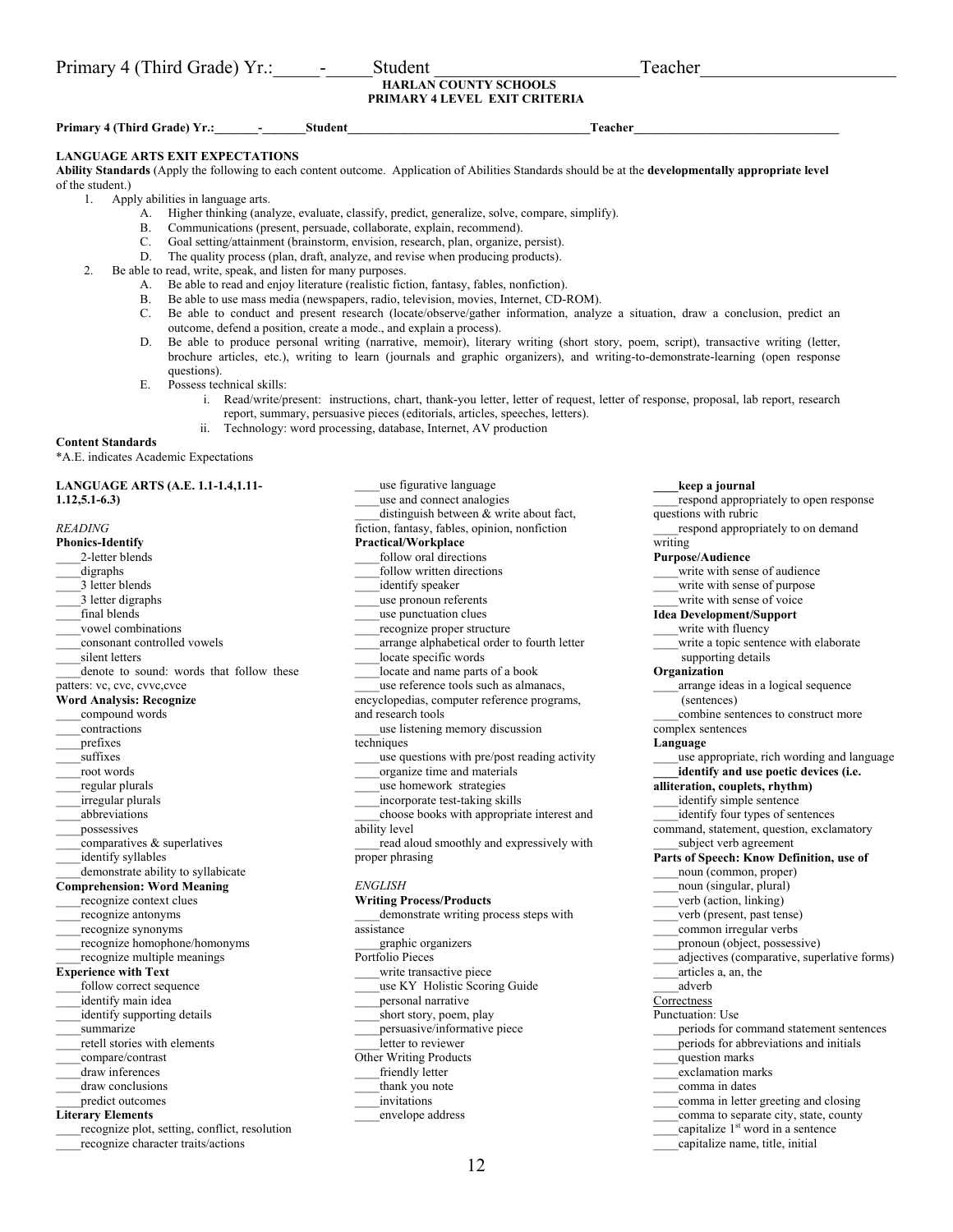| Primary 4 (Third Grade) Yr.:                | Student                                   | Teacher                                         |
|---------------------------------------------|-------------------------------------------|-------------------------------------------------|
| capitalize greeting and closing of a letter | irregular tenses                          | use correct posture, face group, make eye       |
| Spell correctly:                            | Penmanship                                | contact, use appropriate body language and      |
| Dolch words                                 | mastery of lower case cursive letters     | enunciation when delivering speech              |
| consonants in any position                  | mastery of capital cursive letters        | verbally respond to questions briefly and       |
| consonant blends                            | develop speed with accuracy               | clearly with complete sentences                 |
| diagraphs                                   | write neatly and legibly                  | select, develop, and use visual aids, in a      |
| short vowel sounds                          | pencil, paper position                    | non-distracting manner when speaking to clarify |
| long vowel sounds                           | master left to right progression          | vour ideas                                      |
| r-controlled combinations                   | emphasizing proper use of margin          | recite a poem or passage with expression        |
| plurals                                     | <b>Speech</b>                             | and proper rhythm                               |
| contractions                                | discuss and give a speech, informative or |                                                 |

#### **MATHEMATICS EXIT EXPECTATIONS**

**Abilities Standards** (Apply the following to each content outcome. Application of Abilities Standards should be at the **developmentally appropriate level** of the student).

1. Develop abilities in math.

\_\_\_\_compound words

a. Higher thinking (analyze, evaluate, classify, predict, decide, estimate, generalize, solve, compare, simplify).

persuasive in nature

- b. Communications (present, persuade, collaborate, explain, recommend).
- c. Goal setting/attainment (brainstorm, research, plan, organize, complete the task).
- d. The quality process (plan, draft, analyze, and revise when producing products).
- e. Use appropriate mathematical vocabulary
- 2. Be able to apply math knowledge and skills to a variety of purposes.
	- a. Be able to use the four-step problem-solving process (locate facts, identify questions, select operations, solve and label solution) and check for logical reasoning.
	- b. Be able to conduct research (locate, observe/gather, present).
	- c. Be able to use charts, graphs (bar, pictographs, line, pie), tables, manipulatives, clocks (to nearest minute), money (count to \$20.00, make change to \$5.00), models and other resources to solve problems
	- d. Possess technical skills (These technical skills may be used in math classes but are not part of the math curriculum): read/write/present: instructions, table, chart, research report, summary.
	- e. Be able to use mental math strategies for addition and subtraction.

#### **MATH(AE1.5-1.9, 2.7-2.13, 5.1-6.3)**

\_\_\_\_write using math concepts and vocabulary construct and solve word problems (one step) orally and written open response with rubric Numbers, Integers and Place Value count by  $100$ 's to  $1,000$ \_\_\_\_count by 1000's to 10,000 read and write word form (5 digits) \_\_\_\_use number line \_\_\_\_read and write numbers 0-9,999 \_\_\_\_identify place value to 10,000 estimate sums 10-100 \_\_\_\_estimate difference to nearest 10's-100's round whole numbers to nearest 10's and 100's \_\_\_\_order numbers \_\_\_\_extend and create number patterns \_\_\_\_read and write numbers and their points on a number line  $_{use}$  >,  $\le$ ,  $=$  to compare whole numbers Fractions and Decimals identify fractional parts of a whole  $&$  set write equivalent fractions of  $\frac{1}{2}$ , 1/4, 1/3, 1/6, 1/8 and whole \_\_\_\_know placement of numerator/denominator add and subtract common fractions and decimals denominators Number Computation \_\_\_\_add 4 digit numbers requiring regrouping subtract 4-digit numbers requiring regrouping **SCIENCE EXIT EXPECTATIONS** 

\_\_\_\_use calculations to check addition/subtraction problems \_\_\_\_understand terms and use correctly: quotient, remainder, divisor, dividend, product, factor \_\_\_\_know and recall multiplication facts to 10's multiply numbers without regrouping \_\_\_\_divide a 2-digit number by a 1-digit number use basic functions of calculator : add, subtract, multiply and divide solve basic facts using simple technology tools such as a calculator and a computer calculator and software average whole numbers and compare **Geometry** \_\_\_\_draw two and three dimensional objects using properties identify, describe and label congruent two dimensional figures identify and describe symmetrical two dimensional figures draw representations of line segments and angles \_\_\_\_graph points on a positive coordinate system \_\_\_\_identify flips, slides, and turns **Measurement** \_\_\_\_use a digital and traditional clock to tell time to one minute intervals demonstrate use of AM and PM demonstrate understanding of length, weight, volume using standard/nonstandard and

metric units as appropriate (ounce, pound, gram, kilogram, inch, foot, yard, mile, centimeter, meter, kilometer, cups, pints, quarts, gallons) demonstrate elapsed time count coins up to \$1.00demonstrate understanding demonstrate understanding of cents, dollar sign, and decimal point identify bills add and subtract amounts of money find the perimeter and area and solve problems for both demonstrate understanding of temperature (Celsius and Fahrenheit) Probability and Statistics \_\_\_\_demonstrate understanding of a bar graph, pictograph and line graph \_\_\_\_collect and organize data into line, pie, charts and graphs \_\_\_\_interpret graphs \_\_\_\_make inferences from student collected data determine outcomes from simple probability activities using manipulatives Algebraic Ideas \_\_\_\_analyze patterns in number sequence find missing addends( $\_+4=9$ ) find missing subtrahends( $-3=1$ ) find a missing factor ( $\overline{+4x4}=20$ ) find solutions to number sentences with missing values  $(7+q=10, 9+5>10)$ .

**Ability Standards** (Apply the following to each content outcome. Application of abilities standards should be at the **developmentally appropriate level** of the student).

- 1. Develop abilities in science.
	- a. Higher thinking (analyze, evaluate, classify, predict, decide, estimate, generalize, solve, compare, simplify).
	- b. Communications (present, persuade, collaborate, explain, recommend).
	- c. Goal setting/attainment (brainstorm, envision, research, plan, organize, persity).
	- d. The quality process (plan, draft, analyze, and revise when producing products).
- 2. Be able to apply science knowledge and skills to a variety of purposes.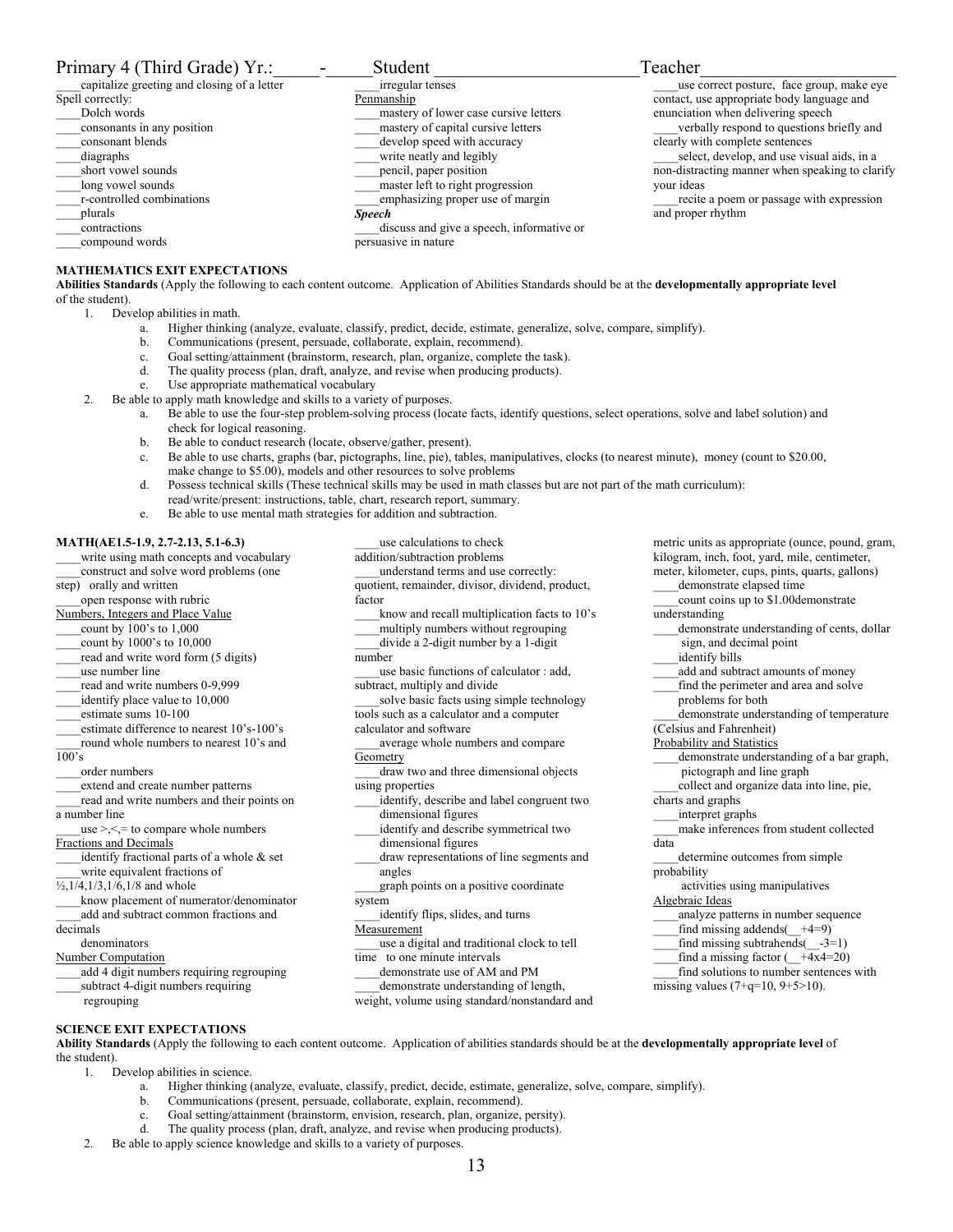## Primary 4 (Third Grade) Yr.: careful Student Teacher

or aid the travel or heat Earth Science (2.1-2.6)

different climates

rock, soil, water and gases

**2.30, 2.31, 2.32, 2.33)** 

on body organs

others

open response with rubric Individual Well-Being (2.29)

responsibility to others

weather, etc.)

money

Personal Wellness (2.31)

- Be able to solve problems using the scientific method (research, hypothesis, experimentation, findings, conclusions).
- b. Be able to conduct research (field research, library research, experimentation).
- c. Be able to use scientific equipment appropriately (safely, efficiently, accurately).

occur

measurement

landforms

- d. Know how to preserve the earth (reuse, reduce, recycle, refuse).
- e. Possess technical skills
- 1. read/write/present: instructions, chart, thank you letter, letter of request, letter of response, proposal, lab report, research report, summary.

\_\_\_\_understand that light can be reflected, refracted, or absorbed by an object know that conductors  $\&$  insulators inhibit

know that different types of rocks are composed of different materials know properties of soil

\_\_\_\_understand materials can be recycle and sometimes in different forms know that the sun provides the light and heat necessary to maintain life on Earth describe an ecosystem

\_\_\_\_understands composition of earth-solid

**PRACTICAL LIVING/HEALTH (A.E. 2.29,** 

\_\_\_\_know the effects of exercise and nutrition

recognize the concept of an individual's

demonstrate responsibility to oneself and

be aware of the role rules play on others be aware of conflict resolution and communication strategies

\_\_\_\_understands earth surface changes (erosion,

2. technology word processing, Internet, AV production

## **SCIENCE (A.E. 1.10, 2.1-2., 5.1-6.3)**

Inquiry Skills (2.1)

write using science concepts and vocabulary

- open response with rubric
- demonstrate with assistance the inquiry process: state problem, hypothesis, experiment, research, data, results, conclusion
- use tools appropriately
- Life Science (2.2-2.6)
- know the stages of the plant life cycle
- \_\_\_\_know the stages of the animal life cycle \_\_\_\_know organisms have basic needs needed
- to survive
- know each plant or animal has structures which serve different functions in growth
- and survival \_\_\_\_understand that organisms will resemble
- their parents
- \_\_\_\_understand that all animals depend on plants for food that nature and people affect the food chain

\_\_\_\_know the food chain and the

interdependence of a food chain

know the relationship between

predator/prey

know the characteristics of carnivores, omnivores, and herbivores

Physical Science (2.2-2.6)

- know the three states of matter
- \_\_\_\_give the properties of each state of matter know forms of measurement (length,

volume,

- mass and temperature)
- know tools used for measurement
- \_\_\_\_know chemical changes of matter
- \_\_\_\_know conditions that matter changes states students will understand that the position of
- an object can change by pushing or pulling
- \_\_\_\_understand that sound is produced by vibrating objects

\_\_\_\_know that magnets will attract/repel and are a force

know that electrical currents move through electrical circuits, electricity is a force

## **SOCIAL STUDIES EXIT EXPECTATIONS**

**Abilities Standards** (Apply the following to each content outcome. Application of Abilities Standards should be at the **developmentally appropriate level** of the student).

- 1. Develop abilities in social studies.
	- a. Higher thinking (analyze, evaluate, classify, predict, decide, estimate, generalize, solve, compare, simplify).
	- b. Communications (present, persuade, collaborate, explain, recommend, narrate) using appropriate vocabulary
	- c. Goal setting/attainment (brainstorm, envision, research, plan, organize, persist).
	- d. The quality process (plan, draft, analyze, and revise when producing products).
- 2. Be able to apply social studies knowledge and skills to a variety of purposes.
	- a. Be able to conduct and present research (locate/observe/gather information, analyze a situation, draw a conclusion, predict an outcome, support a position, create a model and explain a process).
		- b. Be able to relate social studies to your life.

-view life from other perspectives and others' point of view.

-understand key forces (inventions, discoveries, people, events, moments) which have shaped our world

-explain the causes and effects key forces have on you, the present, the future, use the past and present (other cultures and other places) to solve problems and make decisions

-relate current events to your life (know sources related to current events, be able to talk about C. Possess technical skills

\_\_\_\_understand the stages of the water cycle know how condensation & evaporation \_\_\_\_know the concept of participation and its know that animal habitats are related to know basic landforms be able to name different types of identify and practice safety rules be aware of emergency procedures identify basic health habits \_\_\_\_understand basic food groups be aware of the food pyramid Mental Wellness (2.32) \_\_\_\_explain ways to develop friendships determine how to express emotions appropriately identify purposes & proper uses of medication

- \_\_\_\_identify risks of non-medicinal drugs Community Resources (2.33)
	- be familiar with community resources/agencies
	- **PRACTICAL LIVING/PHYSICAL EDUCATION (A.E. 1.7, 1.15, 2.31, 2.33, 2.35, 3.2)**

become aware of the concept of saving

open response with rubric Personal Wellness (2.31)

\_\_\_\_identify body changes which occur during physical activity

Psychomotor (2.34)

\_\_\_\_perform a variety of nonlocomotor skills (e.g. push, pull, twist, turn, balance)

perform a variety of locomotor skills (e.g. walk, run, hop)

discover a variety of ways to manipulate objects (e.g. with hands, feet, elbow, head) discover movement concepts: body

awareness(what the body is doing) space awareness (where the body moves) time awareness (how quickly the body moves) effort awareness (how the body moves) relationship (that occur while the body moves)

Lifetime Activities (2.35)

use feedback to improve skills \_\_\_\_demonstrate cooperation with partners, small group, large group by following rules and practicing fair play

Consumer Decisions (2.30) \_\_\_\_explain differences between wants and needs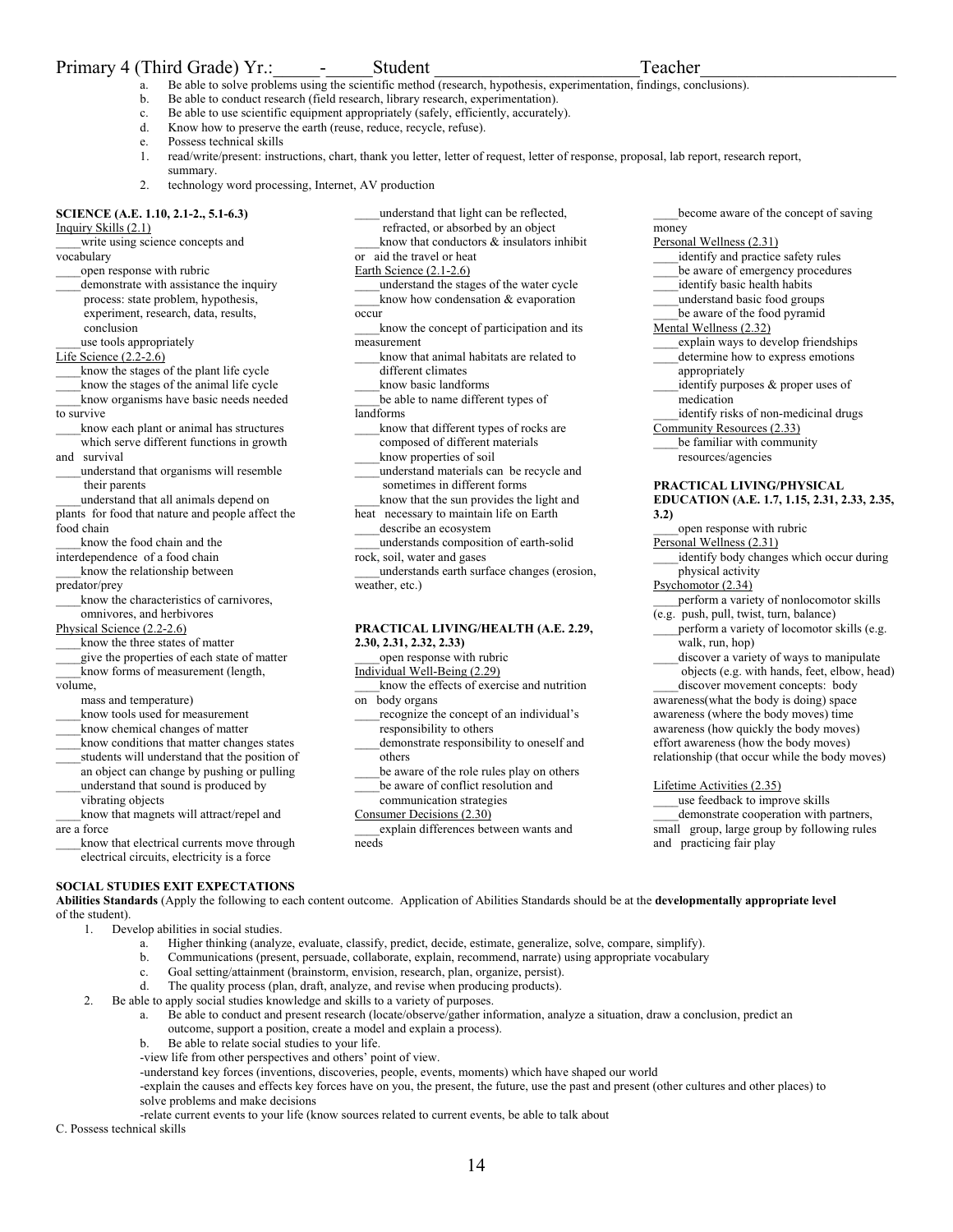## Primary 4 (Third Grade) Yr.: careful and Student Teacher

-read/write/present instructions, chart, thank you letter, letter of request, letter of response, proposal, research report, summary, persuasive pieces (editorials, articles, speeches, letters).

-technology word processing, database, Internet, AV production.

**SOCIAL STUDIES (A.E. 1.2, 1.11, 2.14, 2.16, 2.17, 2.18, 2.19, 2.20, 2.21, 2.29, 2.32, Goals 3,** 

**4, 5, 6)** 

write using social studies concepts and vocabulary

develop open response with rubric and writing portfolio pieces through the content area Culture and Society (2.16, 2.17)

locate and name city, county, state, state capital, country and capital, continent,

planet

- apply principles of citizenship and develop class rule
- recognize chain of command of authority figure (ex. President, Vice President) \_\_\_\_understand the differences between

 right/wrong choices identify contributions of diverse

individuals,

groups, and cultures

know how technology affects

community/society past and present know how a community's culture is

defined (language, music, art, dress, food, stories, folk tales)

know the culture of the first Americans know how communities in history were similar/different from communities today (US, Canada, Mexican, immigrants, colonial backgrounds, populations, language, religion, economy, government, and family) Economics (2.18)

\_\_\_\_understand producers and consumers

\_\_\_\_understand barter/money as exchange understand markets-exchange of goods  $\&$ 

 services demonstrates relevant investigation skills

to solve specific problems in real life situations (ex. supply and demand)

\_\_\_\_know about the finances of a community (taxes, resources, goods)

\_\_\_\_know how the community is constantly changing (technology, people, transportation, economics)

Geography (2.19)

\_\_\_\_map skills

\_\_\_\_identify landforms (continents, countries, etc.)

identify bodies of water (oceans, rivers, seas, lakes, etc.)

know how community relates to country, state, nation

know how community is affected by geographic locations

Government and Civics (2.14, 2.15)

\_\_\_\_create rules for the classroom, society, etc. \_\_\_\_understand the concepts of rights

/responsibilities (laws and expectations) know how a community/county is

governed (legislative, executive, judicial)

Year's Summary (

### History (2.20)

create timelines for important events such as the arrival of Pilgrims, Columbus' discovery of North America

\_\_\_\_understand Kentucky's early development know how lifestyles and conditions have

changed over time in Kentucky

know key discoveries/inventions throughout US history from "Land Before Columbus" to 1700's

know about food, clothing and shelter of people in history form "Land Before Columbus" to 1700

### **VOCATIONAL STUDIES (A.E. 2.36, 2.37, 2.38)**

CAREER PATH OPTIONS (2.36) (Social Studies)

\_\_\_\_compare different careers to determine various job requirements

\_\_\_\_understand how different careers affect life roles (e.g. parent, spouse, community leader)

- relate school studies to life pursuits \_\_\_\_examine and group careers found in the
- community

\_\_\_\_communicate the concepts of work and career

Transition Skills (2.37) (Guidance Counselor) \_\_\_\_seek and demonstrate appropriate

resolutions to conflict demonstrate positive work ethics and

habits

\_\_\_\_attempt new tasks and/or challenges with confidence

\_\_\_\_use technology to display information in various ways

- \_\_\_\_use team skills in a group to complete a task and/or solve problems
- share tools and work cooperatively on a task
- Opportunity Planning (2.38) (Guidance
- Counselor)

\_\_\_\_develop a transition plan from elementary to middle school

\_\_\_\_understand the concept of mentoring develop and implement a personal short-

term goal based on self-assessment \_\_\_\_create ways to identify personal strengths

assume responsibility for completing chores

## **ARTS AND HUMANITIES (A.E. 1.13, 2.22, 2.27)**

## *DANCE (A.E. 1.15, 2.22-2.26)*

speak & write using dance concepts and vocabulary

open response with rubric

 $\_$  ,  $\_$  ,  $\_$  ,  $\_$  ,  $\_$  ,  $\_$  ,  $\_$  ,  $\_$  ,  $\_$  ,  $\_$  ,  $\_$  ,  $\_$  ,  $\_$  ,  $\_$  ,  $\_$  ,  $\_$  ,  $\_$  ,  $\_$  ,  $\_$  ,  $\_$  ,  $\_$  ,  $\_$  ,  $\_$  ,  $\_$  ,  $\_$  ,  $\_$  ,  $\_$  ,  $\_$  ,  $\_$  ,  $\_$  ,  $\_$  ,  $\_$  ,  $\_$  ,  $\_$  ,  $\_$  ,  $\_$  ,  $\_$  ,

Elements of Dance (A. E. 1.15, 2.22 – 2.26) identify & express elements of dance in a pattern of movement

15

Dance Movements & Forms (A.E. 1.15, 2.22-2.26)

\_\_\_\_identify & use locomotor & non-locomotor movements in simple patterns

Historical & Cultural Context (A.E. 1.15, 2.22- 2.26)

\_\_\_\_associate dance with specific cultures, purposes & styles

write using art concepts and vocabulary Elements of Design

recognize art with attention given to the elements of (line, shape, color, form, texture, space, value) or principles of design Principles of Design

\_\_\_\_demonstrate an awareness of the elements of art and principles of design (ex. Balance (symmetry), contrast, space, and patterns) Processes and Media

explore a variety of media (e.g. crayon, pencil, paint) and processes (e.g. drawing, painting, weaving) used for creating works of art

*MUSIC (A.E. 1.14, 2.22, 2.27)* 

\_\_\_\_speak and write using music concepts and vocabulary

\_\_\_\_open response with rubric

- Elements of Music
- respond to music with minimal attention given to the elements of music (rhythm, melody, form, harmony, timbre, dynamics, tempo)

demonstrate an awareness of the elements of music

Tone Color

recognize voice: male, female, children

- \_\_\_\_recognize pitched, un-pitched instruments
- \_\_\_\_recognize families of instruments: brass, strings, wood wind, percussion
- Historical and Cultural Content

listen to music of diverse cultures, periods, and styles

*DRAMA (A.E. 2.22, 2.23, 2.24)* 

write using drama concepts & vocabulary \_\_\_\_open response with rubric

Elements of Drama

\_\_\_\_demonstrate an awareness of the elements of drama such as plot, character, visuals (e.g. scenery, costumes, props, make-up), and acting (e.g. voice expressions, diction, projection).

Historical and Cultural Content

\_\_\_\_demonstrate an awareness of different cultures, periods, and styles which influence dramatic works

## Elements of Production

\_\_\_\_recognize elements of production (sound, light, and audience roles)

needs to complete P4 level skills at the start of the next year which may result in more than 4 years in Primary Program \_\_\_\_Must remain in the Primary Program next year which will result in more than 4 years in the Primary Program

\_\_\_\_Has Mastered P4 level skills

\_\_\_\_Exiting Primary to fourth grade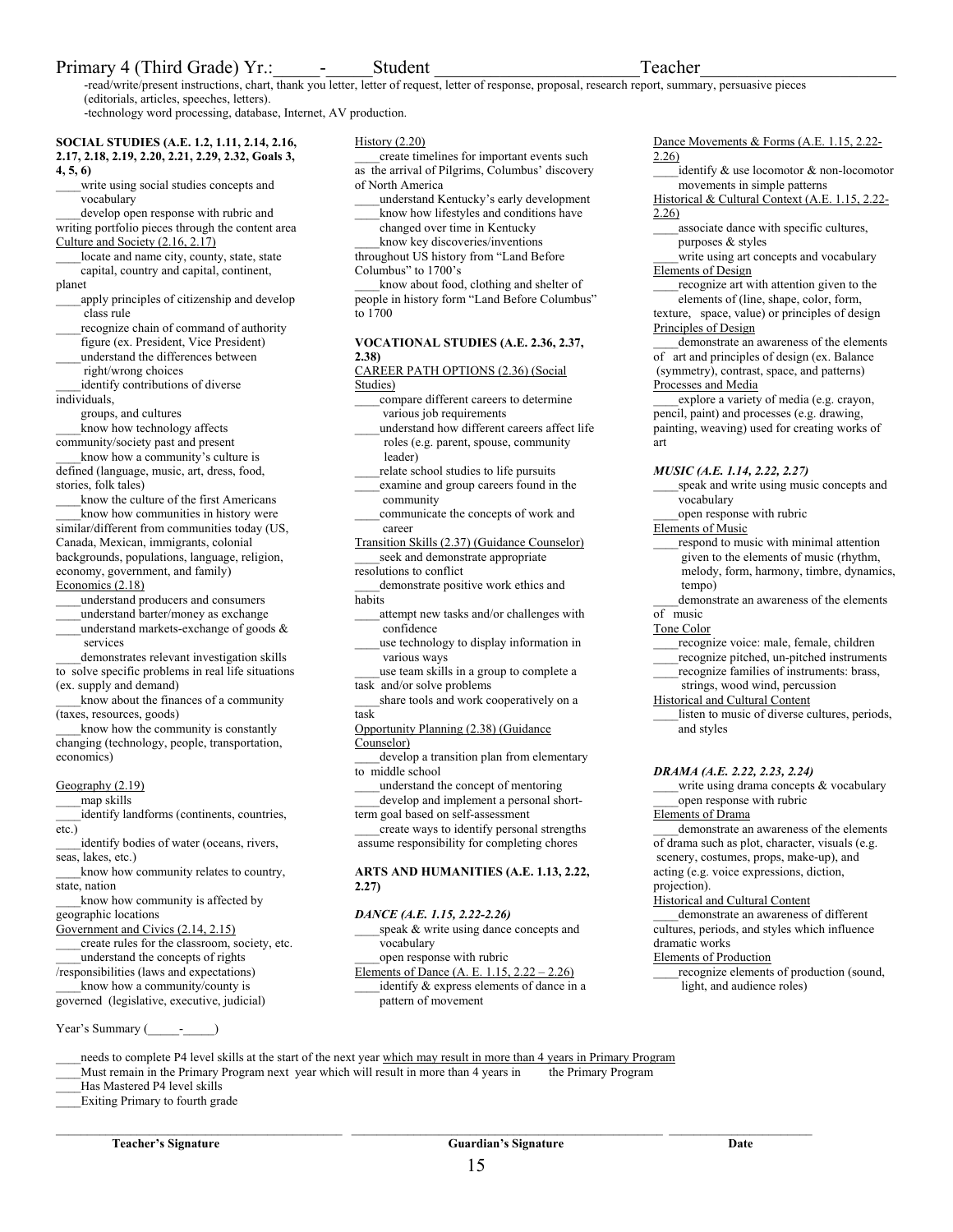| T.<br>Fourth (<br>. rrade<br>$\sim$<br>. | $.1 \Delta r$<br>≧πiaen. | . eacher |
|------------------------------------------|--------------------------|----------|
|                                          |                          |          |

## **HARLAN COUNTY SCHOOLS FOURTH GRADE LEVEL EXIT CRITERIA**

**Fourth Grade Yr:** The student that the student of the student of the student of the student of the student of the student of the student of the student of the student of the student of the student of the student of the st

**LANGUAGE ARTS EXIT EXPECTATIONS** 

**Ability Standards** (Apply the following to each content outcome.)

1. Apply abilities in language arts.

- A. Higher thinking (analyze, evaluate, classify, predict, decide, generalize, solve, relate, interpret, simplify, summarize).
- B. Communications (present, persuade, collaborate, explain, recommend).
- C. Goal setting/attainment (brainstorm, envision, research, plan, organize, persist).
- D. The quality process (plan, draft, analyze, and revise when producing products).
- 2. Be able to read, write, speak, and listen for many purposes.
	- A. Be able to read and enjoy literature (prose, poetry).
	- B. Be able to use mass media (newspapers, magazines, radio, television, movies, Internet, CD-ROM).
	- C. Be able to conduct and present research (locate/observe/gather information, analyze a situation, draw a conclusion, predict an outcome, defend a position, create a model, and explain a process).
	- D. Be able to produce personal writing (narrative, memoir), literary writing (short story, poem, script), transactive writing (letter, brochure, articles, etc.), writing to learn, writing to demonstrate learning (open-response and graphic organizers), and reflective writing (i.e., letter to the reviewer).

E. Possess technical skills:

- **1. read/write/present: instruction, table, chart, thank-you letter, letter of request, letter of response, inquiry, proposal, lab report, checklist, research report, summary, persuasive pieces (editorial, articles, speeches, letters).**
- 2. Technology: word processing, database, Internet, AV production

#### **Content Standards**

\*A.E. indicates Academic Expectations

### **LANGUAGE ARTS (A.E. 1.1-1.4, 1.11-1.12,**

**5.1-6.3)**  Phonics-Identify \_\_\_\_2-letter blends \_\_\_\_digraphs 3-letter blends \_\_\_\_3-letter digraphs final blends -<br>vowel combinations \_\_\_\_consonant controlled vowels silent letters Word Analysis:Recognize \_\_\_\_compound words \_\_\_\_contractions \_\_\_\_prefixes suffixes \_\_\_\_root words \_\_\_\_regular plurals \_\_\_\_irregular plurals \_\_\_\_abbreviations \_\_\_\_possessives comparatives & superlatives \_\_\_\_identify syllables demonstrate ability to syllabicate \_\_\_\_homophone/homonyms Word Meaning recognize context clues \_\_\_\_recognize antonyms \_\_\_\_recognize synonyms \_\_\_\_recognize multiple meanings Experience with Text follow correct sequence identify main idea \_\_\_\_identify supporting details summarize \_\_\_\_retell stories with elements \_\_\_\_compare/contrast draw inferences \_\_\_\_draw conclusions \_\_\_\_predict outcomes open response with rubric Literary Elements recognize plot, setting, conflict, resolution \_\_\_\_recognize character traits/actions \_\_\_\_use figurative language \_\_\_\_use and connect analogies \_\_\_\_recognize fact, fiction, fantasy, opinion

Practical/Workplace follow oral directions \_\_\_\_follow written directions \_\_\_\_identify speaker \_\_\_\_use pronoun referents \_\_\_\_use punctuation clues \_\_\_\_recognize proper structure \_\_\_\_arrange alphabetical order to fourth letter locate specific words locate and name parts of a book identify best reference source use listening memory discussion techniques use questions with pre/post reading activity \_\_\_\_organize time and materials \_\_\_\_use homework strategies \_\_\_\_incorporate test-taking skills ENGLISH Writing Process/Products \_\_\_\_demonstrate writing process steps with assistance \_\_\_\_graphic organizers Portfolio Pieces transactive piece \_\_\_\_reflective writing \_\_\_\_KY Holistic Scoring Guide \_\_\_\_open response \_\_\_\_on-demand writing personal narrative/personal expressive \_\_\_\_short story/poem/play/literary Other Writing Products friendly letter thank you note \_\_\_\_invitations \_\_\_\_envelope address keep a journal Purpose/Audience write with sense of audience write with sense of purpose write with sense of voice Idea Development/Support write with fluency \_\_\_\_write a topic sentence with elaborate supporting details

Organization \_\_\_\_arrange ideas in a logical sequence (sentences) combine sentences to construct more complex sentences Language  $\epsilon$  use appropriate, rich wording and language oral presentation using brief notes (not read) Grammar \_\_\_\_identify simple subject predicate identify simple sentence identify four types of sentences command, statement, question, exclamatory \_\_\_\_subject verb agreement Parts of Speech: Know Definition, use of \_\_\_\_noun (common, proper) noun (singular, plural) \_\_\_\_verb (action, linking) \_\_\_\_verb (present, past tense) \_\_\_\_common irregular verbs \_\_\_\_pronoun (object, possessive) \_\_\_\_adjectives (comparative, superlative forms) \_\_\_\_articles a, an, the \_\_\_\_adverb Correctness Punctuation: Use periods for command statement sentences periods for abbreviations and initials \_\_\_\_question marks \_\_\_\_exclamation marks \_\_\_\_comma in dates \_\_\_\_comma in letter greeting and closing \_\_\_\_comma to separate city, state, county capitalize  $1<sup>st</sup>$  word in a sentence \_\_\_\_capitalize name, title, initial \_\_\_\_capitalize greeting and closing of a letter Spelling spell Dolch words correctly \_\_\_\_consonants in any position \_\_\_\_consonant blends \_\_\_\_diagraphs short vowel sounds long vowel sounds \_\_\_\_r-controlled combinations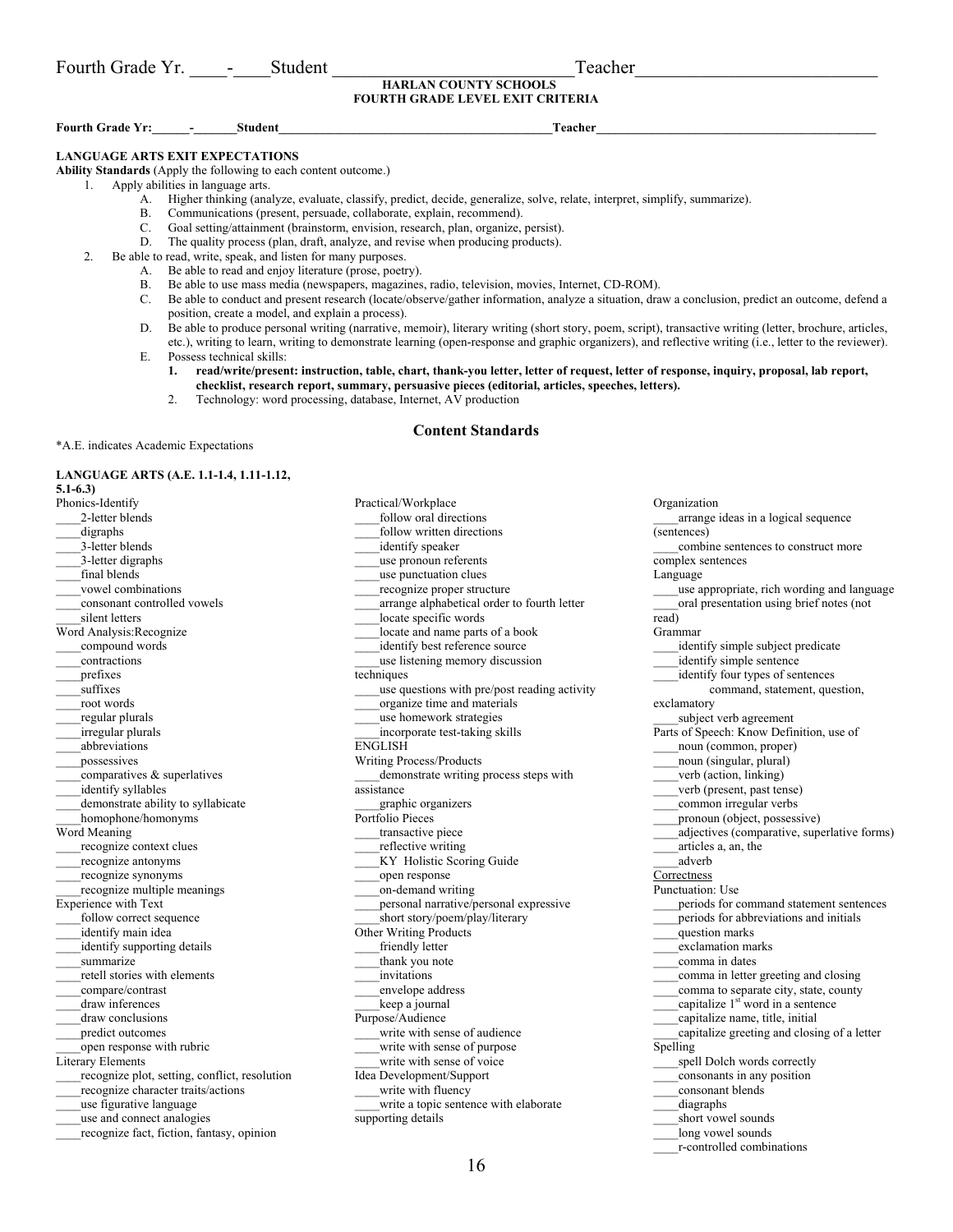| Fourth Grade Yr.                                                           | Student                                  | Teacher                                                                                                                                                                                                                     |                                                                      |
|----------------------------------------------------------------------------|------------------------------------------|-----------------------------------------------------------------------------------------------------------------------------------------------------------------------------------------------------------------------------|----------------------------------------------------------------------|
| plurals                                                                    |                                          | Penmanship(cursive writing)                                                                                                                                                                                                 |                                                                      |
| contractions                                                               |                                          | develop speed with accuracy                                                                                                                                                                                                 |                                                                      |
| compound words                                                             |                                          | write neatly and legibly in cursive                                                                                                                                                                                         |                                                                      |
| irregular tenses                                                           |                                          | pencil, paper position                                                                                                                                                                                                      |                                                                      |
|                                                                            |                                          | emphasizing proper use of margin                                                                                                                                                                                            |                                                                      |
| MATHEMATICS EXIT EXPECTATIONS                                              |                                          |                                                                                                                                                                                                                             |                                                                      |
| Abilities Standards (Apply the following to each content outcome).         |                                          |                                                                                                                                                                                                                             |                                                                      |
| Develop abilities in math.<br>1.                                           |                                          | Higher thinking (analyze, evaluate, classify, predict, decide, estimate, generalize, solve, relate, interpret, simplify).                                                                                                   |                                                                      |
| А.<br>В.                                                                   |                                          | Communications (present, persuade, collaborate, explain, recommend).                                                                                                                                                        |                                                                      |
| C.                                                                         |                                          | Goal setting/attainment (brainstorm, envision, research, plan, organize, complete the task).                                                                                                                                |                                                                      |
| D.                                                                         |                                          | The quality process (plan, draft, analyze, and revise when producing products).                                                                                                                                             |                                                                      |
| Е.                                                                         | Use appropriate mathematical vocabulary. |                                                                                                                                                                                                                             |                                                                      |
| 2.<br>Be able to apply math knowledge and skills to a variety of purposes. |                                          |                                                                                                                                                                                                                             |                                                                      |
| А.                                                                         |                                          | Be able to solve one- and two-step problems using the four-step problem-solving method with time, money, and measurement in standard and                                                                                    |                                                                      |
|                                                                            |                                          | metric units (determine problem, select options, estimate, solve and label solution) and check for logical reasoning.                                                                                                       |                                                                      |
| В.                                                                         |                                          | Be able to conduct research (locate, observe/together, present).                                                                                                                                                            |                                                                      |
| C.                                                                         |                                          | Be able to solve one-step problems using graphs, charts, tables, calculators and computers (safely, effectively, efficiently, accurately).                                                                                  |                                                                      |
| D.                                                                         |                                          | Develop technical skills (these technical skills may be used in math classes but are not part of the math curriculum):<br>i. Read/write/Present: instructions, table, chart, proposal, lab report, research report, summary |                                                                      |
| ii.                                                                        |                                          | Technology: word processing, database, Internet, AV production                                                                                                                                                              |                                                                      |
|                                                                            |                                          | Number Computation                                                                                                                                                                                                          | Measurement                                                          |
|                                                                            |                                          | add 3 digit numbers requiring regrouping                                                                                                                                                                                    | use a digital and traditional clock to tell                          |
| MATH(AE1.5-1.9, 2.7-2.13, 5.1-6.3)                                         |                                          | subtract 3-digit numbers requiring                                                                                                                                                                                          | time to one minute intervals                                         |
| write using math concepts and vocabulary                                   |                                          | regrouping                                                                                                                                                                                                                  | demonstrate use of AM and PM                                         |
| construct and solve word problems (one                                     |                                          | use calculations to check                                                                                                                                                                                                   | demonstrate understanding of length,                                 |
| step) orally and written                                                   |                                          | addition/subtraction problems                                                                                                                                                                                               | weight, volume using standard/nonstandard and                        |
| open response with rubric                                                  |                                          | understand terms: quotient, remainder,                                                                                                                                                                                      | metric units as appropriate                                          |
| Numbers, Integers and Place Value<br>count by 100's to 1,000               |                                          | divisor, dividend, product, factor                                                                                                                                                                                          | demonstrate elapsed time<br>demonstrate addition/subtraction of time |
| count by 1000's to 10,000                                                  |                                          | know multiplication facts to 10's<br>multiply numbers without regrouping                                                                                                                                                    | demonstrate understanding of cents, dollar                           |
| read and write word form (7 digits)                                        |                                          | divide a 2-digit number by a 1-digit                                                                                                                                                                                        | sign, and decimal point                                              |
| use number line                                                            |                                          | number                                                                                                                                                                                                                      | identify bills                                                       |
| read and write numbers 0-1,000                                             |                                          | solve basic facts using simple technology                                                                                                                                                                                   | add and subtract amounts of money                                    |
| identify place value to 10,000                                             |                                          | tools such as a calculator and a computer                                                                                                                                                                                   | find the perimeter and area and solve                                |
| estimate sums 10-100                                                       |                                          | calculator and software                                                                                                                                                                                                     | problems for both                                                    |
| estimate difference to nearest 10-100                                      |                                          | Geometry                                                                                                                                                                                                                    | Probability and Statistics                                           |
| round whole numbers to nearest 10 and<br>100                               |                                          | draw two and three dimensional objects                                                                                                                                                                                      | demonstrate understanding of a bar graph,                            |
| order numbers                                                              |                                          | using properties<br>identify and describe congruent two                                                                                                                                                                     | pictograph and line graph<br>interpret graphs                        |
| use $\geq$ , $\leq$ = to compare whole numbers                             |                                          | dimensional figures                                                                                                                                                                                                         | make inferences from student collected                               |
| Fractions and Decimals                                                     |                                          | identify and describe symmetrical two                                                                                                                                                                                       | data                                                                 |
| identify fractional parts of a whole & set                                 |                                          | dimensional figures                                                                                                                                                                                                         | determine outcomes from simple                                       |
| identify simple, improper & mixed                                          |                                          | draw representations of line segments and                                                                                                                                                                                   | probability activities using manipulatives                           |
| fractions                                                                  |                                          | angles                                                                                                                                                                                                                      | Algebraic Ideas                                                      |
| write equivalent fractions of                                              |                                          | graph points on a positive coordinate                                                                                                                                                                                       | analyze patterns in number sequence                                  |
| $\frac{1}{2}$ , 1/4, 1/3, 1/6, 1/8                                         |                                          | system                                                                                                                                                                                                                      | find missing addends $(\_\$ +4=9)                                    |
| add/subtract common fractions with like                                    |                                          | identify flips, slides, and turns                                                                                                                                                                                           | find missing subtrahends( $\_\_3=1$ )                                |
| denominators<br>write and compare decimals                                 |                                          | state a rule for number/geometric patterns<br>(input-output)                                                                                                                                                                | find a missing factor $(-+4x4=20)$                                   |
|                                                                            |                                          |                                                                                                                                                                                                                             |                                                                      |
| <b>SCIENCE EXIT EXPECTATIONS</b>                                           |                                          |                                                                                                                                                                                                                             |                                                                      |
| Abilities Standards (Apply the following to each content outcome).         |                                          |                                                                                                                                                                                                                             |                                                                      |
| Develop abilities in science.                                              |                                          |                                                                                                                                                                                                                             |                                                                      |
| a.                                                                         |                                          | Higher thinking (analyze, evaluate, classify, predict, decide, estimate, generalize, solve, relate, interpret, simplify).                                                                                                   |                                                                      |
| b.                                                                         |                                          | Communicates (present, persuade, collaborate, explain, recommend).                                                                                                                                                          |                                                                      |
| c.                                                                         |                                          | Goal setting/attainment (brainstorm, envision, research, plan, organize, persist).<br>The quality process (plan, draft, analyze, and revise when producing products).                                                       |                                                                      |
| d.                                                                         |                                          |                                                                                                                                                                                                                             |                                                                      |

2. Be able to apply science knowledge and skills to a variety of purposes.

- a. Be able to solve problems using the scientific method (research , hypothesis, experimentation, findings, conclusions).
- b. Be able to conduct research (field research, library research, experimentation).
- c. Be able to use scientific equipment appropriately (safely, effectively, efficiently, accurately).
- d. Know how to preserve the earth (reuse, reduce, recycle, refuse).
- e. Possess technical skills
	- i. Read/write/present: instructions, table, chart, thank you letter, letter of request, letter of response, inquiry, proposal, lab report, research report, summary.
	- ii. Technology: word processing, database, Internet, AV production
- f. Use science to design simple technological solutions to problems including local issues
- g. Examine the role science plays in everyday life.

**SCIENCE (A.E. 1.10, 2.1-2., 5.1-6.3)**  Inquiry Skills (2.1) \_\_\_\_write using science concepts and vocabulary

\_\_\_\_demonstrate with assistance the inquiry process: state problem, hypothesis, experiment, research, data, results, conclusion use tools appropriately \_\_\_\_design and conduct simple experiment

\_\_\_\_communicate results using graphs Life Science (2.2-2.6)

\_\_\_\_open response with rubric

\_\_\_\_know the stages of the plant life cycle

\_\_\_\_know the stages of the animal life cycle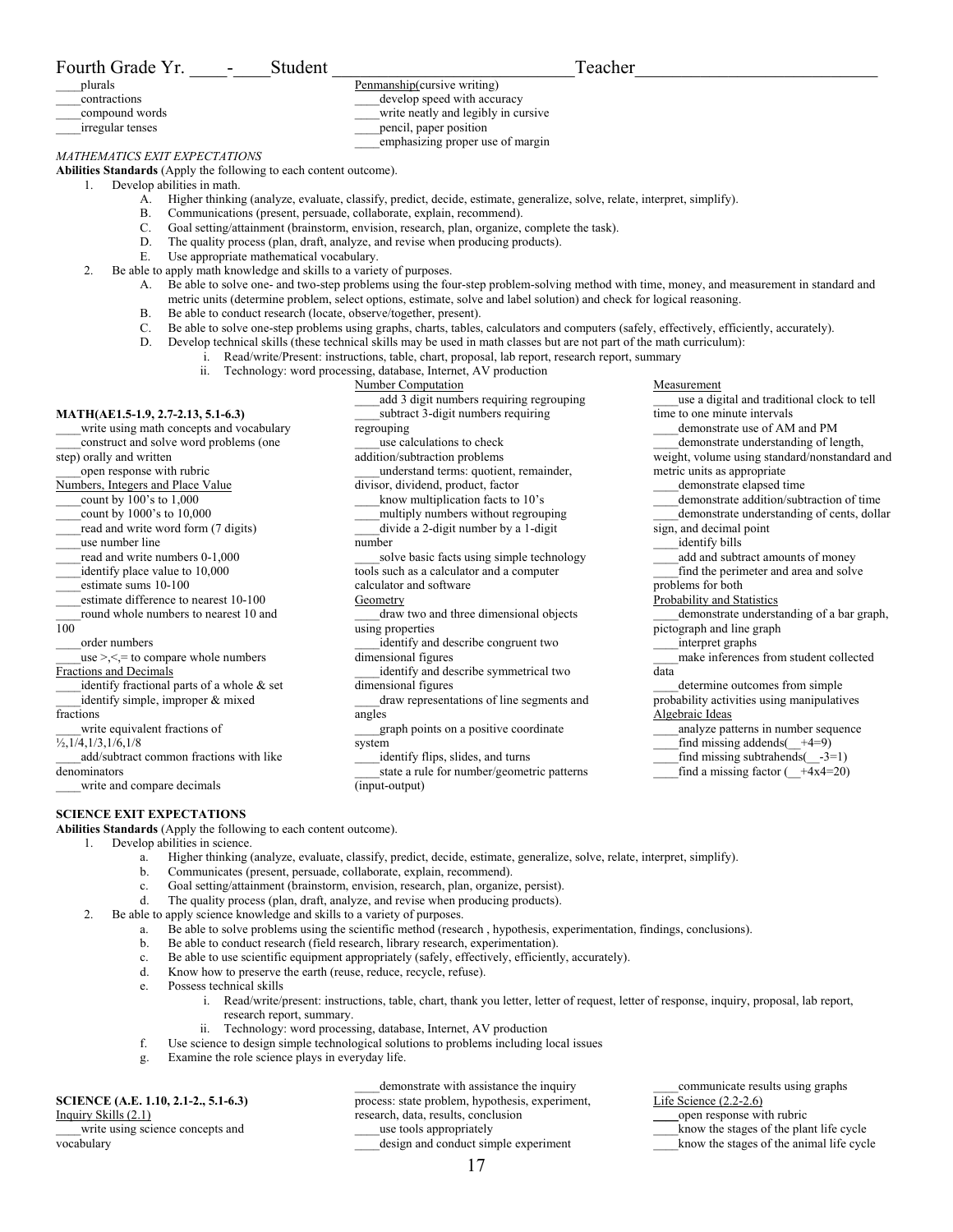\_\_\_\_know organisms have basic needs needed to survive

- \_\_\_\_know basic processes of plants (photosynthesis, respiration, transpiration) \_\_\_\_know each plant or animal has structures
- which serve different functions in growth and survival
- \_\_\_\_understand the structure of cells, tissue, organs and systems in plants/animals

\_\_\_\_understand that organisms will resemble their parents

\_\_\_\_understand that all animals depend on plants for food

know the food chain and the interdependence of a food chain

\_\_\_\_know the relationship between predator/prey

know the characteristics of carnivores, omnivores, herbivores, producers, consumers, scavengers, & decomposers

know that organisms change environment for good and bad

describe role of science and technology to deal with local issues

recognize the role that science plays in everyday life

Physical Science (2.2-2.6)

\_\_\_\_open response with rubric

know the three states of matter

- \_\_\_\_give the properties of each state of matter
- know forms of measurement (length, volume, mass)

know tools used for measurement

- \_\_\_\_know chemical changes of matter
- \_\_\_\_know conditions that matter changes states students will understand that the position of
- an object can change by pushing or pulling

describe position and motion of an object by measuring and observing

\_\_\_\_understand that sound is produced by vibrating objects

- know electromagnets
- \_\_\_\_know that magnets will attract/repel \_\_\_\_know that electrical currents move through
- electrical circuits

\_\_\_\_know types of electrical circuits (series & parallel)

\_\_\_\_understand that light can be reflected, refracted, or absorbed by an object

## **SOCIAL STUDIES EXIT EXPECTATION**

**Abilities Standards** (Apply the following to each content outcome).

- 1. Develop abilities in social studies.
	- a. Higher thinking (analyze, evaluate, classify, predict, decide, estimate, generalize, solve, relate, interpret, simplify).
	- b. Communications (present, persuade, collaborate, explain, recommend and narrate) using appropriate vocabulary.

\_\_\_\_know spectrum

or aid the travel or heat Earth Science (2.1-2.6)

different climates

occur

resources

landforms

and gases

\_\_\_\_open response with rubric

\_\_\_\_understand temperature

population to their environment

\_\_\_\_understand fossil fuels \_\_\_\_know basic landforms

composed of different materials \_\_\_\_know properties of soil

sometimes in different forms

**2.30, 2.31, 2.32, 2.33)** 

responsibility to others

communication strategies Consumer Decisions (2.30)

on body organs

others

needs

money

\_\_\_\_open response with rubric Individual Well-Being (2.29)

know that conductors  $\&$  insulators inhibit

\_\_\_\_understand the stages of the water cycle \_\_\_\_know how condensation & evaporation

\_\_\_\_know that animal habitats are related to

know the various factors that effect

\_\_\_\_understand renewable/non-renewable

be able to name different types of

\_\_\_\_know that different types of rocks are

\_\_\_\_understand materials can be recycle and

know that the sun provides the light and heat necessary to maintain life on Earth

know that earth materials are solids, water,

\_\_\_\_know fossils and how they relate to the past \_\_\_\_understand that behavior adaptation and extinction are influenced by the environment **PRACTICAL LIVING/HEALTH (A.E. 2.29,** 

\_\_\_\_know the effects of exercise and nutrition

\_\_\_\_recognize the concept of an individual's

demonstrate responsibility to oneself and

be aware of the role rules play on others be aware of conflict resolution and

\_\_\_\_explain differences between wants and

\_\_\_\_become aware of the concept of saving

- c. Goal setting/attainment (brainstorm, envision, research, plan, organize, persist).
- d. The quality process (plan, draft, analyze, and revise when producing products).
- 2. Be able to apply social studies knowledge and skills to a variety to purpose.
	- a. Be able to conduct and present research (locate/observe/gather information, analyze a situation, draw a conclusion, predict an outcome, support a position, create a model and explain a process).
		- b. Be able to relate social studies to your life. -view life from other perspectives and others' point of view -understand that human needs are met through interaction in and among social groups (family, school, teams). -understand key forces (inventions, discoveries, people, events, moments) which have shaped our world -explain the causes and effects key forces have on you, the present, the future -use the past and present (other cultures and other places) to solve problems and make decisions -relate current events to your life (know sources related to current events, be able to talk about current events) c. Possess technical skills

-read/write/present instructions, table, chart, time lines, thank you letter, letter of request, letter of response inquiry, proposal, lab report, checklist, research report, summary, persuasive pieces (editorials, articles, speeches, letters). -technology word processing, database, Internet, AV production

Personal Wellness (2.31) identify and practice safety rules be aware of emergency procedures identify basic health habits \_\_\_\_understand basic food groups be aware of the food pyramid Mental Wellness (2.32) explain ways to develop friendships determine how to express emotions appropriately identify purposes & proper uses of medication identify risks of non-medicinal drugs Community Resources (2.33) be familiar with community resources/agencies **PRACTICAL LIVING/PHYSICAL EDUCATION (A.E. 1.7, 1.15, 2.31, 2.33, 2.35, 3.2)**  open response with rubric Personal Wellness (2.31) identify body changes which occur during physical activity Psychomotor (2.34) perform a variety of nonlocomotor skills (e.g. push, pull, twist, turn, balance) \_\_\_\_perform a variety of locomotor skills (e.g. walk, run, hop) \_\_\_\_discover a variety of ways to manipulate objects (e.g. with hands, feet, elbow, head) discover movement concepts: body awareness(what the body is doing) space awareness (where the body moves) time awareness (how quickly the body moves) effort awareness (how the body moves) relationship (that occur while the body moves) Lifetime Activities (2.35) \_\_\_\_use feedback to improve skills \_\_\_\_demonstrate cooperation with partners, small group, large group by following rules and practicing fair play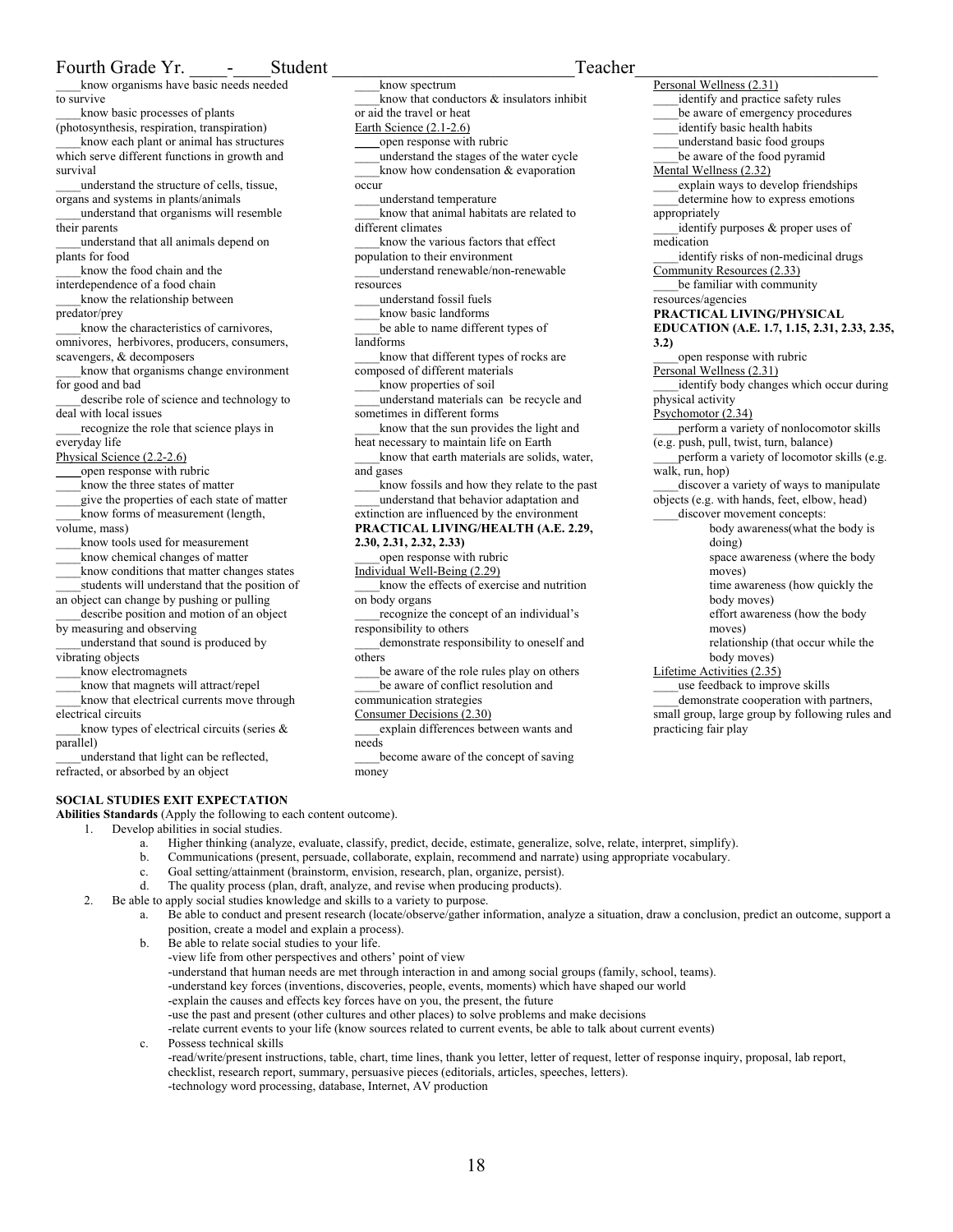**SOCIAL STUDIES (A.E. 1.2, 1.11, 2.14, 2.16, 2.17, 2.18, 2.19, 2.20, 2.21, 2.29, 2.32, Goals 3, 4, 5, 6)**  write using social studies concepts and vocabulary

develop open response and writing portfolio pieces through the content area Culture and Society (2.16, 2.17)

locate and name city, county, state, state capital, country and capital, continent, planet

apply principles of citizenship and develop class rule

describe three levels of government (local, state, and national)

\_\_\_\_recognize chain of command of authority figure (ex. President, Vice President)

\_\_\_\_understand the differences between right/wrong choices

identify contributions of diverse individuals, groups, and cultures

Economics (2.18)

\_\_\_\_understand producers and consumers

\_\_\_\_understand barter/money as exchange understand markets-exchange of goods  $\&$ 

services

\_\_\_\_demonstrates relevant investigation skills to solve specific problems in real life situations (ex. supply and demand)

Geography (2.19)

identify five themes of geography (location, place, region, environment, and relationships within places) and use them to analyze geographic issues and problems in KY and the US

\_\_\_\_map skills

\_\_\_\_identify landforms

\_\_\_\_identify bodies of water

Government and Civics (2.14, 2.15)

\_\_\_\_create rules for the classroom \_\_\_\_understand the concepts of

rights/responsibilities

History (2.20)

\_\_\_\_explain how symbols, slogans, and buildings represent ideas and events in KY history

create timelines for important events such as the arrival of Pilgrims, Columbus' discovery of North America

\_\_\_\_understand Kentucky's early development know how lifestyles and conditions have changed over time in Kentucky

**VOCATIONAL STUDIES (A.E. 2.36, 2.37, 2.38)** 

### CAREER PATH OPTIONS (2.36) (Social Studies)

open response with rubric

- \_\_\_\_compare different careers to determine various job requirements
- \_\_\_\_understand how different careers affect life roles (e.g. parent, spouse, community leader)
- relate school studies to life pursuits examine and group careers found in the
- community \_\_\_\_communicate the concepts of work and

career Transition Skills (2.37) (Guidance Counselor) seek and demonstrate appropriate

resolutions to conflict

demonstrate positive work ethics and habits

attempt new tasks and/or challenges with confidence

- use technology to display information in various ways
- use team skills in a group to complete a task and/or solve problems
- share tools and work cooperatively on a task

Opportunity Planning (2.38) (Guidance Counselor)

develop a transition plan from elementary to middle school

\_\_\_\_understand the concept of mentoring develop and implement a personal shortterm goal based on self-assessment

\_\_\_\_create ways to identify personal strengths assume responsibility for completing chores

**ARTS AND HUMANITIES (A.E. 1.13, 2.22, 2.27)** 

*DANCE (A.E. 1.15, 2.22-2.26)* 

open response with rubric speak & write using dance concepts and vocabulary

Elements of Dance (A. E. 1.15, 2.22 – 2.26) identify & express elements of dance in a pattern of movement

Dance Movements & Forms (A.E. 1.15, 2.22- 2.26)

\_\_\_\_identify & use locomotor & non-locomotor movements in simple patterns Historical & Cultural Context (A.E. 1.15, 2.22-

2.26)

associate dance with specific cultures, purposes & styles

write using art concepts and vocabulary Elements of Design

recognize art with attention given to the elements of (line, shape, color, form, texture, space, value) or principles of design Principles of Design

demonstrate an awareness of the elements of art and principles of design (ex. Balance (symmetry), contrast, space, and patterns) Processes and Media

explore a variety of media (e.g. crayon, pencil, paint) and processes (e.g. drawing, painting, weaving) used for creating works of art

#### *MUSIC (A.E. 1.14, 2.22, 2.27)*

open response with rubric speak and write using music concepts and vocabulary

#### Elements of Music

\_\_\_\_respond to music with minimal attention given to the elements of music (rhythm, melody, form, harmony, timbre, dynamics, tempo)

demonstrate an awareness of the elements of music

Tone Color

recognize voice: male, female, children

\_\_\_\_recognize pitched, un-pitched instruments

\_\_\_\_recognize families of instruments: brass,

strings, wood wind, percussion Historical and Cultural Content

\_\_\_\_listen to music of diverse cultures, periods, and styles

*DRAMA (A.E. 2.22, 2.23, 2.24)* 

write using drama concepts & vocabulary Elements of Drama

demonstrate an awareness of the elements of drama such as plot, character, visuals (e.g. scenery, costumes, props, make-up), and acting (e.g. voice expressions, diction, projection). Historical and Cultural Content

identify various purposes for creating works of art

\_\_\_\_use appropriate terminology to describe art from different cultures, periods and styels

\_\_\_\_demonstrate an awareness of different cultures, periods, and styles which influence dramatic works

Elements of Production

recognize elements of production (sound, light, and audience roles)

must remain in the fourth grade program next year

has mastered 4<sup>th</sup> grade level skills

\_exiting  $4<sup>th</sup>$  to  $5<sup>th</sup>$  grade

Guardian's Signature

 $\mathcal{L}_\text{max}$ 

 $\mathcal{L}_\text{max}$  and  $\mathcal{L}_\text{max}$  and  $\mathcal{L}_\text{max}$  and  $\mathcal{L}_\text{max}$ 

Teacher's Signature

 $\mathcal{L}_\text{max}$  and  $\mathcal{L}_\text{max}$  and  $\mathcal{L}_\text{max}$  and  $\mathcal{L}_\text{max}$ Date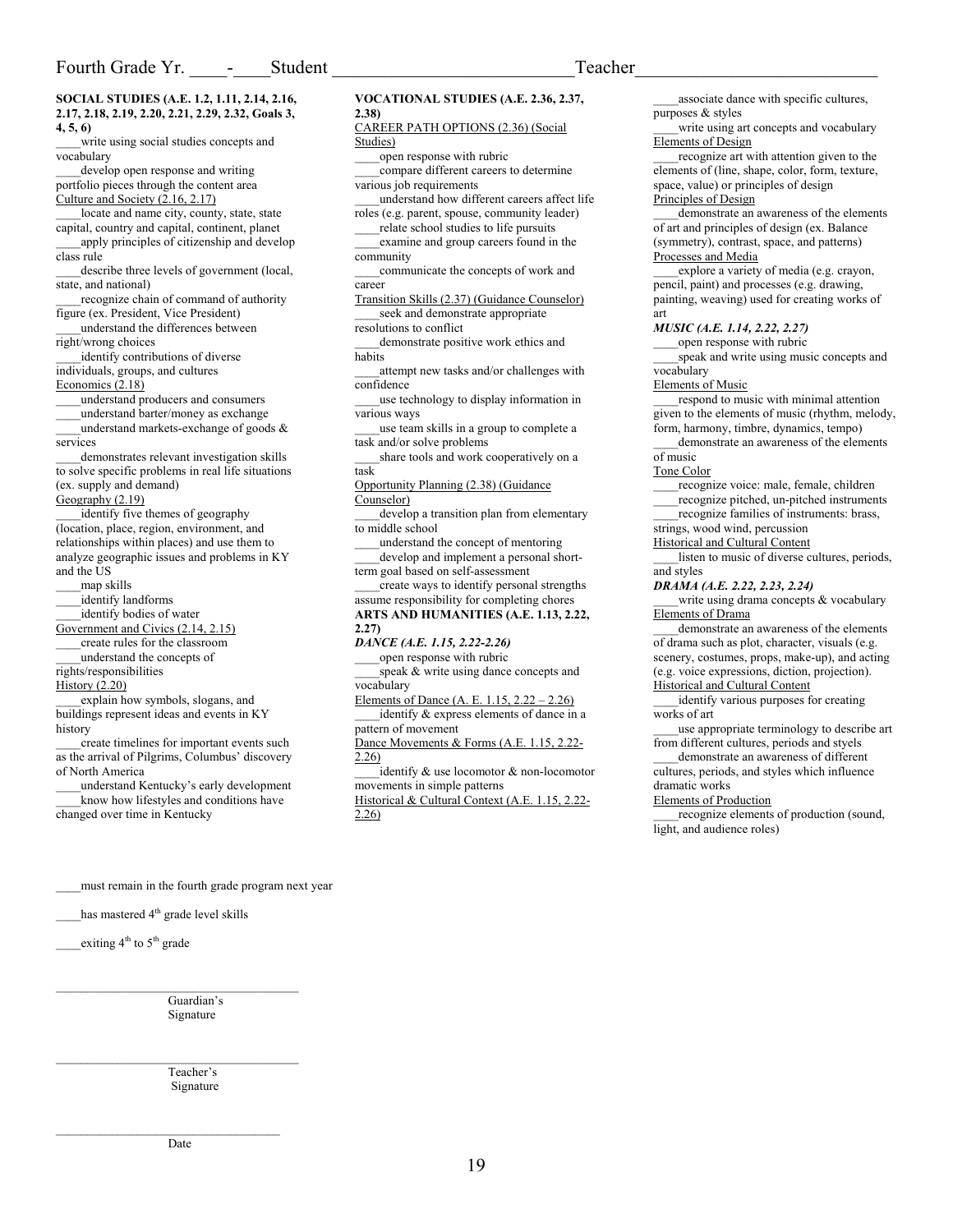**HARLAN COUNTY SCHOOLS FIFTH GRADE LEVEL EXIT CRITERIA** 

## Fifth Grade Yr: - Student Teacher

## **LANGUAGE ARTS EXIT EXPECTATIONS**

**Ability Standards** (Apply the following to each content outcome.)

1. Apply abilities in language arts.

- a. Higher thinking (analyze, evaluate, classify, predict, decide, generalize, solve, relate, interpret, simplify, summarize).
- b. Communications (present, persuade, collaborate, explain, recommend).
- c. Goal setting/attainment (brainstorm, envision, research, plan, organize, persist).<br>d. The quality process (plan, draft, analyze,  $\&$  revise when producing products).
- The quality process (plan, draft, analyze,  $\&$  revise when producing products).
- 2. Be able to read, write, speak, & listen for many purposes.
	- a. Be able to read & enjoy literature (prose, poetry).
	- b. Be able to use mass media (newspaper, magazines, radio, television, movies, Internet, CD-ROM).
	- c. Be able to conduct & present research (locate/observe/gather information, analyze a situation, draw a
	- conclusion, predict an outcome, defend a position, create a model, & explain a process).
	- d. Be able to produce personal writing (narrative, memoir), literary writing (short story, poem, script), & transactive writing (letter, articles, etc.) & persuasive writing.
	- e. Possess technical skills:
		- 1. read/write/present: instructions, table, chart, thank-you letter, letter of request, letter of response, inquiry, proposal, lab report, checklist, research report, summary, persuasive pieces (editorials, articles, speeches, letters)
		- 2. Technology: word processing database, desktop publishing, Internet, AV production

## Content Standards

\*A.E. indicates Academic Expectations

## **LANGUAGE ARTS (A.E. 1.1-1.4, 1.11, 1.12, 5.1-6.3)**

## *READING*

**Reading Appreciation**  \_\_\_\_reach individual Accelerated Reader goal

**\_\_\_\_select & read a variety of** 

## **materials for enjoyment**

## **Reading Comprehension**

identify key elements of literature (plot, mood, setting)

name details of a setting

recognizes author's purpose of writing

- summarizes plots
- distinguishes between cause  $\&$  effect
- identifies similarities & differences
- draws justified inferences from text
- able to scan a reading selection to obtain
- the main idea  $\&$  specific details

\_\_\_\_responds to (summarize, states main idea, stories, narratives, & non-fiction

\_\_\_\_able to determine the order of events in a paragraph

## **Word Recognition**

reads fluently words that should be instantly recognized & understood

- uses words that are spelled the same but have different meanings
- \_\_\_\_uses context clues, phonics, structure, & dictionary skills to unlock unfamiliar words

## **Reading Skills**

\_\_\_\_capable of reading in all subject area develops  $\&$  increased reading rate

- 
- \_\_\_\_uses sources of information
- utilizes table of contents & indexes open response with rubric

## WRITING

**\_\_\_\_uses proper spelling, punctuation, & capitalization** 

\_\_\_\_uses proper paragraph format in multiparagraph essays

\_\_\_\_uses legible cursive writing

\_\_\_\_independently uses a pre-writing, revising, proofreading & publishing process

## **Portfolio Pieces**

- \_\_\_\_understands KY holistic scoring guide
- write a personal narrative
	- write a letter
- write a transactive piece
- 
- 
- uses only complete sentences in final draft self edits for mechanics, spelling, usage,
- capitalization, & punctuation

rewrites enhancing the writing for style, paragraphing, word choice, & clarity

- writes fully developed paragraphs
- stories have a beginning, middle & end stories include setting, characters, plot, conclusions
- spells accurately in written work
- keep a journal

## **MATHEMATICS EXIT EXPECTATIONS**

**Ability Standards** (Apply the following to each content outcome.)

- 1. Develop abilities in math.
	- a. Higher think (analyze, evaluate, classify, predict, decide, estimate, generalize, solve, relate, interpret, simplify).
	- b. Communications (present, persuade, collaborate, explain, recommend).
	- c. Goal setting/attainment (brainstorm, envision, research, plan, organize, complete the task).
	- d. The quality process (plan, draft, analyze, & revise when producing products).
	- e. Use appropriate mathematical vocabulary.
- 2. Be able to apply math knowledge  $\&$  skills to a variety of purposes.
	- a. Be able to solve complex problems with whole numbers using the five-step method (read problem, properly label, select operations, estimate solution, apply operations) & explain process.
		- b. Be able to conduct research (locate, observe/gather, present, analyze, conclude).
		- c. Be able to use graphs, charts, tables, calculators, & computers to solve multi-step problems (safely, effectively, efficiently, accurately).
		- d. Possess technical skill (These technical skills may be used in math classes but are not part of the math curriculum):
			- -read/write/present: instructions, table chart, letter of request, letter of response, proposal, lab report, research report, summary -technology: word processing, spreadsheets, database, Internet, AV production
		- e. Be able to use mental math strategies for computation  $\&$  estimation.
- \_\_\_\_write a short story/poem/script/play \_\_\_\_write a reflection open response with rubric on demand writing
-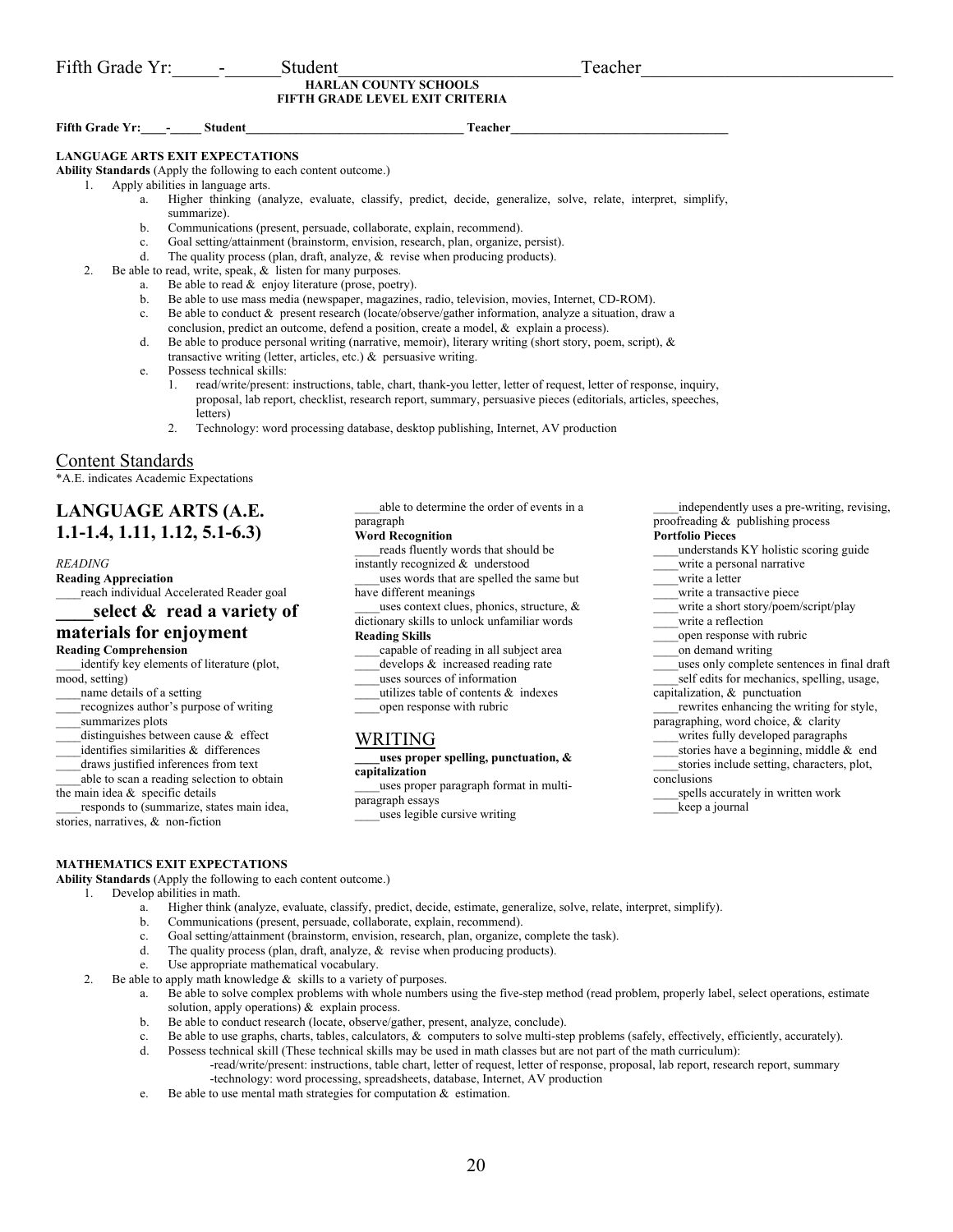## **MATH (A.E. 1.5-1.9, 2.7-2.13, 5.1-6.3)**

## **Numbers & Counting**

count, read, write, & order numbers 0-1,000,000,000

\_\_\_\_order & compare numbers to 100,000,000 read, write, & compare decimals through the ten-thousandths

\_\_\_\_understand place value to nine digits

\_\_\_\_maintain the memory of the multiplication & division facts

write expanded form of a number

add 3 five digit numbers with regrouping \_\_\_\_subtract using 4 digit numerals with regrouping

determine least common multiples

## **Operations**

\_\_\_\_estimate sum, differences, & products of whole numbers  $&$  decimals by rounding multiply using two  $\&$  three digit numbers

\_\_\_\_divide using two digit numbers

add/subtract fractions with like

denominators

find equivalent fractions \_\_\_\_put fractions in lowest terms

## **SCIENCE EXIT EXPECTATIONS**

**Abilities Standards** (Apply the following to each content outcome).

- 3. Develop abilities in science. a. Higher thinking (analyze, evaluate, classify, predict, decide, estimate, generalize, solve, relate, interpret, simplify).
	- b. Communicates (present, persuade, collaborate, explain, recommend).
	- c. Goal setting/attainment (brainstorm, envision, research, plan, organize, persist).
	- d. The quality process (plan, draft, analyze, & revise when producing products).
- 4. Be able to apply science knowledge & skills to a variety of purposes.
	- a. Be able to solve problems using the scientific method (research , hypothesis, experimentation, findings, conclusions).

add, subtract decimals to the hundredths

round numbers through the nearest

\_\_\_\_understand the basic functions on a

compare & order fractions & mixed

\_compare & order decimals using <, >>,or =,

find  $&$  write rules for number patterns

recognize, read, & write one minute

\_\_\_\_add & subtract money amounts using

make, read,  $\&$  explain graphs, tables  $\&$ 

\_\_\_\_solve simple equations using variables

multiply decimals

numbers using  $\lt$ ,  $\gt$ , or  $=$ , not  $=$ 

\$0.00 notation through \$100.00 \_\_\_\_make change through \$10.00 read & write using \$0.00 through

writing equations

intervals on a clock

thousand

**Concepts** 

calculator

 $not =$ 

**Time** 

**Money** 

\$10,000.00 **Measurement** 

charts

- b. Be able to conduct research (field research, library research, experimentation).
- c. Be able to use scientific equipment appropriately (safely, effectively, efficiently, accurately).
- d. Know how to preserve the earth (reuse, reduce, recycle, refuse).
- e. Possess technical skills

## i. Read/write/present: instructions, table, chart, thank you letter, letter of request, letter of response, inquiry, proposal, lab report, research report, summary.

- Technology: word processing, database, Internet, AV production
- f. Examine the role of science in explaining & predicting natural events (floods, earthquakes, volcanoes)

different ways

electron) **Earth & Space** 

of energy on Earth

renewable resources

g. Demonstrate the role science plays in everyday life & explore careers in science.

## **SCIENCE/HEALTH (A.E. 1.10, 2.1-2.6, 5.1-6.3) Life Science/Animal Kingdom**

\_\_\_\_know the characteristics of the five classes of invertebrates

\_\_\_\_recognize that animals adapt to their environment

## \_\_\_\_describe a food chain or food web

**Physical Science** 

\_\_\_\_know that energy is consumed when it changes from one form to another

## **SOCIAL STUDIES EXIT EXPECTATIONS**

**Abilities Standards** (Apply the following to each content outcome).

- 1. Develop abilities in social studies.
	- a. Higher thinking (analyze, evaluate, classify, predict, decide, estimate, generalize, solve, relate, interpret, simplify).

between the sun's rays & the Earth

 $\pm$ know the cause  $\&$  effect relationship

- b. Goal setting/attainment (brainstorm, envision, research, plan, organize, persist).
- c. The quality process (plan, draft, analyze, & revise when producing products).
- 2. Be able to apply social studies knowledge  $\&$  skills to a variety to purpose.
	- a. Be able to conduct & present research (locate/observe/gather information, analyze a situation, draw a conclusion, predict an outcome, support a position, create a model & explain a process).
	- b. Be able to relate social studies to your life.
		- -view life from other perspectives & others' point of view

-understand that human needs are met through interaction in  $\&$  among social groups (family, school, teams).

-understand key forces (inventions, discoveries, people, events, moments) which have shaped our world

-explain the causes  $\&$  effects key forces have on you, the present, the future

-use the past  $\&$  present (other cultures  $\&$  other places) to solve problems  $\&$  make decisions

values \_\_\_\_measure length, width, area & volume in standard & metric \_\_\_\_demonstrate an understanding of range, mean, median, & mode identify the number of faces, edges,  $\&$ vertices of a geometric shape \_measure  $\frac{1}{2}$  &  $\frac{1}{4}$  inch units calculate area  $\&$  perimeter of triangles  $\&$ rectangles **Geometry**  identify & measure acute, obtuse, & right angles identify two  $&$  three dimensional geometric shapes & classify geometric shapes by attribute use a protractor to draw  $\&$  measure angles to the nearest degree \_\_\_\_use a compass to construct a circle \_\_\_\_measure the parts of a circle

\_\_\_\_know metric prefixes (kilo, centi, milli) &

## **Probability**

\_\_\_\_understand counting techniques \_\_\_\_understand how sample size affects outcome

associated with fronts \_\_\_\_know that weather conditions give rise to & are present during severe storms describe a water cycle \_\_\_\_design & conduct different kinds of scientific investigations to answer scientific questions

open response with rubric

identify that heat can be transferred in 3 \_\_\_\_recognize that the sun is the primary source give examples of renewable  $\&$  non-\_\_\_\_know the parts of an atom (neutron, proton, know that weather conditions are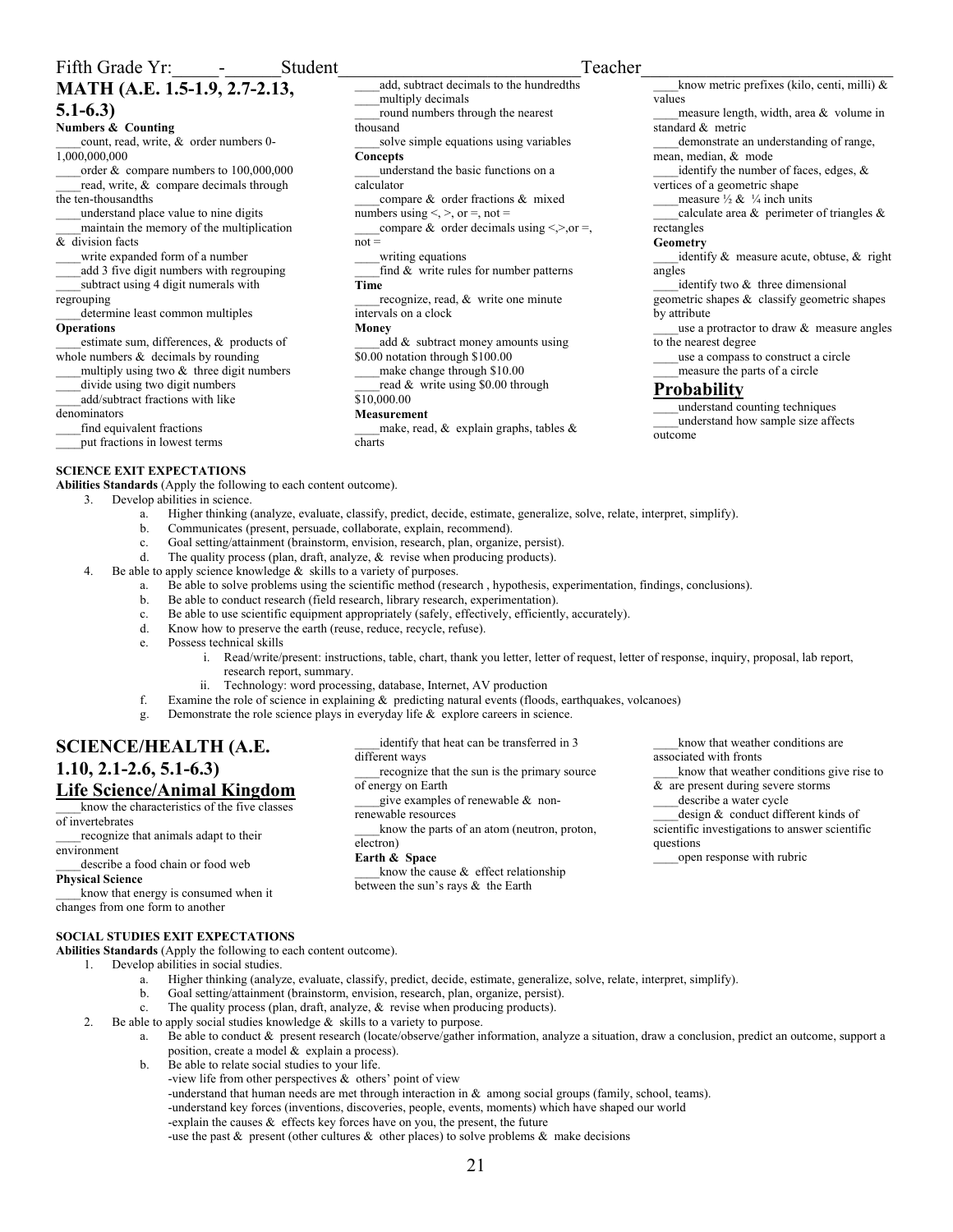## Fifth Grade Yr: - Student Teacher

-relate current events to your life (know sources related to current events, be able to talk about current events) c. Possess technical skills

-read/write/present instructions, table, chart, time lines, thank you letter, letter of request, letter of response inquiry, proposal, lab report, checklist, research report, summary, persuasive pieces (editorials, articles, speeches, letters). -technology word processing, database, Internet, AV production

## **SOCIAL STUDIES (A.E. 2.14, 2.21, 2.29, 2.32,3.1-4.6, 5.1-6.3)**

## **Geography**

relate features of a globe to Earth's geographic regions

- know how latitude  $\&$  longitude d is used to locate places  $\&$  separate time zones
- differentiate the major landforms & bodies of water on the Earth
- $_1$ interpret information on a map using a scale, compass,  $\&$  key
- compare characteristics of maps to their uses.
- \_\_\_\_identify characteristics of major regions of the United States

### **History**

- \_\_\_\_recognize important events in the early history of North America
- explore important figures  $\&$  events in the colonization of the United States
- identify factors affecting the settlement of New England  $\&$  the Middle Colonies
- recognize figures  $\&$  events of the pre-Revolutionary period
- identify major reasons  $\&$  events of the Revolutionary War
- \_\_\_\_recognize developments in American government

#### **Civics**

analyze the contents of the Declaration of Independence, Bill of Rights,  $\&$  U.S. Constitution

- \_\_\_\_identify contents of the Articles of Confederation
- identify branches of the federal government as set forth by the Constitution
- \_\_\_\_understand how the democratic process can be used to affect change

#### **Economics**

- \_\_\_\_understand changes in the economic system of the United States over time
- recognize the impact of economic factors on decisions made by individuals, businesses,  $\&$  government in the United States
- \_\_\_\_understand the basic components of the economic system in the United States

### **Culture**

know current  $\&$  past cultures of the U.S.

- know what life was like for people when key influences on U.S. history occurred
- \_\_\_\_know about the culture of Native Americans
- compare how individuals  $\&$  different cultural groups contributed to the development  $\&$  expansion of the U.S.
- understand the contributions of women  $\&$  minorities to the development of the U.S.

#### **Patterns of Change**

be able to describe the key influences of U.S. history from the perspectives in which they occurred

be able to place key influences on U.S. history upon a timetable

## ARTS & HUMANITIES

## **PHYSICAL EDUCATION/DANCE (A.E. 1.7, 1.15, 2.22-2.26, 2.31, 2.33-2.35, 3.2)**

**Dance Elements** 

demonstrate the ability to perform a dance alone, with a partner,  $\&$  in a small group using the three elements of movement (space, time, force)

\_\_\_\_create a dance using the elements of dance

describe how locomotor (walk, run, hop, jump, leap, skip, slide, gallop) & nonlocomotor (bend, stretch, twist, swing) movements are used to create simple dances

#### **Personal Wellness**

explain the relationship of exercise to fitness & wellness

explain concepts of muscular strength  $\&$  endurance, flexibility,  $\&$  cardiorespiratory endurance

perform stretching, strengthening,  $\&$  cardiorespiratory exercises

#### **Psychomotor Skills**

\_\_\_\_improve competency & consistency in performing locomotor (walk, run, hop) & nonlocomotor (push, pull, twist, turn, curl, stretch, balance) skills in games & sports

demonstrate movement concepts as they are used in various games & activities (space, awareness, effort, relationship that occurs between objects & individuals)

- exhibit motor skills with fundamental locomotor movement (walk, run, hop) in the performance of games  $\&$  sports
- create  $&$  perform a dance as a member of a small or large group

## **Lifetime Activities**

refine practice techniques to achieve consistency for a variety of physical activities

- demonstrate sportsmanship (complying with rules, responding appropriately) in games  $\&$  sports activities
- investigate the benefits of participation in leisure, recreational,  $\&$  competitive physical activity

## *VISUAL ARTS (A.E. 1.13, 2.22-2.27)*

## \_\_\_\_open response with rubric

express ideas, images, or patterns utilizing elements of art (line, shape, color, form, texture, space, value)  $\&$  principles of design (balance, emphasis, pattern)

analyze how elements of art  $&$  principles of design are used in a variety of art works

use a variety of media  $\&$  art processes to produce two  $\&$  three dimensional works of art

\_\_\_\_create products that demonstrate forms of art from diverse cultures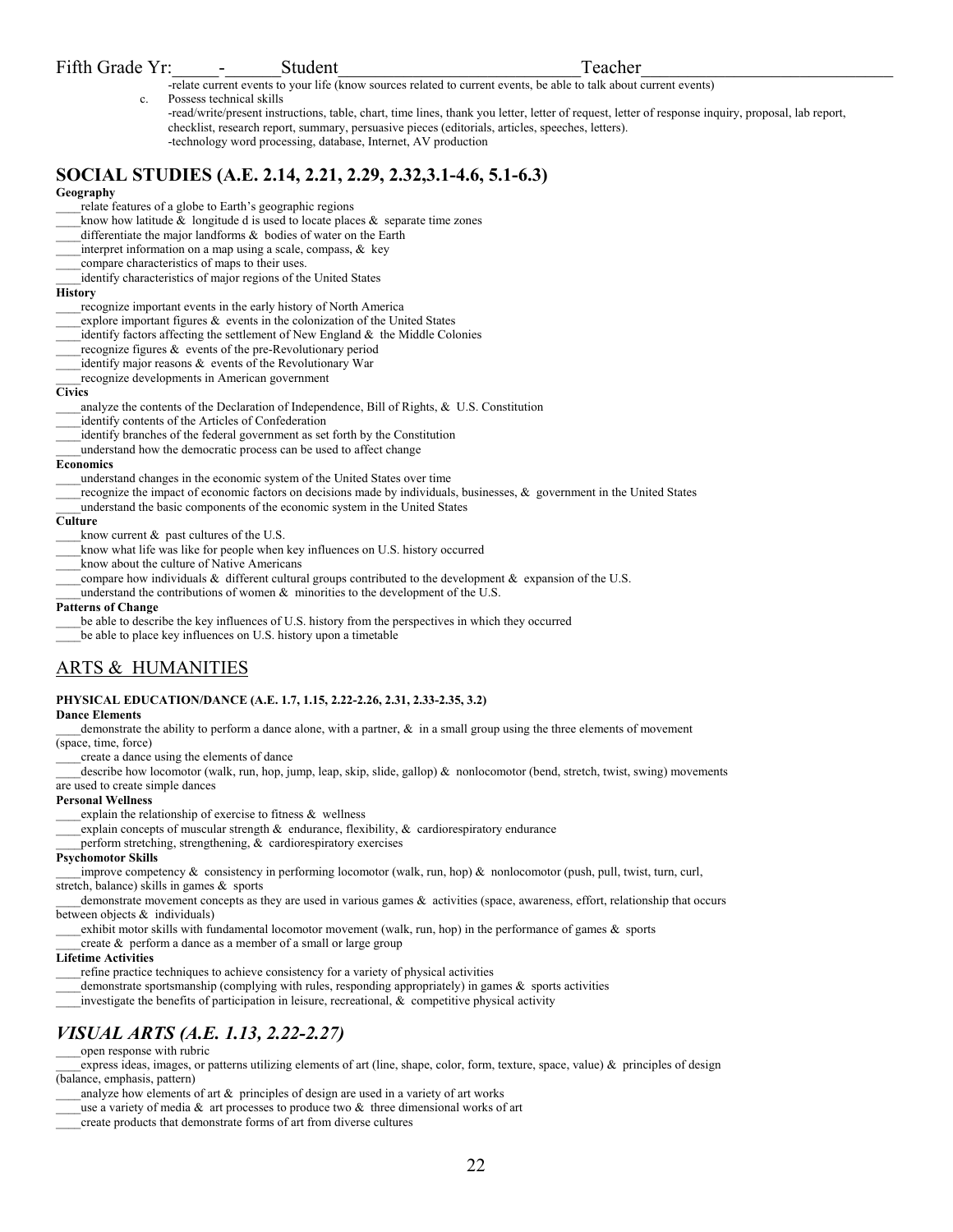| Sixth Grade Yr:                                     | Student                                                                                     | Teacher                                                                                                                         |  |
|-----------------------------------------------------|---------------------------------------------------------------------------------------------|---------------------------------------------------------------------------------------------------------------------------------|--|
| MUSIC (A.E. 1.14, 2.22-2.27)                        |                                                                                             |                                                                                                                                 |  |
| <b>Elements of Music</b>                            |                                                                                             |                                                                                                                                 |  |
|                                                     |                                                                                             | express elements of music (rhythm, melody, form, timbre, harmony, tempo, dynamics) through, singing, instrument playing,        |  |
| moving, listening, reading, writing, $\&$ creating  |                                                                                             |                                                                                                                                 |  |
|                                                     | analyze how elements of music are used in performing, listening to, $\&$ /or creating music |                                                                                                                                 |  |
|                                                     |                                                                                             | create music with developmentally appropriate performance techniques, practices, $\&$ music elements to communicate ideas $\&$  |  |
| emotions                                            |                                                                                             |                                                                                                                                 |  |
|                                                     | create a simple composition using the elements of music                                     |                                                                                                                                 |  |
| <b>Historical &amp; Cultural Context</b>            |                                                                                             |                                                                                                                                 |  |
|                                                     | describe music of diverse cultures, periods, $\&$ styles using appropriate terminology      |                                                                                                                                 |  |
|                                                     | create products to demonstrate music from diverse cultures, periods, & styles               |                                                                                                                                 |  |
| DRAMA (A.E. 2.22, 2.23, 2.24)                       |                                                                                             |                                                                                                                                 |  |
| <b>Elements of Drama</b>                            |                                                                                             |                                                                                                                                 |  |
|                                                     |                                                                                             | analyze the elements of drama such as plot, character, visuals (scenery, costumes, props, make-up) & acting (voice, expression, |  |
| diction, projection) in a variety of dramatic works |                                                                                             |                                                                                                                                 |  |
|                                                     | collaborate with others to create simple dramatic works using the elements of drama         |                                                                                                                                 |  |
|                                                     | reflect on, interpret, & revise own work $\&$ /or works of others                           |                                                                                                                                 |  |
| <b>Historical &amp; Cultural Context</b>            |                                                                                             |                                                                                                                                 |  |
|                                                     | communicate recognition of specific cultures, periods, $\&$ styles within dramatic works    |                                                                                                                                 |  |
|                                                     | examine the effects of time, place, $\&$ personality on dramatic works                      |                                                                                                                                 |  |
|                                                     |                                                                                             |                                                                                                                                 |  |
|                                                     |                                                                                             |                                                                                                                                 |  |
|                                                     |                                                                                             |                                                                                                                                 |  |
| must remain in the fifth grade program next year    |                                                                                             |                                                                                                                                 |  |
| has mastered $5th$ grade level skills               |                                                                                             |                                                                                                                                 |  |
|                                                     |                                                                                             |                                                                                                                                 |  |
| exiting $5th$ to $6th$ grade                        |                                                                                             |                                                                                                                                 |  |

 $\mathcal{L}_\text{max}$ Guardian Signature

\_\_\_\_\_\_\_\_\_\_\_\_\_\_\_\_\_\_\_\_\_\_\_\_\_\_\_\_\_\_ Teacher Signature  $\mathcal{L}_\text{max}$ 

Date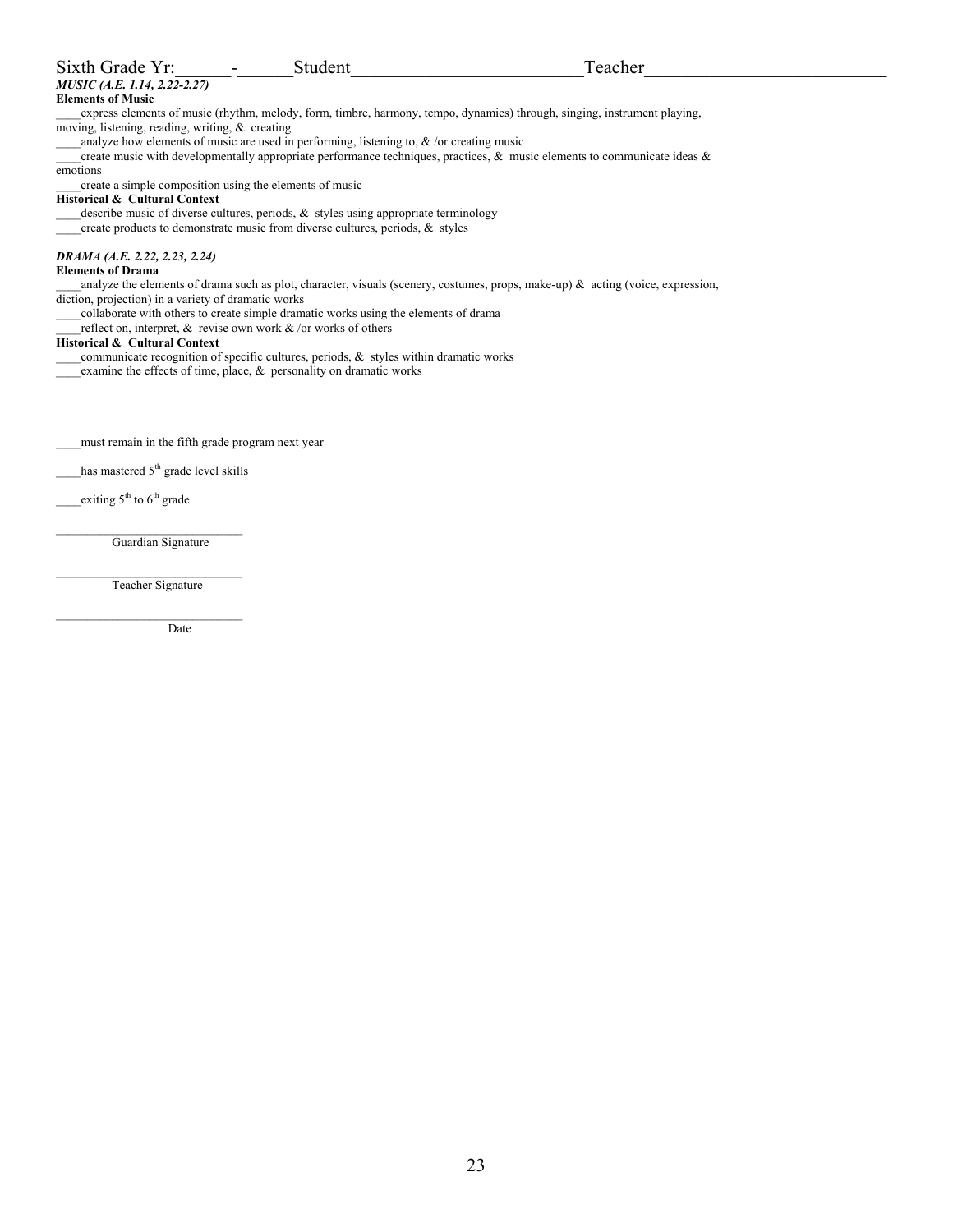## **HARLAN COUNT SCHOOLS GRADE 6 LEVEL EXIT CRITERIA**

## **LANGUAGE ARTS EXIT EXPECTATIONS**

**Abilities Standards** (Apply the following to each content outcome).

1. Develop abilities in language arts.

- a. Higher thinking (analyze, evaluate, classify, predict, generalize, solve, decide, relate, interpret, simplify, summarize).
- b. Communications (present, demonstrate, persuade, collaborate, explain, defend, recommend).
- c. Goal setting/attainment (brainstorm, envision, research, plan, organize, persist).
- d. The quality process (plan, draft, analyze and revise when producing products).
- 2. Be able to read, write, speak, and listen for a variety of purposes.
	- a. Be able to use literature (mythology, novels, essays).
	- b. Be able to use mass media (newspapers, magazines, radio, television, movies, Internet, CD-ROM).
	- c. Be able to conduct and present research (locate/observe/gather information, analyze a situation, draw a conclusion, predict an outcome, defend a position, create a model and explain a process).
	- d. Be able to produce analyze, and respond to personal writing (narrative, memoir), literary writing (short story, poem, script), transactive writing (letter, article, editorial, etc.), and persuasive writing using set criteria (i.e., rubric, scoring guide).

e. Possess technical skills:

-read/write/present: instructions, reports (progress, research, lab), specifications, proposal, letters (complaint, request, application, response, recommendation), manual, form, checklist, resume, brochure, pamphlet, technical research, bid, technical analysis, summary, advertisement, announcement, persuasive pieces (editorials, articles, speeches, letters).

#### **-technology: word processing, spreadsheet, database, desktop publishing, Internet, search tools, AV production**  *Content Standards*

\*A.E. indicates Academic Expectations

**LANGUAGE ARTS (1.2, 2.22, 2.24, 2.25, 1.11, 1.3, 1.4, 1.12, 1.1, 1.16)** 

## **READING**

Reading Skills know purposes for the four types of

reading: information, literature, persuasion, & practical/workplace scan to find key information

skim to get the gist of a passage

\_\_\_\_formulate questions to guide reading

 $d$ raw conclusions  $\&$  make generalizations about what is read

reflect on & evaluate what is read know the meanings of common prefixes  $\&$ 

suffixes in order to decode unfamiliar words identify words which have multiple

meanings & select appropriate meaning for the context

use knowledge of synonyms, antonyms,  $\&$ homonyms for the purpose of comprehending text

\_\_\_\_connect information from a passage to students lives and/or real world issues Reading Informational (25%)

apply knowledge of organizational patterns: cause & effect, comparison, contrast, and/or sequence

identify supporting details & identify their importance in a passage

\_\_\_\_summarize information from a passage Literature (40%)

\_\_\_\_identify figurative language such as similes, metaphors, personification, & hyperbole

\_\_\_\_analyze the relationship between events in a story & a character's behavior

\_\_\_\_explain how a conflict in a passage is resolved

Persuasion (15%)

identify the author's opinion about a subject

\_\_\_\_identify commonly used persuasive techniques

identify the argument  $&$  supporting evidence

persuasive passages distinguish between fact & opinion \_\_\_\_identify bias and/or misinformation \_\_\_\_apply knowledge of organizational patterns (cause and effect, comparison, contrast, sequence) to understand a passage Practical Workplace (20%) identify the sequence of activities needed to carry out a procedure \_\_\_\_explain the relationship between

distinguish between informative  $\&$ 

organizational aids and/or graphics (pictures, charts, graphs) & the content of a practical reading passage

\_\_\_\_interpret the use of specialized words & terms

 $locale \& apply information for a specific$ purpose

## **WRITING**

Writing Process/Products \_\_\_open response with rubric demonstrate writing process steps \_\_\_\_graphics organizers Portfolio Pieces \_\_\_\_transactive piece \_\_\_\_KY Holistic Scoring Guide \_\_\_\_open response \_\_\_\_on-demand writing \_\_\_\_personal narrative short story \_\_\_\_poem \_\_\_\_play \_\_\_\_journal/learning logs \_\_\_\_writing to show knowledge in content area Purpose Audience \_\_\_\_write with sense of audience write with sense of purpose write with sense of voice write with sense of tone Idea Development and Support write with fluency write a topic sentence with elaborate supporting details writing demonstrates students ability to reflect, make connections, draw conclusions, or

make applications to previous knowledge, specific situations or scenarios \_\_\_\_connect pre-existing knowledge to expand new learning demonstrates the ability to make connections Organization \_\_\_\_arrange ideas in a subtle logical sequence (sentences) be able to organize paragraphs  $\&$ compositions which demonstrate logical idea development support of topic with transitions combine sentences to construct more complex sentences demonstrate sense of focus & purpose through writing Language \_\_\_\_use precise, rich language use effective, descriptive language choices choose correct & effective words **Grammar** identify & construct: simple, compound, complex sentences Identify sentence parts subject \_\_\_\_predicate indirect object direct object prepositional phrase \_\_\_\_independent clauses subordinate clauses \_\_\_\_predicate noun \_\_\_\_predicate object identify four types of sentences \_\_\_\_subject verb agreement subject verb agreement in inverted order Parts of Speech: Know Nouns: \_\_\_\_common/proper singular \_\_\_\_plural \_\_\_\_concrete \_\_\_\_abstract Verbs: \_\_\_\_principle parts \_\_\_\_verb tenses \_\_\_\_action/linking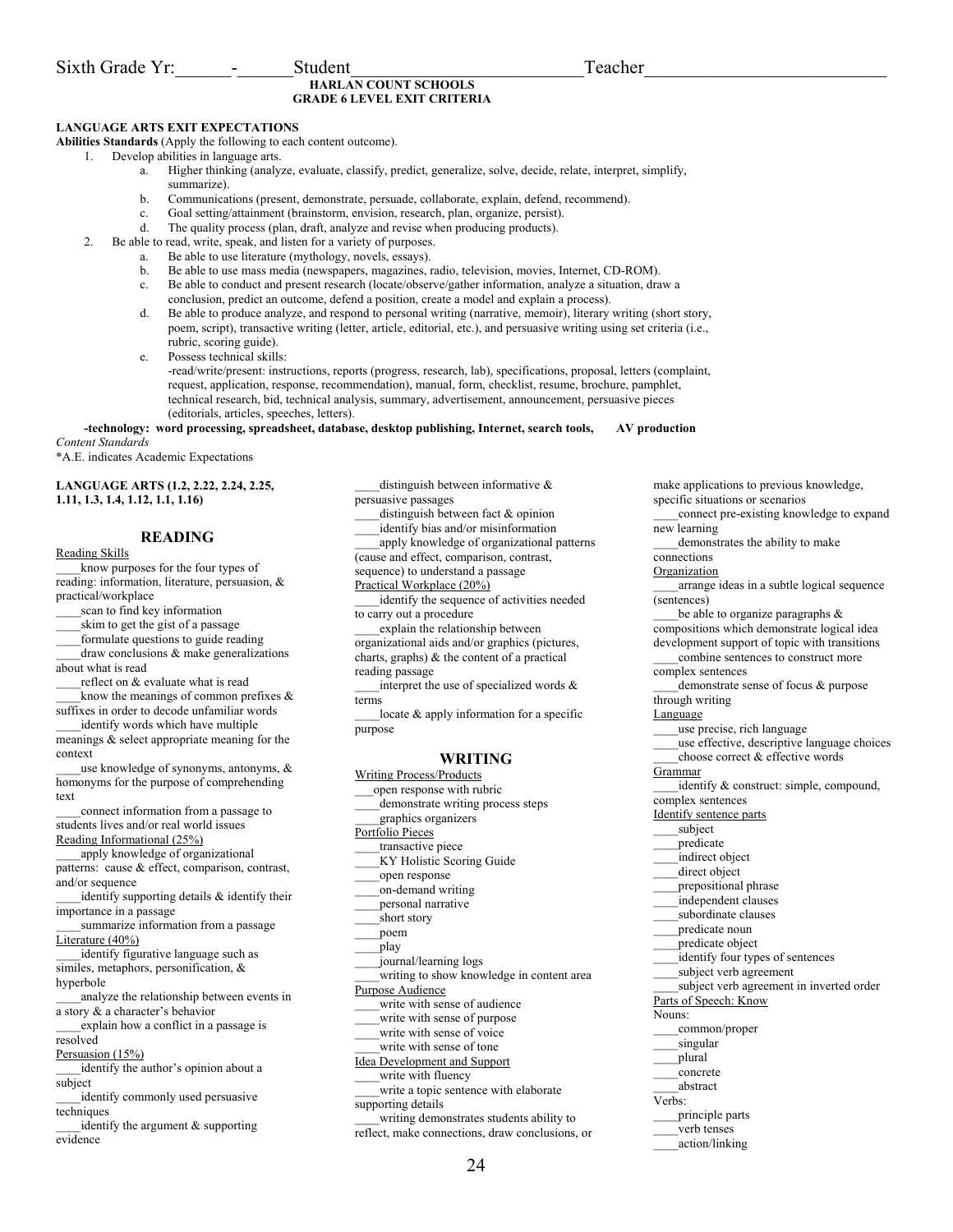#### Sixth Grade Yr: The Student Teacher \_\_\_\_mental/physical \_\_\_\_verb phrases \_\_\_\_irregular verbs Pronouns: \_\_\_\_personal/possessive reflexive \_\_\_\_subject/object interrogative Adjectives: \_\_\_\_comparative/superlative \_\_\_\_proper \_\_\_\_articles (a, an, the) Adverbs: \_\_\_\_comparative/superlative **Correctness** \_\_\_\_punctuate the four types of sentences \_\_\_\_commas, colons, semicolons \_\_\_\_capitalization use quotation marks in dialogue Spelling spell words correctly Research Skills appropriate use of dictionary, thesaurus, technology, atlas, almanacs, maps, & graphs (print & non-print forms) Speaking, Listening/Observing student demonstrates appropriate auditory comprehension \_\_\_\_engage in informal communication practice appropriate verbal behaviors for a variety of audiences, purposes, & situations apply appropriate nonverbal techniques to enhance communication present information using appropriate delivery techniques analyze effectiveness & purposes of oral messages & audience responses \_\_\_\_collaborate to gather & interpret information from observing, speaking, & listening & to prepare & deliver messages & products apply listening, speaking & observing skills to conduct authentic independent inquiry tasks in order to create products **Penmanship** write neatly  $&$  legibly

## *MATHEMATICS EXIT EXPECTATIONS*

**Abilities Standards** (Apply the following to each content outcome).

- 1. Develop abilities in math.
	- a. Higher thinking (analyze, evaluate, classify, predict, generalize, solve, decide, relate, interpret, simplify, summarize).
	- b. Communications (present, demonstrate, persuade, collaborate, explain, defend, recommend).
	- c. Goal setting/attainment (brainstorm, envision, research, plan, organize, persist).
	- The quality process (plan, draft, analyze and revise when producing products).
- 2. Be able to apply math knowledge  $\&$  skills to a variety of purposes.
	- f. Be able to use a variety of strategies in the problem-solving process (patterns, tables, diagrams, simplify, brainstorm, guess and check) in a stepby-step manner (research, thesis, support, recommendations).
	- g. Be able to conduct research (locate, observe/gather, present, analyze, conclude).
	- h. Be able to use proper technique (pencil-paper, mental math, calculators, computers, and other technology) to assist problem-solving (safely, effectively, efficiently, accurately) and to create, evaluate, solve problems with graphs, charts, and tables.
	- i. Possess technical skill (These technical skills may be used in math classes but are not part of the math curriculum):
		- -read/write/present: instructions, table chart, lab report, specifications, proposal, letters ( complaint, recommendation), manual, form, checklist, technical research, bid, technical analysis, summary
			- -technology: word processing, spreadsheets, database, desktop publishing, Internet, search tools, AV production
	- j. Be able to use mathematical terminology and notation

| MATH (A.E. 2.7, 2.8, 2.9, 2.10, 2.11,<br>2.12, 2.13<br>Number/Computation (2.7, 2.8, 2.11, 2.12)<br>understand rational numbers<br>fractions<br>decimals<br>percents<br>consumer<br>applications<br>understand irrational numbers<br>square roots<br>understand properties<br>real-life applications<br>determine inverse operations<br>add/subtract<br>multiply/divide<br>demonstrate exponents<br>scientific notation<br>place value | identify prime/composite numbers<br>factors (GCF)<br>multiples (LCM)<br>utilize estimation (rounding)<br>techniques/strategies<br>large $&$ small quantities<br>computation skills<br>application of properties<br>commutative<br>associative<br>distributive<br>show relationship<br>open response with rubric<br>Geometry/Measurement (2.8, 2.9, 2.10, 2.11)<br>derive $\&$ use formulas for various rates<br>distance/time<br>miles per hour<br>volume<br>surface area | represent functions through input/output<br>know algebraic terminology<br>simplify algebraic expressions<br>solve problems involving substitutions<br>Probability and Statistics (2.8, 2.9, 2.11, 2.13)<br>collect, organize, analyze & interpret data<br>circle graphs, line graphs, bar graphs<br>select an appropriate graph to represent<br>given data $\&$ justify its use<br>compare data from various types of graphs<br>recognize that statistics can be interpreted<br>in many ways<br>mean<br>median<br>mode<br>range<br>investigate $\&$ explain the role of<br>probability in everyday decision making |
|----------------------------------------------------------------------------------------------------------------------------------------------------------------------------------------------------------------------------------------------------------------------------------------------------------------------------------------------------------------------------------------------------------------------------------------|---------------------------------------------------------------------------------------------------------------------------------------------------------------------------------------------------------------------------------------------------------------------------------------------------------------------------------------------------------------------------------------------------------------------------------------------------------------------------|--------------------------------------------------------------------------------------------------------------------------------------------------------------------------------------------------------------------------------------------------------------------------------------------------------------------------------------------------------------------------------------------------------------------------------------------------------------------------------------------------------------------------------------------------------------------------------------------------------------------|
|                                                                                                                                                                                                                                                                                                                                                                                                                                        | Algebraic Ideas (2.7, 2.8, 2.9, 2.10, 2.11, 2.12)                                                                                                                                                                                                                                                                                                                                                                                                                         |                                                                                                                                                                                                                                                                                                                                                                                                                                                                                                                                                                                                                    |

#### **SCIENCE EXIT EXPECTATIONS**

**Abilities Standards** (Apply the following to each content outcome).

- 5. Develop abilities in science.
	- a. Higher thinking (analyze, evaluate, classify, predict, decide, estimate, generalize, solve, decide, relate, interpret, simplify).
	- b. Communication (present, demonstrate, persuade, collaborate, explain, defend, recommend).
	- c. Goal setting/attainment (brainstorm, envision, research, plan, organize, persist).
	- d. The quality process (plan, draft, analyze, & revise when producing products).
- 6. Be able to apply science knowledge  $\&$  skills to a variety of purposes.
	- a. Be able to solve problems using the scientific method (research , hypothesis, experimentation, findings, conclusions).
	- b. Be able to conduct research (field research, library research, experimentation).
	- c. Be able to use scientific equipment appropriately (balances, microscopes, meter sticks, beakers).
	- d. Apply knowledge of the relationship between humans, the environment, and the earth's resources (pollution, conservation) to improve the environment.
	- e. Be able to use technology and mathematics in scientific investigations.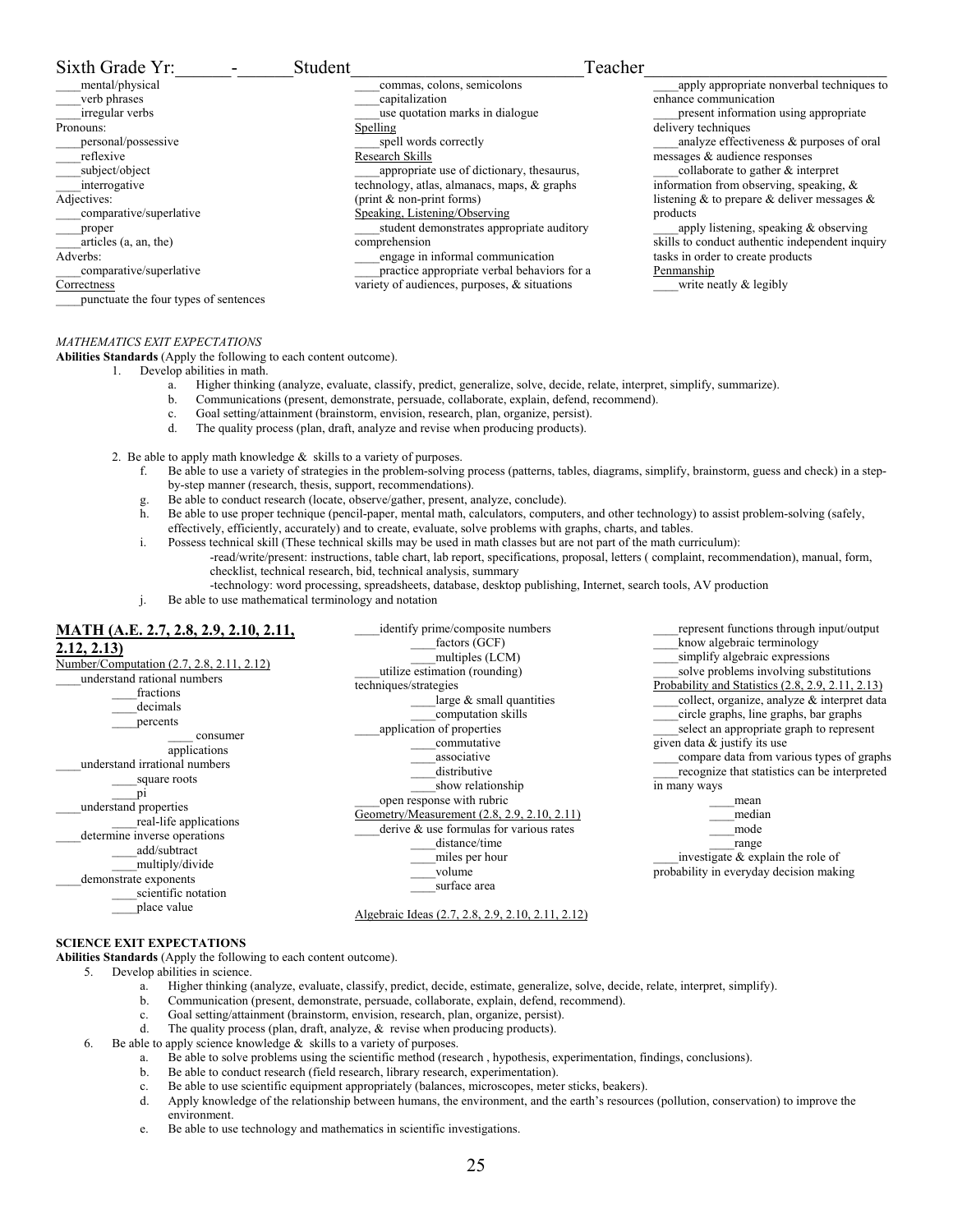## Sixth Grade Yr: The Student Contract Student Contract Contract Contract Contract Contract Contract Contract Contract Contract Contract Contract Contract Contract Contract Contract Contract Contract Contract Contract Contra

- i. Read/write/present: instructions, table, chart, reports (progress, research, lab), proposal, letters (complaint, request, response), manual, checklist, pamphlet, bid, technical analysis, summary.
	- ii. Technology: word processing, database, desktop publishing

7. Be able to communicate designs, procedures, and results of scientific investigations (models and scales).

## *SCIENCE (A.E. 2.1- 2.6)*

Scientific Inquiry (2.1) be able to solve problems using the scientific method

be able to conduct field & library research & experimentation

be able to use scientific equipment appropriately

be able to integrate technology  $\&$ mathematics in scientific investigations to enhance the gathering & manipulation of data be able to communicate & defend a

scientific argument

be able to understand that scientific history  $\overline{\&$  knowledge influence the design  $\&$ interpretation of investigations

be able to evaluate results of investigations of other scientists

be able to understand that scientific investigations are conducted for a wide variety of reasons

\_\_\_\_open response with rubric

\_\_\_\_analyze properties of matter

describe changes in properties of matter \_\_\_\_determine boiling point of different substances

recognize that different substance have different freezing points

\_\_\_\_evaluate gravitational forces & their effect on objects at rest & in motion

differentiate Newton's Laws of Motion measure forces on objects (i.e. velocity,

speed, acceleration, momentum, constant speed, friction, gravity)

recognize & separate different types of mixtures

\_\_\_\_investigate transfer of energy (e.g. heat, light, electricity, mechanical motion, sound) differentiate between the characteristics

that identify compounds & their components differentiate how elements combine in a

multitude of ways to produce compounds \_\_\_\_classify substances into categories based

upon their reactions predict conservation of mass within chemical reactions

\_\_\_\_recognize that chemical elements do not break down during normal laboratory reactions

analyze  $\&$  differentiate between physical  $\&$ chemical changes

describe the motion of an object can be described by its position, directions of motion, & speed

\_\_\_\_demonstrate that an object is subjected to balanced forces will remain at rest or will continue to move at a constant speed & in a straight line

\_\_\_\_recognize that unbalanced forces will cause changes in the speed or direction of an objects' motion

\_\_\_\_demonstrate how vibrations in materials set up wave like disturbances that spread away from the source

recognize that energy is a property of many substances  $\&$  is associated with heat, light, electricity, mechanical motion, sound, nuclei, & the nature of a chemical

demonstrate the many ways energy is transferred

\_\_\_\_infer that heat moves in predictable ways

Physical Science (2.2-2.6) identify how light interacts with matter by transmission analyze how the Suns' energy arrives as light with a range of wave lengths demonstrate how electrical circuits provide a means of transferring electrical energy when heat, light, sound, & chemical changes are produced Earth Science (2.1-2.6) \_\_\_\_understand the layers of the Earth \_\_\_\_investigate Earth's systems \_\_\_\_analyze Earth's history \_\_\_\_understand constructive & destructive forces relative to landforms \_\_\_\_understand patterns of earthquakes, volcanoes, & deposition \_\_\_\_understand the rock cycle recognize products of the rock cycle each having different chemical composition & texture \_\_\_\_understand the water cycle \_\_\_\_understand methods of transportation of minerals to the ocean understand composition of atmosphere  $\&$ how it supports all human life \_\_\_\_understand how the water cycle affects patterns of weather & climate \_\_\_\_understand the Sun is a major source of energy for the Earth \_\_\_\_understand how the Sun's energy affects the growth of plants, winds, ocean currents, & the water cycle \_\_\_\_understand that tilt of the Earth on its axis & how that affects the changing of the seasons \_\_\_\_recognize that small changes in the atmosphere can significantly affect the Earth's climate if the change lasts long enough recognize the environmental conditions  $\&$ life changes that fossils provide \_\_\_\_understand the components of our solar system including the nine planets, their composition, size, structure, & surface features & orbital pattern \_\_\_\_understand the role the sun plays in determining the characteristics of a planet recognize that large numbers of asteroids & comets also orbit the Sun \_\_\_\_understand how the orbit of objects in the solar system is what determines the day, year & also eclipses \_\_\_\_understand that gravity is what keeps the planets in motion around the sun \_\_\_\_understand the size of our Sun as a star be able to recognize its location  $&$  shape in the universe

Life Science (2.2-2.6)

open response with rubric

Investigate Organisms' Structure \_\_\_\_cells

tissues

- \_\_\_\_organs
- \_\_\_\_organ systems

Investigate Organisms' Function

\_\_\_\_cells

- tissues
- 

\_\_\_\_organs \_\_\_\_organ systems

Investigate Organisms' Growth

\_\_\_\_cells tissues \_\_\_\_organs \_\_\_\_organ systems Analyze Reproduction \_\_\_\_asexual sexual Examine roll of genetics within living organisms heredity \_\_\_\_DNA \_\_\_\_genes/traits \_\_\_\_innate/acquired behaviors Analyze regulation of physiological change & behavioral adaptations \_\_\_\_homeostasis \_\_\_\_adaptations \_\_\_\_energy relationships/transfers through ecosystems \_\_\_\_populations \_\_\_\_environmental issues \_\_\_\_extinction Applications/Connections in Science (2.2-2.6) describe the effects of science  $\&$ technology on today's society \_\_\_\_explore science careers \_\_\_\_investigate the importance of scientific discoveries in world history \_\_\_\_recognize the role of science in populations, issues related to resources, & environmental changes **PRACTICAL LIVING/HEALTH (A.E. 2.29, 2.30, 2.31, 2.32, 2.33)** \*Can be integrated into other content areas open response with rubric Individual Well Being (2.29) \_\_\_\_practice group processing strategies (e.g. collaboration) (s.s. & l.a.) practice conflict resolution strategies (s.s  $\&$ 

 $\overline{1}a.$ )

describe the structure  $&$  functions of body systems (e.g. reproductive, digestive, & circulatory) (science)

identify abstinence as the only sure means of preventing pregnancy & STD's (science)

Consumer Decisions (2.30) compare products by price, quality, & availability to make informed decisions (math & l.a.)

consider environmental issues when making consumer decisions (science)

\_\_\_\_describe budgeting procedures for achieving short & long-term goals (math) Personal Wellness (2.31)

recognize the strategies to maintain personal safety in the area of traffic & transportation related areas

practice basic first aid for a variety of life threatening emergencies (e.g. choking, shock, poisoning)

describe how diet, exercise, rest, & other choices affect body systems & the way they work together to maintain health

describe the role of nutrients needed for proper growth & development

identify & implement how dietary guidelines, the food pyramid, & other nutrition resources are used in making daily food choices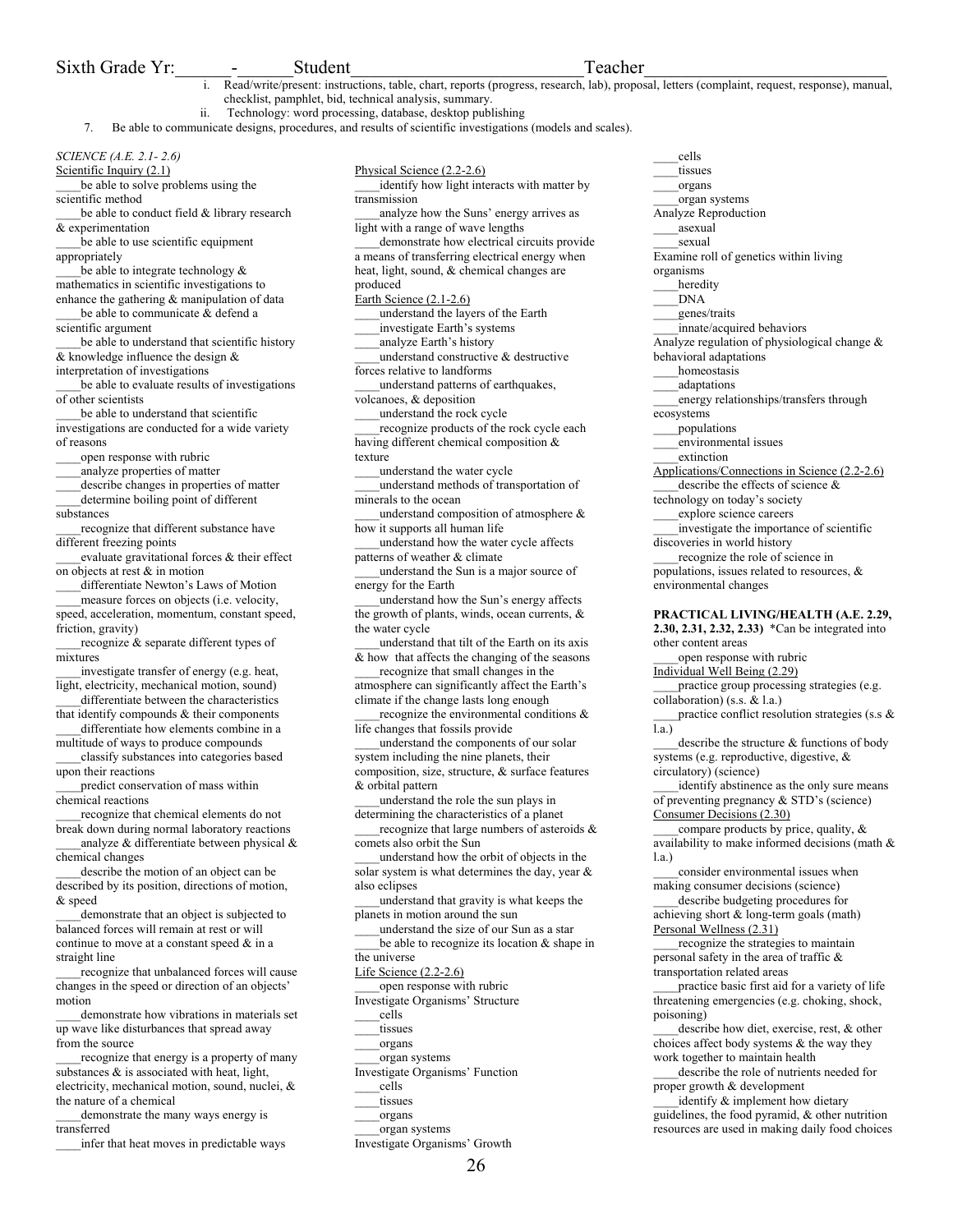## Sixth Grade Yr: The Student Contract Student Contract Contract Contract Contract Contract Contract Contract Contract Contract Contract Contract Contract Contract Contract Contract Contract Contract Contract Contract Contra

determine the impact of how diet, exercise, rest & other nutritious choices affect appearance, performance, & disposition describe the effects of diet, exercise & rest on body systems

recognize the risk factors, transmission  $\&$ prevention of communicable diseases (e.g. hepatitis, colds, influenza, mononucleosis, TB, AIDS/HIV/STD's) & the impact of those diseases on personal health

\_\_\_\_describe risk factors for non-communicable diseases among adolescents (e.g. cancer, diabetes, high blood pressure).

practice the disease prevention strategies of communicable diseases (e.g. colds, hepatitis, influenza, TB, mononucleosis, AIDS/HIV/STD's)

identify consequences & risks of adolescents behavioral choices (e.g. tobacco, alcohol, & other drug use, sexual involvement, violent behaviors) & alternatives to situations faced by adolescents

#### Mental Wellness (2.32)

recognize the symptoms, cause, & treatment of mental illness (e.g. depression, anxiety)

assess consequences  $\&$  risks of choices  $\&$ actions of smoking, drinking & other drug use of adolescents  $\&$  how they affect physical  $\&$ emotional health

identify the resources that are available to fight drug addiction (e.g. guidance, FRYSC, drug counselor)

## **SOCIAL STUDIES EXIT EXPECTATIONS**

**Abilities Standards** (Apply the following to each content outcome).

- 3. Develop abilities in social studies.
	- a. Higher thinking (analyze, evaluate, classify, predict, decide, estimate, generalize, solve, relate, interpret, simplify).

Personal Wellness (2.31)

- b. Communications (present, demonstrate, collaborate, explain, defend, recommend) using appropriate vocabulary.
- c. Goal setting/attainment (brainstorm, envision, research, plan, organize, persist).
- d. The quality process (plan, draft, analyze, & revise when producing products).
- 4. Be able to apply social studies knowledge & skills to a variety to purpose.
	- a. Be able to conduct & present research (locate/observe/gather information, analyze a situation, draw a conclusion, predict an outcome, support a position, create a model & explain a process).

\_\_\_\_explain the effects of eating disorders on individuals & their families & their need for counseling for healthy body image

\_\_\_\_practice strategies for dealing with peer pressure, managing stressful situations, &

practice time management & decision making strategies for stressful situations (test

identify the health  $&$  safety hazards encountered by adolescents (e.g. explosives,

\_\_\_\_recognize the relationships of governmental standards (e.g. OSHA, inspections) as they relate to health & safety describe the role of individuals  $\&$  society

local, state, national & international

\_\_\_\_open response with rubrics

\_\_\_\_practice setting long term goals to promote

recognize services & resources available in the communities (e.g. health dept., vol. Health

recognize the health-related problems in

**PRACTICAL LIVING/PHYSICAL EDUCATION (A.E. 2.31, 2.34, 2.35)**

preventing violence

taking, deadlines, etc.)

mental & emotional health Community Services (2.33)

firearms, hazardous waste)

in preserving resources

communities

org.)

b. Be able to relate social studies to your life.

## **SOCIAL STUDIES (A.E. 1.2, 1.11, 2.14, 2.16, 2.17, 2.18, 2.19, 2.20, GOALS 3,4,5,6)**

**Geography** 

\_\_\_\_open response with rubric

be able to use a globe to show your knowledge of the earth

be able to use charts and maps to show land and water forms

be able to develop charts and maps which show key information, such as population, resources, climate, and vegetation

\_\_\_\_be able to develop charts, maps, and graphs to depict change over time

\_\_\_\_be able to develop maps, charts, and graphs which show views of the earth at key points in history

be able to locate important information on maps, such as population, resources, climate, vegetation and forms, and water masses

be able to use latitude and longitude to locate

be able to state and support opinions about the earth based on globes, charts, maps, and graphs

know physical characteristics of the world which have been key influences in shaping cultures

\_\_\_\_be able to compare the government and cultures of others with your own and relate cultures of their geographical settings

\_\_\_\_know how the earth has changed physically, including causes and effects

know how different cultures have changed the world's geography

\_\_\_\_know techniques and strategies which have been used to protect and manage the environment

be able to predict future changes in the earth

know the five themes of geography (location, place, human-environment

interaction, movement, region).

be able to apply the five themes to each of the regions studies.

be able to interpret how the five themes affect the culture of each region of study **History** 

know key civilizations

\_\_\_\_know about key world cultures know about the daily life of people within key civilizations

describe body changes following regular participation in physical activity

relate impact of exercise & nutritional practices on the way adolescents look, feel, & perform

relate benefits of exercise & fitness to physical development

\_\_\_\_evaluate their own health related fitness monitor intensity of exercise (e.g. resting, heart rate, recovery time)

apply principles of fitness training & conditioning in activities

identify the impact of exercise  $\&$ nutritional practices on adolescent's looks,

## feelings & performance

Psychomotor Skills (2.34)

\_\_\_\_applies movement concepts in various games & sports activities

\_\_\_\_demonstrates principles of motor skill refinement

develop transitional motor skills for participation in games, activities, & rhythmic movements (baseball, soccer, basketball) \_\_\_\_analyze object manipulation to make recommendations for improvement

Lifetime Activity (2.35)

demonstrates sportsmanship demonstrates techniques  $\&$  skills related to performance in games/sports

identify benefits of regular participation in leisure, recreational, & competitive physical activity

know about key people, events, inventions, and discoveries within a given culture

\_\_\_\_know how archaeological evidence is essential in the study and interpretation of

history and the earliest civilizations

\_\_\_\_know key influences on history and their sequence of occurrence

\_\_\_\_posses a logical sense of what life was like when key influences occurred.

\_\_\_\_know causes and effects of key influences **Economics** 

know the free trade system

\_\_\_\_be able to understand the implication of supply and demand

know the basic economic questions which producers must consider (what to produce, how to produce it, and who will consume it)

know how people, events, forces, and inventions have affected the economy (i.e. competition, war, unemployment)

know how specialization and division of labor effect the economy

\_\_\_\_know how technology affected economies know why short-term gains often cause long-term losses

know the work people did and the sacrifices they made to be successful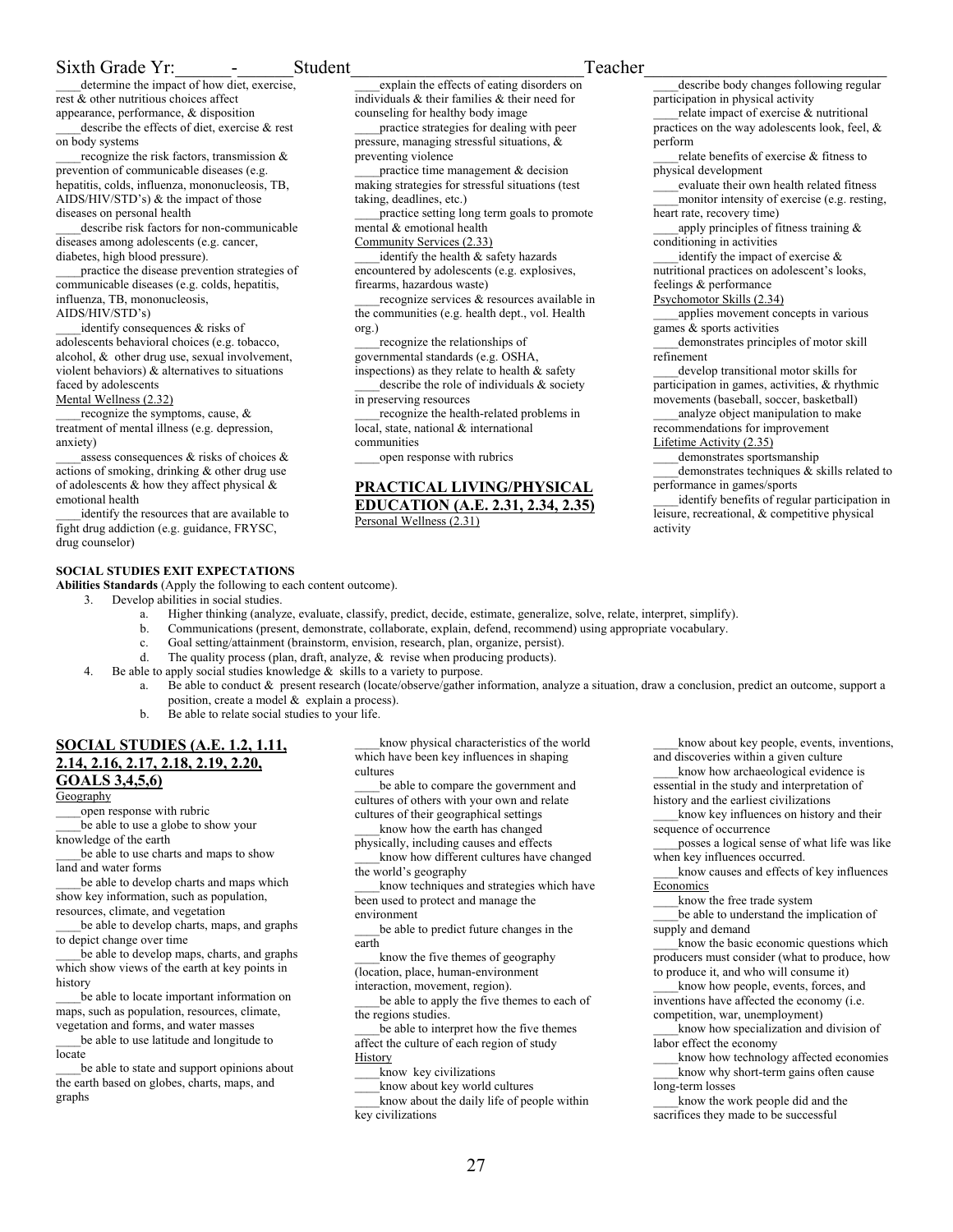**Ability Standards** (Apply the following to each content outcome).

- 1. Develop abilities in dance.
	- a. Higher thinking (analyze, evaluate, classify, interpret, perform, create, describe).
	- b. Communications (express emotion, listen, respond).
	- c. Goal setting/attainment (understand, notate, organize, demonstrate, practice).
	- d. The quality process (plan, draft, improvise, rehearse, critique, and revise when producing products).
- 2. Be able to apply abilities within dance to a variety of purposes.
	- a. Understand and recognize that dance is a way of expressing the culture and history of a particular group of people.
	- b. Be able to use movement ideas to compare a dance.
	- c. Be able to create and perform a creative dance and/or a folk dance.
	- d. Be able to create and perform with a partner a dance that has a theme.
	- e. Be able to communicate an idea through dance with a unified beginning, middle, and end.
	- f. Be able to perform a folk dance.

### **DANCE (A.E. 1.15, 2.22-2.26)**

\_\_\_\_know how various size and focus elements can affect the meaning of dance (space) know how the various time elements can

contribute to the meaning of a dance (duration, rhythmic patterns, accent) \_\_\_\_know various ways to express tension or relaxation in dance

know how heavy or light dance movements

can affect a dance

\_\_\_\_know and be able to explain the principles of contrast Be able to identify the call and response and narrative compositional forms of dance \_\_\_\_know the basic dance steps of the step-hop

and the grapevine \_\_\_\_know how push and pull can affect various dance movements

be able to keep your balance while standing or posing in many different positions

\_\_\_\_know the role of dance in various cultures and time periods

know the movements and styles that are characteristic of dances with Greek origins

\_\_\_\_know basic steps and body positions of different square dances

## **DRAMA/THEATRE EXIT EXPECTATIONS**

**Ability Standards** (Apply the following to each content outcome).

- 1. Develop abilities in drama/theatre.
	- a. Higher thinking (analyze, evaluate, classify, interpret, perform, create, describe).
	- b. Communications (express emotion, listen, respond).
	- c. Goal setting/attainment (understand, notate, organize, demonstrate, practice).
	- d. The quality process (plan, draft, improvise, rehearse, critique, and revise when producing products).
- 2. Be able to apply abilities within drama/theatre to a variety of purposes.
	- a. Be able to express emotion and meaning through dramatic performances.
	- b. Understand and recognize that drama/theatre is a way of expressing the culture and history of a particular group of people.
	- c. Be able to use electronic media.
	- d. Be able to appropriate the connections between drama/theatre and other arts and humanities.
	- e. Be able to use different dramatic elements to compare various theatrical performances.

## **DRAMA/THEATRE (A.E. 2.22-**

## **2.26)**

be able to create various characters and environments (e.g. place, time,

atmosphere/mood), for a script.

\_\_\_\_understand how to create scripted scenes based on personal experiences

be able to select interrelated characters, environments, and situations for various types of dramatizations

\_\_\_\_understand how description, dialogue, and actions are used to justify the motivation of different characters

be able to use acting skill (e.g. body alignment, control of isolated body parts) to develop basic characterizations

be able to interact as an invented character in improvised and scripted scenes

\_\_\_\_understand how the turning point affects the plot development of a dramatization. \_\_\_\_understand theme and how it impacts a scripted scene

\_\_\_\_understand that theme and language provide additional information about the plot \_\_\_\_understand character motivations in

specific dramatic works

\_\_\_\_understand how empathy affects the expression of emotions

know that a character can be represented in many forms (e.g. person, animal, entity).

\_\_\_\_understand how various scenery choices can support the plot in dramatic performances

be able to plan visual elements for improvised scenes or classroom dramatizations

be able to develop focused ideas for the environment of a production using visual

elements and visual principles (e.g. repetition, balance, emphasis, contrast, unity).

\_\_\_\_understand and apply knowledge of stage directions (e.g. persedium, stage right, stage left, upstage, downstage)

\_\_\_\_know that there are different types of staging for various productions

be able to critique improvisations using dramatic elements and terminology

be able to explore character behaviors based on observations, ethical choice, and emotional responses.

## **MUSIC EXIT EXPECTATIONS**

**Ability Standards** (Apply the following to each content outcome).

- 1. Develop abilities in dance.
	- a. Higher thinking (analyze, evaluate, classify, interpret, perform, create, describe).
	- b. Communications (express emotion, listen, respond).
	- c. Goal setting/attainment (understand, notate, organize, demonstrate, practice).
	- d. The quality process (imitate, explore, notate, improvise, revise rehearse).
	- 3. Be able to read, write, perform, and listen to music for a variety of purposes.
		- a. Be able to express emotion and meaning through music as an essential and integral part of human existence.
		- b. Understand other cultures through music by listening, singing, and playing instruments.
		- c. Know that music is "the universal language".
		- d. Be able to sing and play, listen to and enjoy music.
		- e. Be able to use electronic media.
		- f. Be able to appreciate musical heritage.
		- g. Be able to appreciate the connections between music and the other arts and humanities.

know that dances are often recreational (e.g. square dance, tap)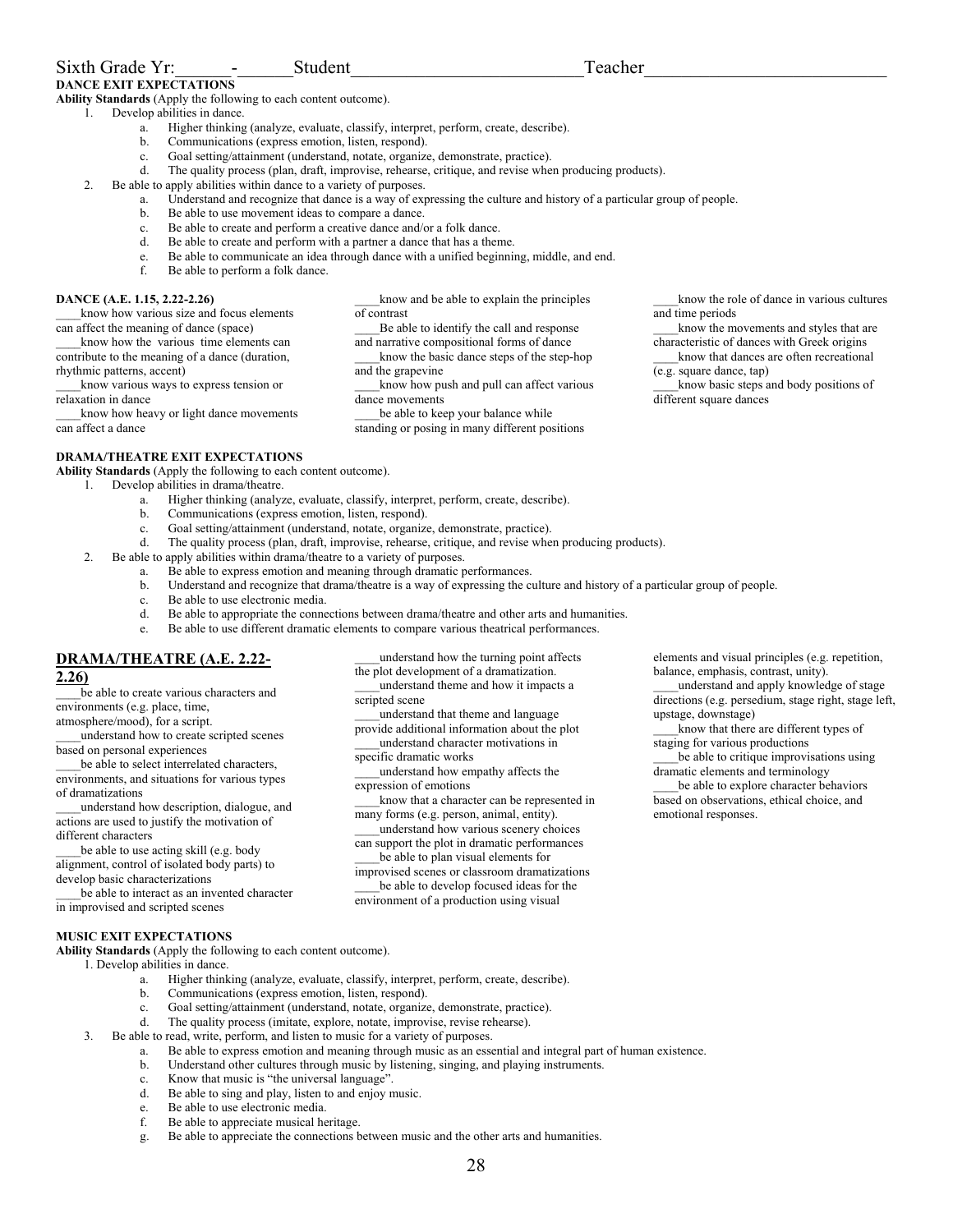## Sixth Grade Yr: The Student Teacher

- h. Be able to read music notation.
- i. Understand advanced elements of music through group performance.

## **MUSIC (A.E. 1.14, 2.21-2.27)**

be able to express emotion and meaning through music as an essential and integral part of human existence.

\_\_\_\_understand other culture through music by listening, singing, and playing instruments

know that music is "the universal language"

## **VISUAL ARTS EXIT EXPECTATIONS**

**Ability Standards** (Apply the following to each content outcome). 1.Develop abilities in visual arts

- a. Higher thinking (analyze, evaluate, classify, decide, compare).
- b. Communications (present, persuade, collaborate, explain, recommend)

enjoy music

- c. Goal setting/attainment (brainstorm, envision, research, plan, organize, persist).
- d. The quality process (plan, draft, analyze, and revise when producing final product).

2. Be able to apply abilities within visual arts to a variety of purposes.

- a. Understand and recognize that visual arts is a way of expressing the culture and history of a particular group of people.
- b. Be able to create and explain a piece of art.
- c. Be able to communicate an idea through a work of art.<br>
Re able to use different art elements to compare various
- Be able to use different art elements to compare various works of art.

## **VISUAL ARTS (A.E. 1.13, 2.22-2.26)**

\_\_\_\_understand and recognize that visual arts is a way of expressing the culture and history of a particular group of people

be able to create and explain a piece of art be able to communicate an idea through

a work of art \_\_\_\_be able to use different art elements to

compare various works of art be able to use materials appropriately and safely

\_\_\_\_appreciate the creativity of others

Year's Summary

\_\_\_\_\_Must remain in the Sixth Grade Program

Has Mastered 6<sup>6h</sup> Grade level skills

Exiting  $6^h$  to  $7^h$  Grade

 $\mathcal{L}_\text{max}$ Guardian's Signature

 $\mathcal{L}_\text{max}$ Teacher's Signature

\_\_\_\_\_\_\_\_\_\_\_\_\_\_\_\_\_\_\_\_\_\_\_\_\_\_\_\_\_\_\_\_\_\_\_\_\_\_\_\_\_

Date

be able to clean up when finished creating art

be able to sing and play, listen to, and

be able to use electronic media be able to appreciate musical heritage be able to appreciate the connections between music and the other arts and humanities be able to read music notation \_\_\_\_understand advanced elements of music

through group performance

\_\_\_\_be able to judge art from technical criteria and from an artistic vision

be able to create art in keeping with the accepted standards of decency and respect

\_\_\_\_understand the use of the elements of line and color in two- and three-dimensional forms

know how different colors and groups of colors are used to create artwork (e.g. hues)

know that the combination of the elements of art into an organized whole requires artists to

know basic rhythm patterns with steady beat

know the function of time signature

\_\_\_\_know partner songs and canons know that music has two genres (e.g.

instrumental, chorus)

use the principles of design (e.g. repetition, balance-asymmetry, symmetry).

know different subjects (still life) that convey meanings in artworks

\_\_\_\_know the difference between art processes (e.g. painting, sculpture) and media (e.g. paint, pastels)

\_\_\_\_know that there are various purposes for creating works of art (e.g. celebration, narrative) know the characteristics and style of realism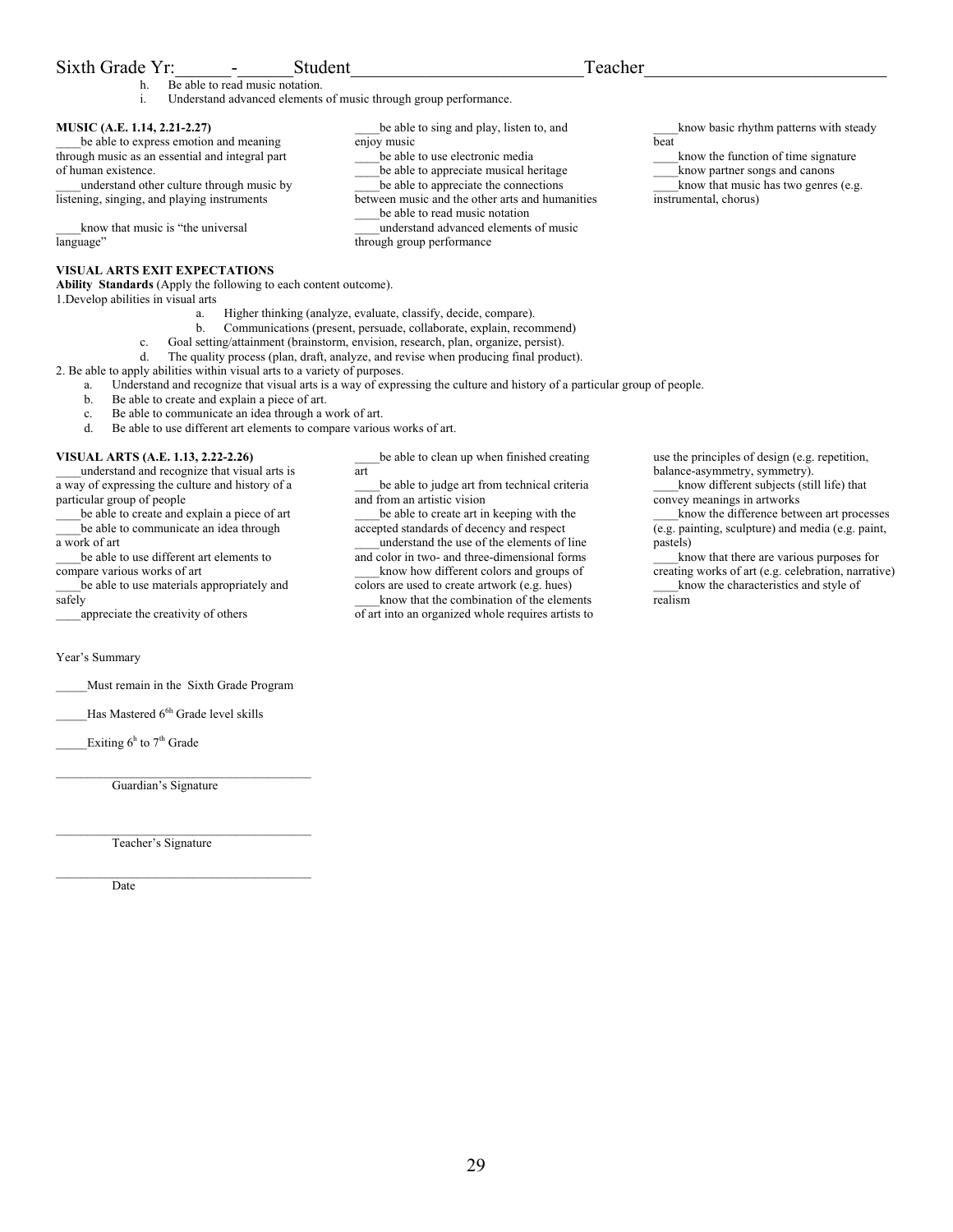## **HARLAN COUNT SCHOOLS GRADE 7 LEVEL EXIT CRITERIA**

## **LANGUAGE ARTS EXIT EXPECTATIONS**

**Abilities Standards** (Apply the following to each content outcome).

3. Develop abilities in language arts.

- a. Higher thinking (analyze, evaluate, classify, predict, generalize, solve, decide, relate, interpret, simplify, summarize).
- b. Communications (present, demonstrate, persuade, collaborate, explain, defend, recommend).
- c. Goal setting/attainment (brainstorm, envision, research, plan, organize, persist).
- d. The quality process (plan, draft, analyze and revise when producing products).
- 4. Be able to read, write, speak, and listen for a variety of purposes.
	- a. Be able to use literature (mythology, novels, essays).
	- b. Be able to use mass media (newspapers, magazines, radio, television, movies, Internet, CD-ROM).
	- c. Be able to conduct and present research (locate/observe/gather information, analyze a situation, draw a conclusion, predict an outcome, defend a position, create a model and explain a process).
	- d. Be able to produce analyze, and respond to personal writing (narrative, memoir), literary writing (short story, poem, script), transactive writing (letter, article, editorial, etc.), and persuasive writing using set criteria (i.e., rubric, scoring guide).

e. Possess technical skills:

-read/write/present: instructions, reports (progress, research, lab), specifications, proposal, letters (complaint, request, application, response, recommendation), manual, form, checklist, resume, brochure, pamphlet, technical research, bid, technical analysis, summary, advertisement, announcement, persuasive pieces (editorials, articles, speeches, letters).

#### **-technology: word processing, spreadsheet, database, desktop publishing, Internet, search tools, AV production**  *Content Standards*

\*A.E. indicates Academic Expectations

**LANGUAGE ARTS (1.2, 2.22, 2.24, 2.25, 1.11, 1.3, 1.4, 1.12, 1.1, 1.16)** 

## **READING**

Reading Skills

know purposes for the four types of reading: information, literature, persuasion, & practical/workplace

scan to find key information

skim to get the gist of a passage

\_\_\_\_formulate questions to guide reading  $d$ raw conclusions  $\&$  make generalizations about what is read

reflect on & evaluate what is read know the meanings of common prefixes  $\&$ 

suffixes in order to decode unfamiliar words identify words which have multiple

meanings & select appropriate meaning for the context

use knowledge of synonyms, antonyms,  $\&$ homonyms for the purpose of comprehending text

\_\_\_\_connect information from a passage to students lives and/or real world issues Reading Informational (25%)

apply knowledge of organizational patterns: cause & effect, comparison, contrast, and/or sequence

identify supporting details & identify their importance in a passage

\_\_\_\_summarize information from a passage Literature (40%)

identify the meaning of a passage taken from texts recognized as appropriate for middle level students

identify characteristics of short stories, novels, poetry, & plays

\_\_\_\_describe characters, setting, conflict/ resolution, theme, & point-of-view

\_\_\_\_connect literature to real life

\_\_\_\_identify figurative language such as similes, metaphors, personification, &

hyperbole

\_\_\_\_analyze the relationship between events in a story & a character's behavior

explain how a conflict in a passage is resolved Persuasion (15%) identify the author's opinion about a subject

\_\_\_\_identify commonly used persuasive techniques

identify the argument  $&$  supporting evidence

distinguish between informative  $\&$ persuasive passages

\_\_\_\_distinguish between fact & opinion

\_\_\_\_identify bias and/or misinformation

\_\_\_\_apply knowledge of organizational patterns (cause and effect, comparison, contrast,

sequence) to understand a passage

Practical Workplace (20%)

\_\_\_\_identify the sequence of activities needed to carry out a procedure

explain the relationship between organizational aids and/or graphics (pictures, charts, graphs) & the content of a practical reading passage

 $_1$ interpret the use of specialized words  $\&$ terms

locate  $\&$  apply information for a specific purpose

## **WRITING**

Writing Process/Products demonstrate writing process steps

\_\_\_\_graphics organizers

Portfolio Pieces

transactive piece

\_\_\_\_KY Holistic Scoring Guide

\_\_\_\_open response

\_\_\_\_on-demand writing

- \_\_\_\_personal narrative
- \_\_\_\_short story
- \_\_\_\_poem
- \_\_\_\_play

\_\_\_\_journal/learning logs

writing to show knowledge in content area Purpose Audience

write with sense of audience

- write with sense of purpose
- write with sense of voice

write with sense of tone Idea Development and Support write with fluency write a topic sentence with elaborate supporting details \_\_\_\_writing demonstrates students ability to reflect, make connections, draw conclusions, or make applications to previous knowledge, specific situations or scenarios \_\_\_\_connect pre-existing knowledge to expand new learning demonstrates the ability to make connections **Organization** \_\_\_\_arrange ideas in a subtle logical sequence (sentences) be able to organize paragraphs  $\&$ compositions which demonstrate logical idea development support of topic with transitions combine sentences to construct more complex sentences \_\_\_\_demonstrate sense of focus & purpose through writing **Language** \_\_\_\_use precise, rich language \_\_\_\_use effective, descriptive language choices choose correct & effective words Grammar \_\_\_\_identify & construct: simple, compound, complex sentences Identify sentence parts subject \_\_\_\_predicate \_\_\_\_indirect object direct object prepositional phrase \_\_\_\_independent clauses subordinate clauses \_\_\_\_predicate noun predicate object identify four types of sentences subject verb agreement \_\_\_\_subject verb agreement in inverted order Parts of Speech: Know Nouns: \_\_\_\_common/proper

singular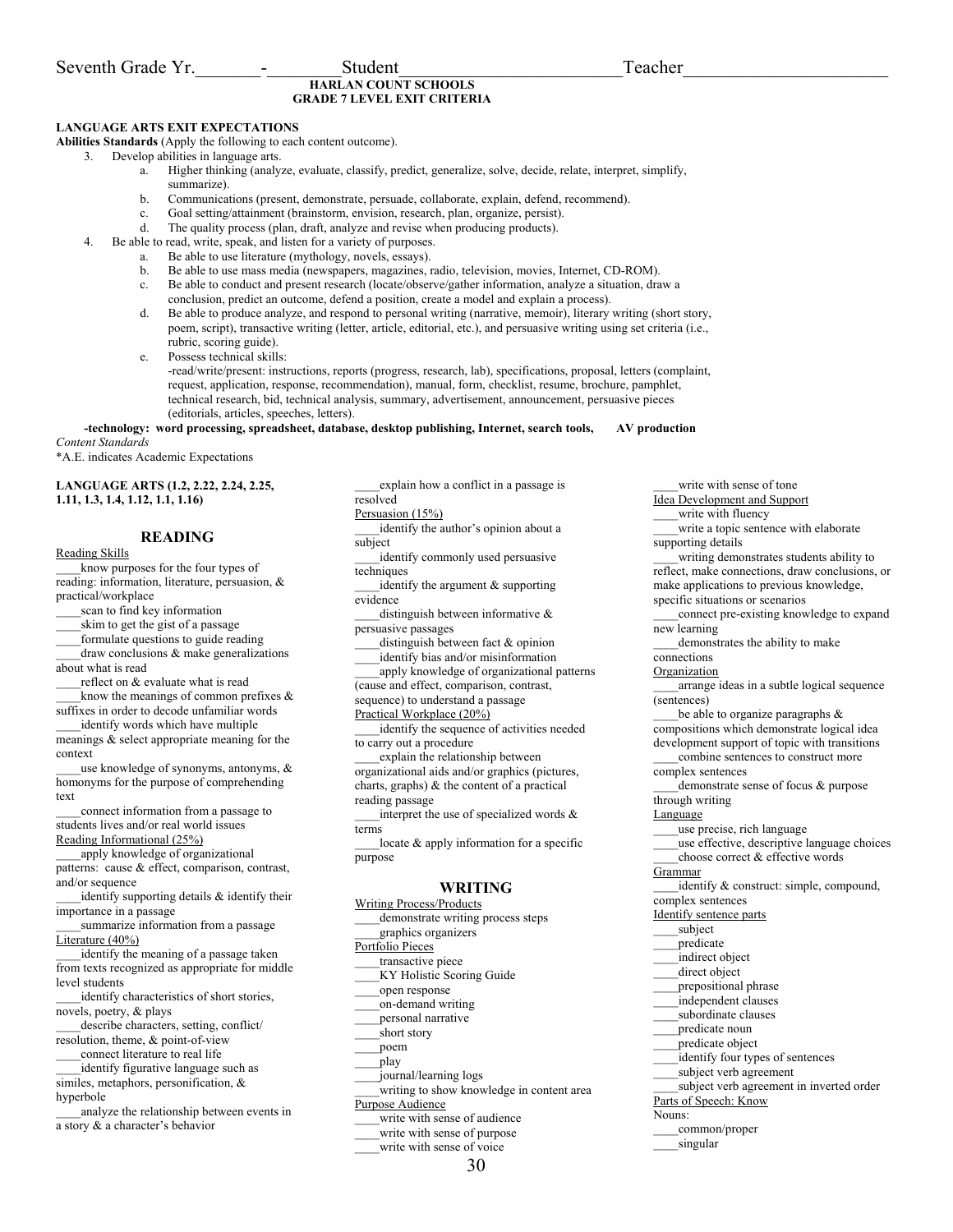| Seventh Grade Yr.       | Student                                     | Teacher                                              |
|-------------------------|---------------------------------------------|------------------------------------------------------|
| plural                  | articles (a, an, the)                       | practice appropriate verbal behaviors for a          |
| concrete                | Adverbs:                                    | variety of audiences, purposes, & situations         |
| abstract                | comparative/superlative                     | apply appropriate nonverbal techniques to            |
| Verbs:                  | Correctness                                 | enhance communication                                |
| principle parts         | punctuate the four types of sentences       | present information using appropriate                |
| verb tenses             | commas, colons, semicolons                  | delivery techniques                                  |
| action/linking          | capitalization                              | analyze effectiveness & purposes of oral             |
| mental/physical         | use quotation marks in dialogue             | messages & audience responses                        |
| verb phrases            | Spelling                                    | collaborate to gather & interpret                    |
| irregular verbs         | spell words correctly                       | information from observing, speaking, $\&$           |
| Pronouns:               | Research Skills                             | listening $\&$ to prepare $\&$ deliver messages $\&$ |
| personal/possessive     | appropriate use of dictionary, the saurus,  | products                                             |
| reflexive               | technology, atlas, almanacs, maps, & graphs | apply listening, speaking $\&$ observing             |
| subject/object          | (print $&$ non-print forms)                 | skills to conduct authentic independent inquiry      |
| interrogative           | Speaking, Listening/Observing               | tasks in order to create products                    |
| Adjectives:             | student demonstrates appropriate auditory   | Penmanship                                           |
| comparative/superlative | comprehension                               | write neatly $\&$ legibly                            |
| proper                  | engage in informal communication            |                                                      |

## **MATHEMATICS EXIT EXPECTATIONS**

**Abilities Standards** (Apply the following to each content outcome).

- 2. Develop abilities in math.
	- a. Higher thinking (analyze, evaluate, classify, predict, generalize, solve, decide, relate, interpret, simplify, summarize).
	- b. Communications (present, demonstrate, persuade, collaborate, explain, defend, recommend).
	- c. Goal setting/attainment (brainstorm, envision, research, plan, organize, persist).
	- d. The quality process (plan, draft, analyze and revise when producing products).
- 2. Be able to apply math knowledge & skills to a variety of purposes.
	- k. Be able to use a variety of strategies in the problem-solving process (patterns, tables, diagrams, simplify, brainstorm, guess and check) in a stepby-step manner (research, thesis, support, recommendations).
	- l. Be able to conduct research (locate, observe/gather, present, analyze, conclude).
	- m. Be able to use proper technique (pencil-paper, mental math, calculators, computers, and other technology) to assist problem-solving (safely, effectively, efficiently, accurately) and to create, evaluate, solve problems with graphs, charts, and tables.
	- n. Possess technical skill (These technical skills may be used in math classes but are not part of the math curriculum):

utilize estimation (rounding)

techniques/strategies

- -read/write/present: instructions, table chart, lab report, specifications, proposal, letters ( complaint, recommendation), manual, form, checklist, technical research, bid, technical analysis, summary
	- -technology: word processing, spreadsheets, database, desktop publishing, Internet, search tools, AV production
- o. Be able to use mathematical terminology and notation

## **MATH (A.E. 2.7, 2.8, 2.9, 2.10, 2.11, 2.12, 2.13)**

Number/Computation (2.7, 2.8, 2.11, 2.12) \_\_\_\_understand rational numbers fractions \_\_\_\_decimals percents \_\_\_\_ consumer applications \_\_\_\_understand irrational numbers square roots  $pi$  \_\_\_\_ordering on a number line apply  $\overline{\&}$  identify integers \_\_\_\_add \_\_\_\_subtract multiply divide order on a number line \_\_\_\_magnitude \_\_\_\_understand properties \_\_\_\_cross-multiplication \_\_\_\_real-life applications relation of ratios & proportions determine inverse operations \_\_\_\_add/subtract multiply/divide \_\_\_\_relationships demonstrate exponents \_\_\_\_scientific notation place value identify prime/composite numbers factors (GCF) \_\_\_\_multiples (LCM)

large & small quantities \_\_\_\_computation skills \_\_\_\_application of properties \_\_\_\_commutative associative distributive show relationship \_\_\_\_open response with rubric Geometry/Measurement (2.8, 2.9, 2.10, 2.11) \_\_\_\_derive & use formulas for various rates distance/time \_\_\_\_miles per hour \_\_\_\_volume \_\_\_\_investigate transformations in coordinate plane \_\_\_\_congruence \_\_\_\_proportionality similarity Algebraic Ideas (2.7, 2.8, 2.9, 2.10, 2.11, 2.12) represent, interpret functions through input/output \_\_\_\_know algebraic terminology use a variety of methods & representations to create/solve one variable linear one & two step equation \_\_\_\_model equations \_\_\_\_solve one step equations \_\_\_\_model inequalities \_\_\_\_solve inequalities simplify algebraic expressions solve problems involving substitutions \_\_\_\_investigate Cartesian coordinate plan \_\_\_\_plot points

Probability and Statistics (2.8, 2.9, 2.11, 2.13) collect, organize, analyze & interpret data \_\_\_\_circle graphs scatter plots histograms select an appropriate graph to represent given data & justify its use \_\_\_\_circle graph line plot \_\_\_\_compare data from various types of graphs \_\_\_\_recognize that statistics can be interpreted in many ways \_\_\_\_mean \_\_\_\_median \_\_\_\_mode \_\_\_\_range identify  $\&$  describe the number of possible arrangements of several objects \_\_\_\_tree diagram \_\_\_\_basic counting principle sample space represented in the form of a list, picture, chart or tree diagram \_\_\_\_investigate & explain the role of probability in everyday decision making design & conduct probability experiments & interpret the results explore concepts of randomness & independent events \_\_\_\_determine theoretical probabilities, compare that to experimental results, & explain reasons why there might be differences \_\_\_\_ratio

\_\_\_\_graph linear functions

\_\_\_\_decimal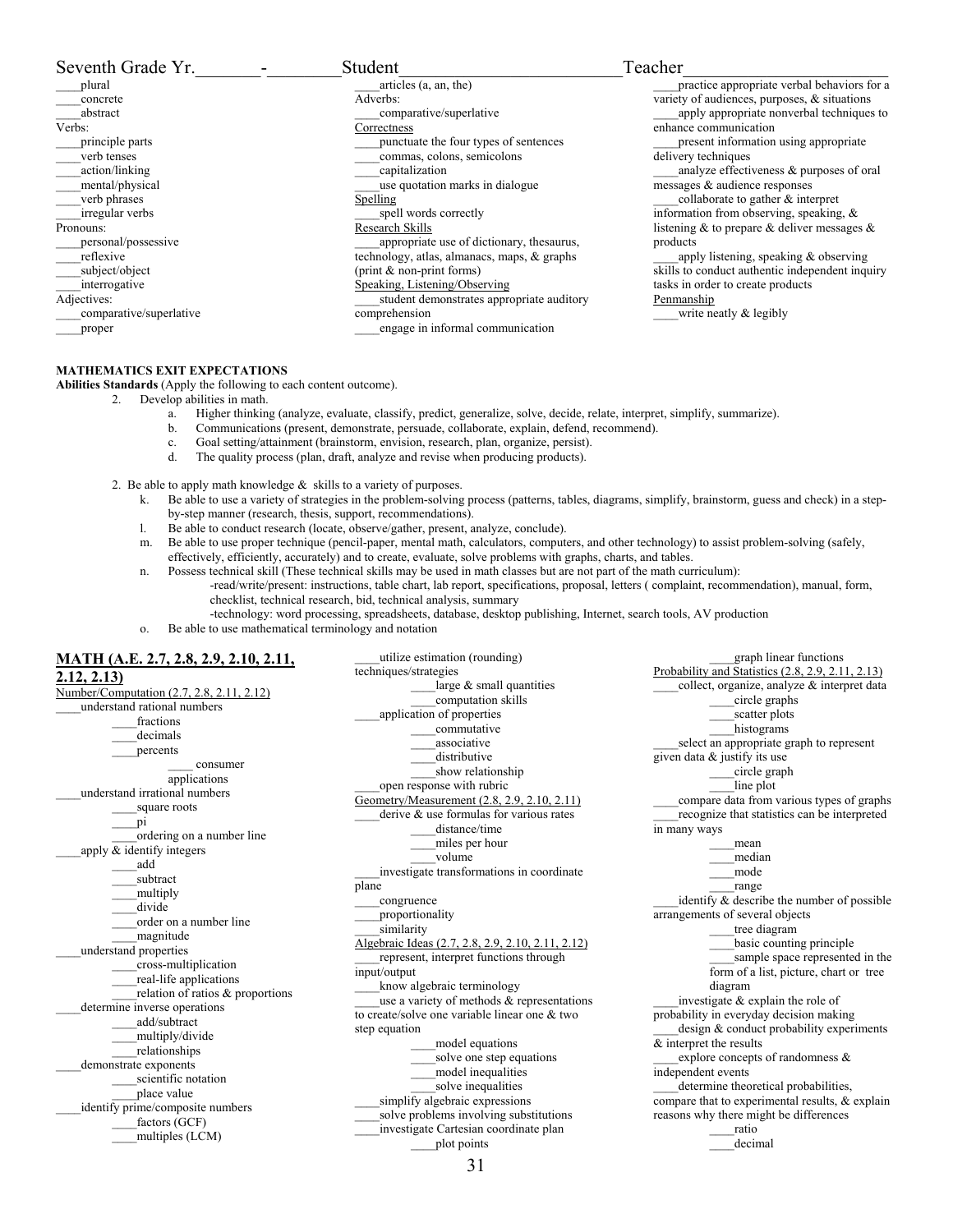## Seventh Grade Yr. The contract of the Student Contract of Teacher

\_\_\_\_percent

#### **SCIENCE EXIT EXPECTATIONS Abilities Standards** (Apply the following to each content outcome).

- 8. Develop abilities in science.
	- a. Higher thinking (analyze, evaluate, classify, predict, decide, estimate, generalize, solve, decide, relate, interpret, simplify).
	- b. Communication (present, demonstrate, persuade, collaborate, explain, defend, recommend).
	- c. Goal setting/attainment (brainstorm, envision, research, plan, organize, persist).
	- d. The quality process (plan, draft, analyze,  $\&$  revise when producing products).
	- 9. Be able to apply science knowledge & skills to a variety of purposes.
		- a. Be able to solve problems using the scientific method (research , hypothesis, experimentation, findings, conclusions).
		- b. Be able to conduct research (field research, library research, experimentation).
		- c. Be able to use scientific equipment appropriately (balances, microscopes, meter sticks, beakers).<br>Apply knowledge of the relationship between humans, the environment, and the earth's resource
		- d. Apply knowledge of the relationship between humans, the environment, and the earth's resources (pollution, conservation) to improve the environment.
		- e. Be able to use technology and mathematics in scientific investigations.
		- i. Read/write/present: instructions, table, chart, reports (progress, research, lab), proposal, letters (complaint, request, response), manual, checklist, pamphlet, bid, technical analysis, summary.
			- ii. Technology: word processing, database, desktop publishing

10. Be able to communicate designs, procedures, and results of scientific investigations (models and scales).

## **SCIENCE (A.E. 2.1- 2.6)**

Scientific Inquiry (2.1)

be able to solve problems using the scientific method

- be able to conduct field & library research & experimentation
- be able to use scientific equipment appropriately
- be able to integrate technology  $\&$ mathematics in scientific investigations to
- enhance the gathering & manipulation of data be able to communicate & defend a
- scientific argument
- be able to understand that scientific history  $\overline{\&$  knowledge influence the design  $\&$
- interpretation of investigations

be able to evaluate results of investigations of other scientists

- be able to understand that scientific investigations are conducted for a wide variety of reasons
- open response with rubric
- \_\_\_\_analyze properties of matter
- \_\_\_\_describe changes in properties of matter \_\_\_\_determine boiling point of different
- substances

recognize that different substance have different freezing points

evaluate gravitational forces  $\&$  their effect on objects at rest & in motion

differentiate Newton's Laws of Motion measure forces on objects (i.e. velocity, speed, acceleration, momentum, constant speed, friction, gravity)

recognize & separate different types of mixtures

\_\_\_\_investigate transfer of energy (e.g. heat, light, electricity, mechanical motion, sound)

- differentiate between the characteristics that identify compounds & their components differentiate how elements combine in a
- multitude of ways to produce compounds \_\_\_\_classify substances into categories based
- upon their reactions

predict conservation of mass within chemical reactions

\_\_\_\_recognize that chemical elements do not break down during normal laboratory reactions

analyze  $\&$  differentiate between physical  $\&$ chemical changes

describe the motion of an object can be described by its position, directions of motion, & speed

demonstrate that an object is subjected to balanced forces will remain at rest or will

continue to move at a constant speed & in a straight line

recognize that unbalanced forces will cause changes in the speed or direction of an objects' motion

demonstrate how vibrations in materials set up wave like disturbances that spread away from the source

recognize that energy is a property of many substances  $\&$  is associated with heat, light, electricity, mechanical motion, sound, nuclei, & the nature of a chemical

demonstrate the many ways energy is transferred

\_\_\_\_infer that heat moves in predictable ways Physical Science (2.2-2.6)

identify how light interacts with matter by transmission

analyze how the Suns' energy arrives as light with a range of wave lengths

demonstrate how electrical circuits provide a means of transferring electrical energy when heat, light, sound, & chemical changes are produced

Earth Science (2.1-2.6)

\_\_\_\_understand the layers of the Earth

\_\_\_\_investigate Earth's systems

- \_\_\_\_analyze Earth's history \_\_\_\_understand constructive & destructive
- forces relative to landforms \_\_\_\_understand patterns of earthquakes,

volcanoes, & deposition

\_\_\_\_understand the rock cycle

recognize products of the rock cycle each having different chemical composition & texture

\_\_\_\_understand the water cycle

- \_\_\_\_understand methods of transportation of minerals to the ocean
- understand composition of atmosphere  $\&$ how it supports all human life
- \_\_\_\_understand how the water cycle affects patterns of weather & climate

\_\_\_\_understand the Sun is a major source of energy for the Earth

\_\_\_\_understand how the Sun's energy affects the growth of plants, winds, ocean currents, & the water cycle

\_\_\_\_understand that tilt of the Earth on its axis  $\overline{\&}$  how that affects the changing of the seasons

\_\_\_\_recognize that small changes in the atmosphere can significantly affect the Earth's climate if the change lasts long enough

recognize the environmental conditions & life changes that fossils provide

system including the nine planets, their composition, size, structure, & surface features & orbital pattern \_\_\_\_understand the role the sun plays in determining the characteristics of a planet recognize that large numbers of asteroids  $\&$ comets also orbit the Sun \_\_\_\_understand how the orbit of objects in the solar system is what determines the day, year & also eclipses \_\_\_\_understand that gravity is what keeps the planets in motion around the sun \_\_\_\_understand the size of our Sun as a star be able to recognize its location  $&$  shape in the universe Life Science (2.2-2.6) Investigate Organisms' Structure \_\_\_\_cells tissues \_\_\_\_organs \_\_\_\_organ systems Investigate Organisms' Function \_\_\_\_cells tissues \_\_\_\_organs \_\_\_\_organ systems Investigate Organisms' Growth \_\_\_\_cells tissues \_\_\_\_organs \_\_\_\_organ systems Analyze Reproduction \_\_\_\_asexual \_\_\_\_sexual Examine roll of genetics within living organisms heredity \_\_\_\_DNA \_\_\_\_genes/traits \_\_\_\_innate/acquired behaviors Analyze regulation of physiological change & behavioral adaptations \_\_\_\_homeostasis \_\_\_\_adaptations \_\_\_\_energy relationships/transfers through ecosystems \_\_\_\_populations \_\_\_\_environmental issues \_\_\_\_extinction Applications/Connections in Science (2.2-2.6) describe the effects of science  $\&$ technology on today's society

\_\_\_\_understand the components of our solar

\_\_\_\_explore science careers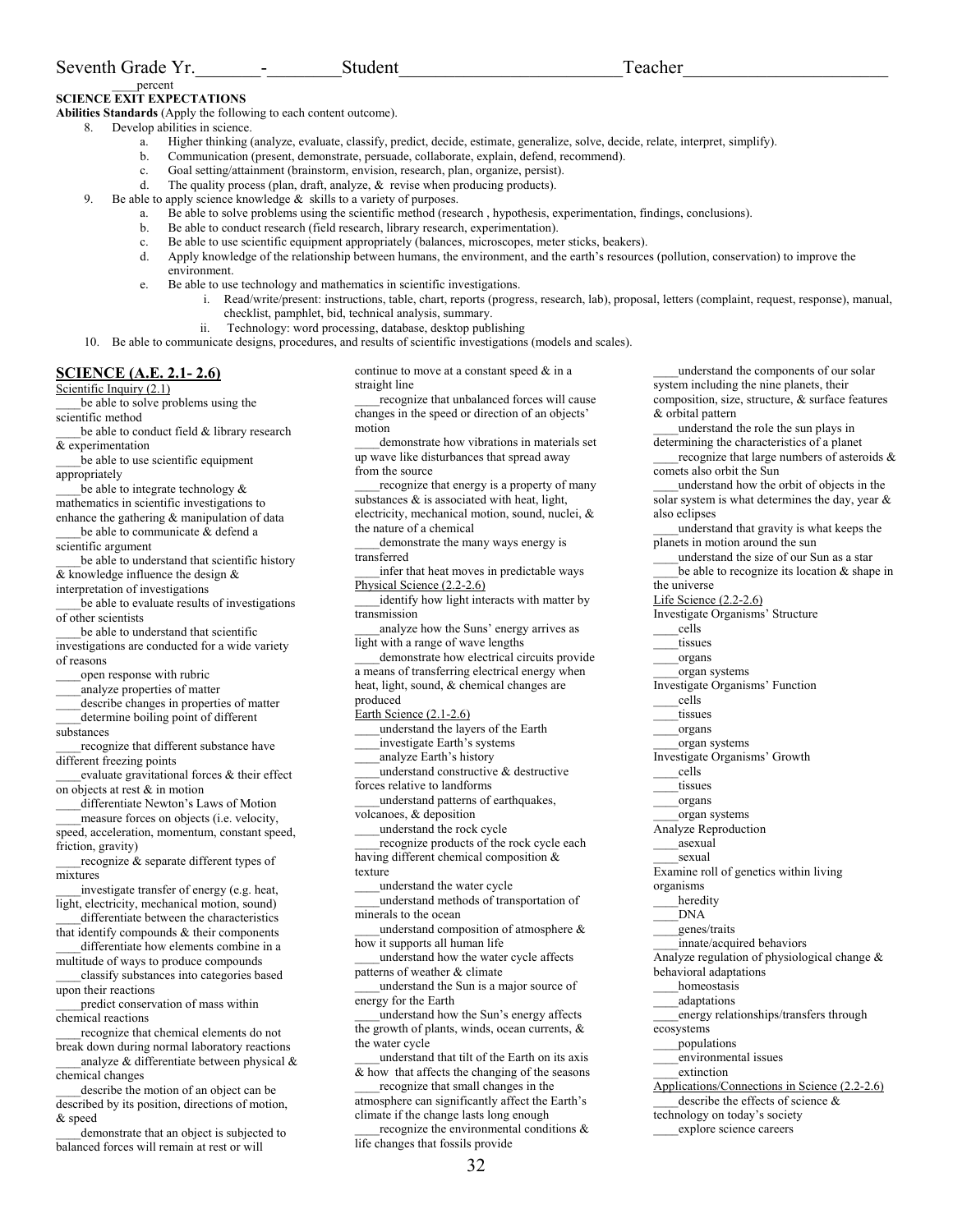## Seventh Grade Yr. The contract of the Student Teacher

\_\_\_\_investigate the importance of scientific discoveries in world history

recognize the role of science in populations, issues related to resources, & environmental changes

**PRACTICAL LIVING/HEALTH (A.E. 2.29,** 

**2.30, 2.31, 2.32, 2.33)** \*Can be integrated into other content areas

Individual Well Being (2.29)

practice group processing strategies (e.g. collaboration) (s.s. & l.a.)

practice conflict resolution strategies (s.s  $\&$  $\overline{1a}$ 

describe the structure  $&$  functions of body systems (e.g. reproductive, digestive, & circulatory) (science)

identify abstinence as the only sure means of preventing pregnancy & STD's (science) Consumer Decisions (2.30)

compare products by price, quality, & availability to make informed decisions (math & l.a.)

consider environmental issues when making consumer decisions (science)

describe budgeting procedures for achieving short & long-term goals (math) Personal Wellness (2.31)

\_\_\_\_recognize the strategies to maintain personal safety in the area of traffic & transportation related areas

practice basic first aid for a variety of life threatening emergencies (e.g. choking, shock, poisoning)

describe how diet, exercise, rest, & other choices affect body systems & the way they work together to maintain health

describe the role of nutrients needed for proper growth & development

identify  $\&$  implement how dietary guidelines, the food pyramid, & other nutrition resources are used in making daily food choices determine the impact of how diet, exercise,

rest & other nutritious choices affect appearance, performance, & disposition

describe the effects of diet, exercise & rest on body systems

## **SOCIAL STUDIES EXIT EXPECTATIONS**

**Abilities Standards** (Apply the following to each content outcome).

5. Develop abilities in social studies.

- a. Higher thinking (analyze, evaluate, classify, predict, decide, estimate, generalize, solve, relate, interpret, simplify).
- b. Communications (present, demonstrate, collaborate, explain, defend, recommend) using appropriate vocabulary.
- c. Goal setting/attainment (brainstorm, envision, research, plan, organize, persist).

org.)

d. The quality process (plan, draft, analyze, & revise when producing products).

6. Be able to apply social studies knowledge  $\&$  skills to a variety to purpose.

- a. Be able to conduct & present research (locate/observe/gather information, analyze a situation, draw a conclusion, predict an outcome, support a position, create a model & explain a process).
- b. Be able to relate social studies to your life.

## **SOCIAL STUDIES (A.E. 1.2, 1.11, 2.14, 2.16, 2.17, 2.18, 2.19, 2.20, GOALS 3,4,5,6)**

**Geography** 

be able to use a globe to show your knowledge of the earth

be able to use charts and maps to show land and water forms

be able to develop charts and maps which key information, such as population, resources, climate, and vegetation

be able to develop charts, maps, and graphs to depict change over time

be able to develop maps, charts, and graphs which show views of the earth at key points in history

\_\_\_\_be able to locate important information on maps, such as population, resources, climate, vegetation and forms, and water masses

be able to use latitude and longitude to locate

be able to state and support opinions about the earth based on globes, charts, maps, and graphs

\_\_\_\_know physical characteristics of the world which have been key influences in shaping cultures

be able to compare the cultures of others with your own and related cultures of their geographical settings

know how the earth has changed physically, including causes and effects

\_\_\_\_know how different cultures have changed the world's geography

\_\_\_\_know techniques and strategies which have been used to protect and manage the environment

be able to predict future changes in the earth

know the five themes of geography (location, place, human-environment interaction, movement, region).

recognize the risk factors, transmission & prevention of communicable diseases (e.g. hepatitis, colds, influenza, mononucleosis, TB, AIDS/HIV/STD's) & the impact of those

describe risk factors for non-communicable

\_\_\_\_practice the disease prevention strategies of communicable diseases (e.g. colds, hepatitis,

diseases among adolescents (e.g. cancer, diabetes, high blood pressure).

identify consequences & risks of adolescents behavioral choices (e.g. tobacco, alcohol, & other drug use, sexual involvement, violent behaviors) & alternatives to situations

recognize the symptoms, cause, & treatment of mental illness (e.g. depression,

assess consequences & risks of choices & actions of smoking, drinking & other drug use of adolescents & how they affect physical &

identify the resources that are available to fight drug addiction (e.g. guidance, FRYSC,

\_\_\_\_explain the effects of eating disorders on individuals & their families & their need for counseling for healthy body image

practice strategies for dealing with peer pressure, managing stressful situations, &

practice time management & decision making strategies for stressful situations (test

identify the health & safety hazards encountered by adolescents (e.g. explosives,

\_\_\_\_practice setting long term goals to promote

recognize services & resources available in the communities (e.g. health dept., vol. Health

diseases on personal health

influenza, TB, mononucleosis,

AIDS/HIV/STD's)

faced by adolescents Mental Wellness (2.32)

emotional health

drug counselor)

preventing violence

taking, deadlines, etc.)

mental & emotional health Community Services (2.33)

firearms, hazardous waste)

anxiety)

apply principles of fitness training & conditioning in activities identify the impact of exercise  $\&$ nutritional practices on adolescent's looks,

\_\_\_\_recognize the relationships of governmental standards (e.g. OSHA, inspections) as they relate to health  $\&$  safety describe the role of individuals  $\&$  society

local, state, national & international

\_\_\_\_open response with rubrics

recognize the health-related problems in

**PRACTICAL LIVING/PHYSICAL EDUCATION (A.E. 2.31, 2.34, 2.35)**

describe body changes following regular

relate impact of exercise & nutritional practices on the way adolescents look, feel, &

relate benefits of exercise & fitness to

evaluate their own health related fitness \_\_\_\_monitor intensity of exercise (e.g. resting,

in preserving resources

Personal Wellness (2.31)

physical development

heart rate, recovery time)

participation in physical activity

communities

perform

feelings & performance

Psychomotor Skills (2.34)

\_\_\_\_applies movement concepts in various games & sports activities

demonstrates principles of motor skill refinement

\_\_\_\_develop transitional motor skills for participation in games, activities, & rhythmic

movements (baseball, soccer, basketball) \_\_\_\_analyze object manipulation to make recommendations for improvement

Lifetime Activity (2.35)

demonstrates sportsmanship demonstrates techniques  $&$  skills related to performance in games/sports

identify benefits of regular participation in leisure, recreational, & competitive physical activity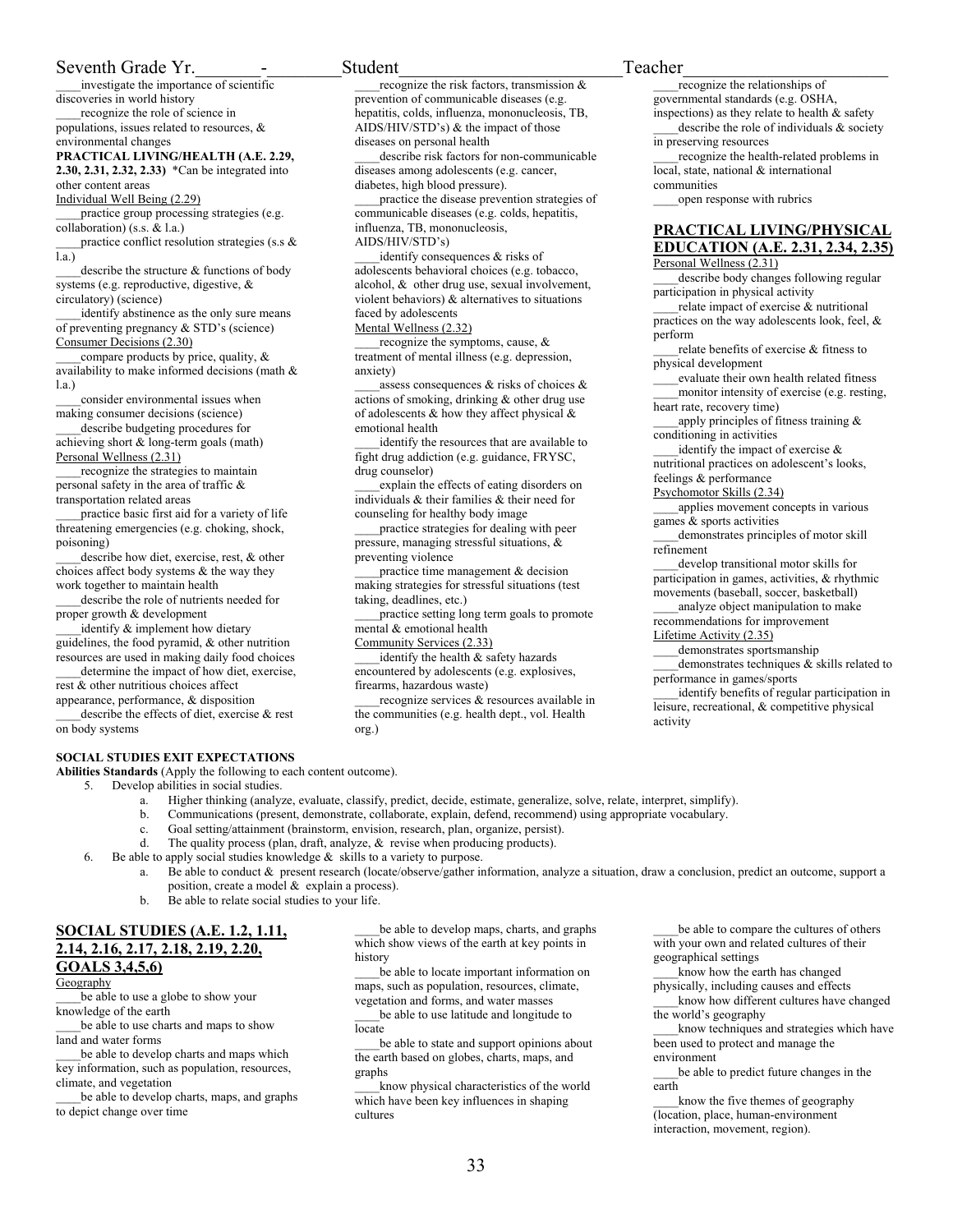## Seventh Grade Yr. The contract of the Student Teacher

be able to apply the five themes to each of the regions studies.

be able to interpret how the five themes affect the culture of each region of study

**History** 

know how and where key civilizations were formed

know about key world cultures through history

know about the daily life of people at various points in world history

know about key people, events, inventions, and discoveries in the world, including motivation and impact

**DANCE EXIT EXPECTATIONS Ability Standards** (Apply the following to each content outcome).

- 4. Develop abilities in dance.
	- a. Higher thinking (analyze, evaluate, classify, interpret, perform, create, describe).
	- b. Communications (express emotion, listen, respond).
	- c. Goal setting/attainment (understand, notate, organize, demonstrate, practice).
	- d. The quality process (plan, draft, improvise, rehearse, critique, and revise when producing products).

sequence of occurrence

Economics

supply and demand

when key influences occurred.

know the free trade system

- 5. Be able to apply abilities within dance to a variety of purposes.
	- a. Understand and recognize that dance is a way of expressing the culture and history of a particular group of people.

\_\_\_\_know how archaeological evidence is essential in the study and interpretation of history and the earliest civilizations

know key influences on history and their

\_\_\_\_posses a logical sense of what life was like

\_\_\_\_know causes and effects of key influences

be able to understand the implication of

- b. Be able to use movement ideas to compare a dance.
- c. Be able to create and perform a creative dance and/or a folk dance.
- d. Be able to create and perform with a partner a dance that has a theme.
- e. Be able to communicate an idea through dance with a unified beginning, middle, and end.
- f. Be able to perform a folk dance.

## **DANCE (A.E. 1.15, 2.22-2.26)**

know how the contrast of force contributes to the meaning of dance (heavy/light, sharp/smooth, tension/relaxation, bound/flowing) know how the use of various space, time,

and force elements contribute to the meaning of dance

be able to identify and describe the dance elements in a life performance

\_\_\_\_know the critical elements that contribute to a dance in terms of space (e.g. shape, pathways), time (e.g. rhythm, tempo), and force/energy (e.g. movement qualities)

### \_\_\_\_know the principles of transition and how they affect the meaning of a dance \_\_\_\_know and be able to identify various compositional forms (AB, ABA, canon)

be able to generate movement ideas which could be used to compose a dance

know the basic steps of the polka \_\_\_\_know how different non-locomotor movements affect dance movements (e.g. rise,

fall, dodge, sway)

know how to isolate and move individual body parts

\_\_\_\_know how to memorize and reproduce movement sequences

know the basic economic questions which producers must consider (what to produce, how to produce it, and who will consume it) know how people, events, forces, and

inventions have affected the economy (i.e. competition, war, unemployment)

know how specialization and division of labor effect the economy

\_\_\_\_know how technology affected economies know why short-term gains often cause long-term losses

know the work people did and the sacrifices they made to be successful

\_\_\_\_know that there are movements and styles that are characteristic of dances with Latin American origins

\_\_\_\_understand that dance is performed for various reasons (e.g. social)

know the basic dance steps and body positions for ballets

\_\_\_\_know the similarities and differences in steps and movement styles among folk dances and classical dances from various cultures

## **VISUAL ARTS EXIT EXPECTATIONS**

**Ability Standards** (Apply the following to each content outcome).

1.Develop abilities in visual arts

- c. Higher thinking (analyze, evaluate, classify, decide, compare).
- d. Communications (present, persuade, collaborate, explain, recommend)
- c. Goal setting/attainment (brainstorm, envision, research, plan, organize, persist).
- d. The quality process (plan, draft, analyze, and revise when producing final product).

2. Be able to apply abilities within visual arts to a variety of purposes.

e. Understand and recognize that visual arts is a way of expressing the culture and history of a particular group of people.

dimensional forms

values/tints, shades).

repetitions, balance)

convey meanings in artworks.

- f. Be able to create and explain a piece of art.
- g. Be able to communicate an idea through a work of art.
- h. Be able to use different art elements to compare various works of art.

## **VISUAL ARTS (A.E. 1.13, 2.22-**

### **2.26)**

be able to use materials appropriately and safely

\_\_\_\_appreciate the creativity of others

\_\_\_\_be able to clean up when finished creating art

\_\_\_\_be able to judge art form technical criteria and from an artistic vision

\_\_\_\_be able to crate art in keeping with the accepted standards of decency and respect

## **MUSIC EXIT EXPECTATIONS**

**Ability Standards** (Apply the following to each content outcome).

- 1. Develop abilities in dance.
	- e. Higher thinking (analyze, evaluate, classify, interpret, perform, create, describe).
	- f. Communications (express emotion, listen, respond).

\_\_\_\_understand the use of the elements of line, color, value, and texture in two- and three-

know how different colors and groups of colors are used to crate artwork (e.g. hues,

know that the combination of the elements of art into an organized whole requires artists to use the principles of design (e.g. contrast,

\_\_\_\_know different subjects and themes that

\_\_\_\_know that there are various purposes for creating works of art (e.g. imitate nature/mimetic, celebration, functional, narrative)

\_\_\_\_understand the similarities and differences among the characteristics of artworks from various eras and cultures (e.g. ancient and lineage based cultures, Renaissance, Realism). \_\_\_\_know that there are comparisons and contrasts among artistic styles (e.g.

Realism/Naturalism)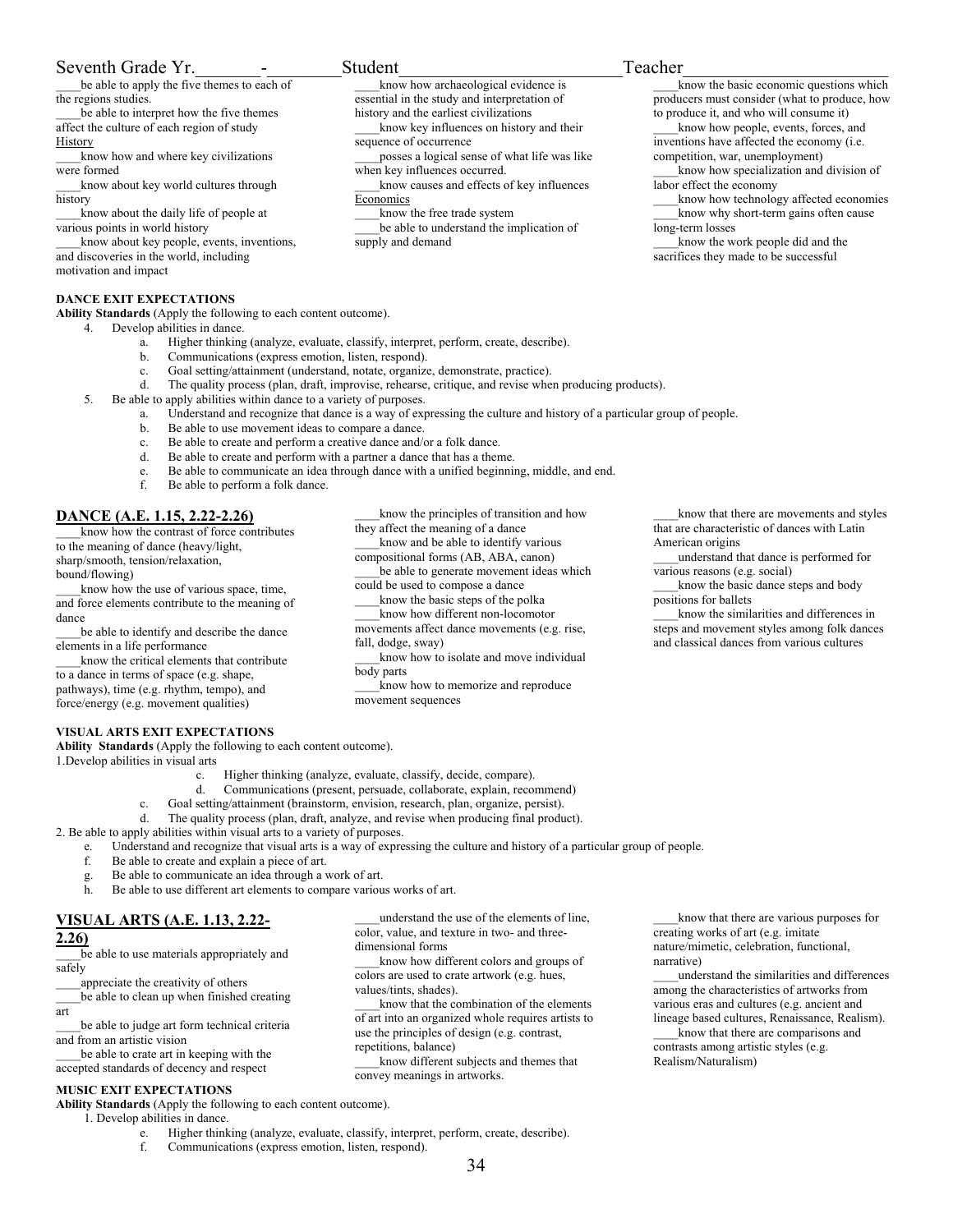## Seventh Grade Yr. The contract of the Student Teacher

- g. Goal setting/attainment (understand, notate, organize, demonstrate, practice).
- h. The quality process (imitate, explore, notate, improvise, revise rehearse).
- 6. Be able to read, write, perform, and listen to music for a variety of purposes.
	- a. Be able to express emotion and meaning through music as an essential and integral part of human existence.

know the voices of the choir

know the extension of various degrees of

know how to read treble clef with ledger

\_\_\_\_know how to verbally interpret 6/8 meter \_\_\_\_know how major scales are constructed \_\_\_\_know various rhythmic patterns

- b. Understand other cultures through music by listening, singing, and playing instruments.
- c. Know that music is "the universal language".
- d. Be able to sing and play, listen to and enjoy music.
- e. Be able to use electronic media.
- f. Be able to appreciate musical heritage.
- g. Be able to appreciate the connections between music and the other arts and humanities.

dynamics

lines

- h. Be able to read music notation.
- i. Understand advanced elements of music through group performance.

## **MUSIC (A.E. 1.14, 2.21-2.27)**

know the temp moderato

\_\_\_\_understand the function of time signature and note values in symmetrical or usual time signature \_\_\_\_know triads and chords

\_\_\_\_know homophonic texture

\_\_\_\_know musical forms (repetition, contrast) \_\_\_\_know various electronic instruments

**DRAMA/THEATRE EXIT EXPECTATIONS** 

**Ability Standards** (Apply the following to each content outcome).

- 3. Develop abilities in drama/theatre.
	- a. Higher thinking (analyze, evaluate, classify, interpret, perform, create, describe).
	- b. Communications (express emotion, listen, respond).
	- c. Goal setting/attainment (understand, notate, organize, demonstrate, practice).
	- d. The quality process (plan, draft, improvise, rehearse, critique, and revise when producing products).
	- 4. Be able to apply abilities within drama/theatre to a variety of purposes.
		- a. Be able to express emotion and meaning through dramatic performances.
			- b. Understand and recognize that drama/theatre is a way of expressing the culture and history of a particular group of people.
			- c. Be able to use electronic media.
			- d. Be able to appropriate the connections between drama/theatre and other arts and humanities.
			- e. Be able to use different dramatic elements to compare various theatrical performances.

## **DRAMA/THEATRE (A.E. 2.22- 2.26)**

be able to create various characters, environments (e.g. place, time,

atmosphere/mood), and actions that create tension and suspense

know how to create improvisations and scripted scenes to tell a story

be able to record dialogue and action for a script

\_\_\_\_understand how descriptions, dialogue, and actions are used to discover, articulate, and justify character motivation

be able to use acting skills (e.g. body alignment, control of isolated body part, etc.) to develop characterizations that suggest artistic choices

\_\_\_\_be able to invent character behaviors based on observation of people

\_\_\_\_understand how the rising action, turning point, and falling action affect the plot development of a dramatization

\_\_\_\_know how to identify theme in specific dramatic performances and texts

\_\_\_\_know how theme, language, and suspense provide additional information about the plot

Year's Summary

\_\_\_\_\_Must remain in the Seventh Grade Program

Has Mastered 7<sup>th</sup> Grade level skills

Exiting 7<sup>th</sup> to 8<sup>th</sup> Grade

know how character motivations affect a dramatization

know how an audience's empathy for a character enhances the plot

\_\_\_\_understand the function of scenery, lighting, and costumes in creating an

environment for a dramatization

know how to visualize environments and make design choices to communicate locale and mood

\_\_\_\_understand the technical requirements for various improvised and scripted scenes

be able to select elements of scenery, properties, lighting, and sound to signify environments

be able to plan visual and aural elements for improvised and scripted scenes

be able to identify and discuss types of staging used in productions (e.g. arena, thrust, proscenium)

\_\_\_\_understand and be able to apply the improvisation of a story with action

be able to self-critique improvisations and contribute to class discussion in the artistic process

\_\_\_\_be able to critique improvisations using dramatic elements and terminology

\_\_\_\_understand complex rhythms and changing tempo

\_\_\_\_know that there are similarities and differences in the elements of music

know differences among musical styles \_\_\_\_know characteristics of the Classical and

Romantic periods of music

know the many purposes of music

\_\_\_\_understand character development based on observations, ethical choice, and emotional responses

### **\_\_\_\_understand the effect of publicity, programs, study guides, and physical environments on audience response and appreciation of dramatic performances**

\_\_\_\_be able to articulate the meanings constructed from one's own and others' dramatic performances

\_\_\_\_understand all of the contributions that must be made to create a dramatization (e.g. playwrights, actors, lighting, directors)

\_\_\_\_understand the knowledge, skills and discipline needed to pursue a career in theatre, film, television, and/or electronic media know ways in which theatre reflects a

culture

know how culture affects the content and production values of dramatic performances \_\_\_\_understand that theatre artists in different

cultures present dramatizations in different ways \_\_\_\_understand scenery and characters present in dramatizations from Elizabethan period

be able to identify situations and characters from Greek cultures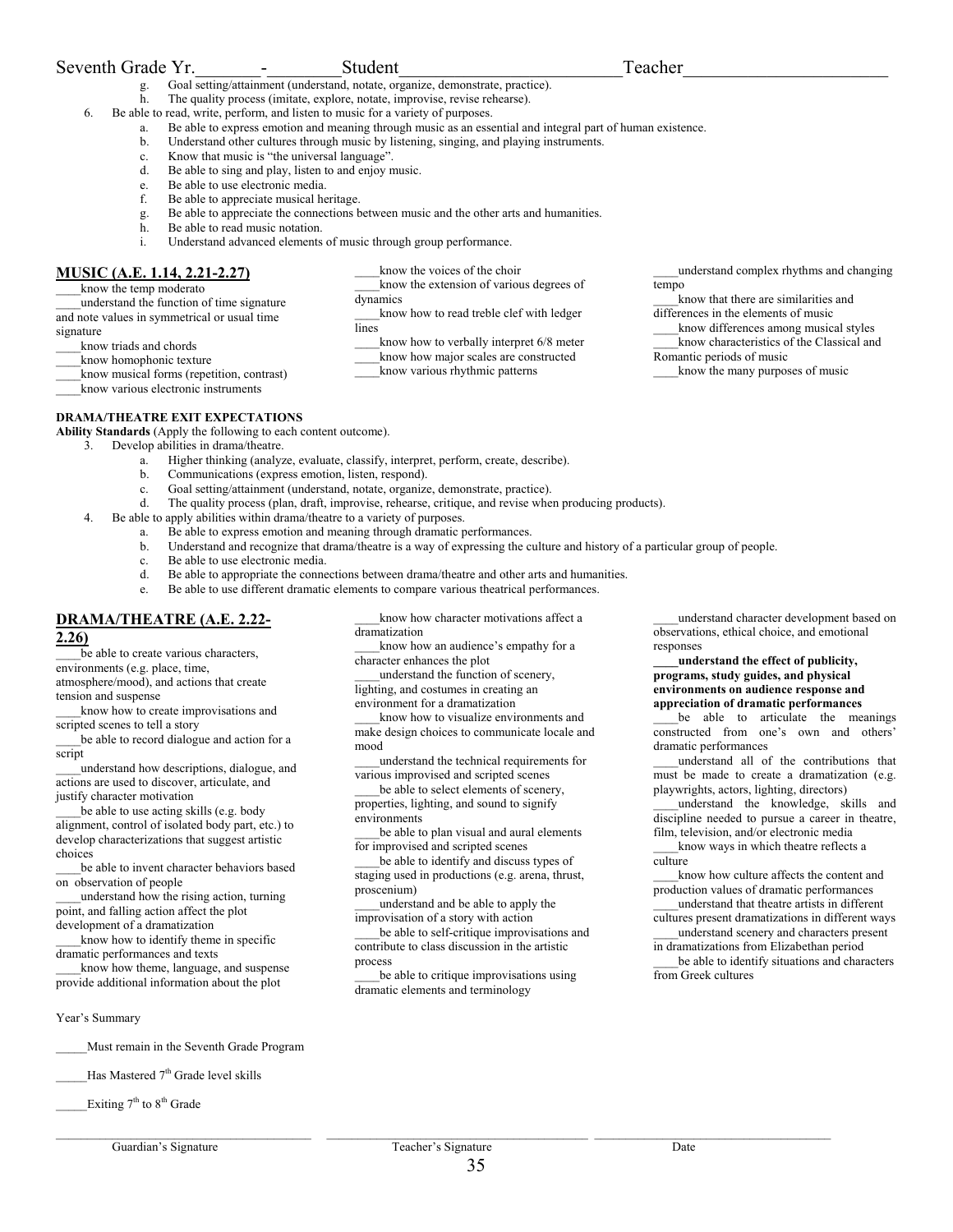## **HARLAN COUNTY SCHOOLS EIGHTH GRADE LEVEL EXIT CRITERIA**

## **LANGUAGE ARTS EXIT EXPECTATIONS**

**Abilities Standards** (Apply the following to each content outcome).

- 5. Develop abilities in language arts.
	- a. Higher thinking (analyze, evaluate, classify, predict, generalize, solve, decide, relate, interpret, simplify, summarize).
	- b. Communications (present, demonstrate, persuade, collaborate, explain, defend, recommend).
	- c. Goal setting/attainment (brainstorm, envision, research, plan, organize, persist).
	- d. The quality process (plan, draft, analyze and revise when producing products).
- 6. Be able to read, write, speak, and listen for a variety of purposes.
	- a. Be able to use literature (mythology, novels, essays).
		- b. Be able to use mass media (newspapers, magazines, radio, television, movies, Internet, CD-ROM).
	- c. Be able to conduct and present research (locate/observe/gather information, analyze a situation, draw a conclusion, predict an outcome, defend a position, create a model and explain a process).
	- d. Be able to produce analyze, and respond to personal writing (narrative, memoir), literary writing (short story, poem, script), transactive writing (letter, article, editorial, etc.), and persuasive writing using set criteria (i.e., rubric, scoring guide).

e. Possess technical skills:

-read/write/present: instructions, reports (progress, research, lab), specifications, proposal, letters (complaint, request, application, response, recommendation), manual, form, checklist, resume, brochure, pamphlet, technical research, bid, technical analysis, summary, advertisement, announcement, persuasive pieces (editorials, articles, speeches, letters).

**-technology: word processing, spreadsheet, database, desktop publishing, Internet, search tools, AV production** 

### **Content Standards**

\*A.E. indicates Academic Expectations

#### **LANGUAGE ARTS (1.2, 2.22, 2.24, 2.25, 1.11, 1.3, 1.4, 1.12, 1.1, 1.16)**  Reading

apply a variety of appropriate reading strategies to make sense of a variety of print & non-print texts to reach personal goals, to understand the human experience, to create products, to accomplish authentic tasks, & to develop ideas in written/oral responses Arts and Humanities

read & understand a variety of material, making connections to students' lives, to real world issues, and/or to current events

apply an understanding of literary elements & styles to interpret different genres

\_\_\_\_analyze transactive reading material to create responses through addressing issues, confirming predictions, paraphrasing information to support ideas, & formulating/supporting opinions

\_\_\_\_evaluate the effectiveness of techniques & organizational aids in transactive reading materials to enhance understanding & to complete tasks

identify & analyze authors' positions, main ideas, & techniques of support in persuasive materials

- select & read materials for enjoyment employ reading strategies to locate & apply information in varied print & non-print
- resources for inquiry projects & other authentic tasks interpret how meaning is influenced by
- authors' use of language including dialect, word choice, & sentence structure Reading Skills

know purposes for the four types of reading:

 information, literature, persuasion, & practical/workplace

scan to find key information \_\_\_\_skim to get the gist of a passage

- formulate questions to guide reading
- \_\_\_\_draw conclusions & make generalizations about what is read

reflect on & evaluate what is read

know the meanings of common prefixes  $\&$ 

 suffixes in order to decode unfamiliar words

identify words which have multiple meanings

& select appropriate meaning for the context use knowledge of synonyms, antonyms,  $\&$ 

homonyms for the purpose of comprehending text Reading Informational (25%)

\_\_\_\_use pictures, lists, tables, graphs, tables of content, indexes, glossaries, & chapter headings to more completely understand a passage

\_\_\_\_apply knowledge of organizational patterns: cause & effect, comparison, contrast,

and/or sequence

identify supporting details & identify their importance in a passage

make predictions  $&$  draw conclusions based on a reading passage

summarize information from a passage \_\_\_\_connect information from a passage to

 related topics, real life and/or current events Literature (40%)

identify the meaning of a passage taken from texts recognized as appropriate for middle level students

identify characteristics of short stories, novels, poetry, & plays

\_\_\_\_describe characters, setting, conflict/ resolution, theme, & point-of-view

\_\_\_\_connect literature to real life

identify figurative language such as similes, metaphors, personification, & hyperbole

\_\_\_\_analyze the relationship between events in a story & a character's behavior

\_\_\_\_explain how a conflict in a passage is resolved

Persuasion (15%)

identify the author's opinion about a subject

identify commonly used persuasive techniques

identify the argument & supporting evidence

distinguish between informative & persuasive passages

distinguish between fact & opinion

apply the information contained in directions & forms identify the sequence of activities needed to carry out a procedure \_\_\_\_explain the relationship between organizational aids and/or graphics (pictures, charts, graphs) & the content of a practical reading passage interpret the use of specialized words  $\&$  terms locate  $\&$  apply information for a specific purpose Writing Process/Products demonstrate writing process steps \_\_\_\_graphics organizers Portfolio Pieces \_\_\_\_transactive piece \_\_\_\_KY Holistic Scoring Guide \_\_\_\_open response \_\_\_\_on-demand writing \_\_\_\_personal narrative short story \_\_\_\_poem \_\_\_\_play \_\_\_\_journal/learning logs writing to show knowledge in content area Purpose Audience \_\_\_\_write with sense of audience write with sense of purpose write with sense of voice write with sense of tone Idea Development and Support write with fluency write a topic sentence with elaborate supporting details \_\_\_\_writing demonstrates students ability to reflect, make connections, draw conclusions, or make applications to previous knowledge, specific situations or scenarios \_\_\_\_connect pre-existing knowledge to expand new learning \_\_\_\_demonstrates the ability to make connections **Organization** \_\_\_\_arrange ideas in a subtle logical sequence (sentences)

\_\_\_\_identify bias and/or misinformation

Practical Workplace (20%)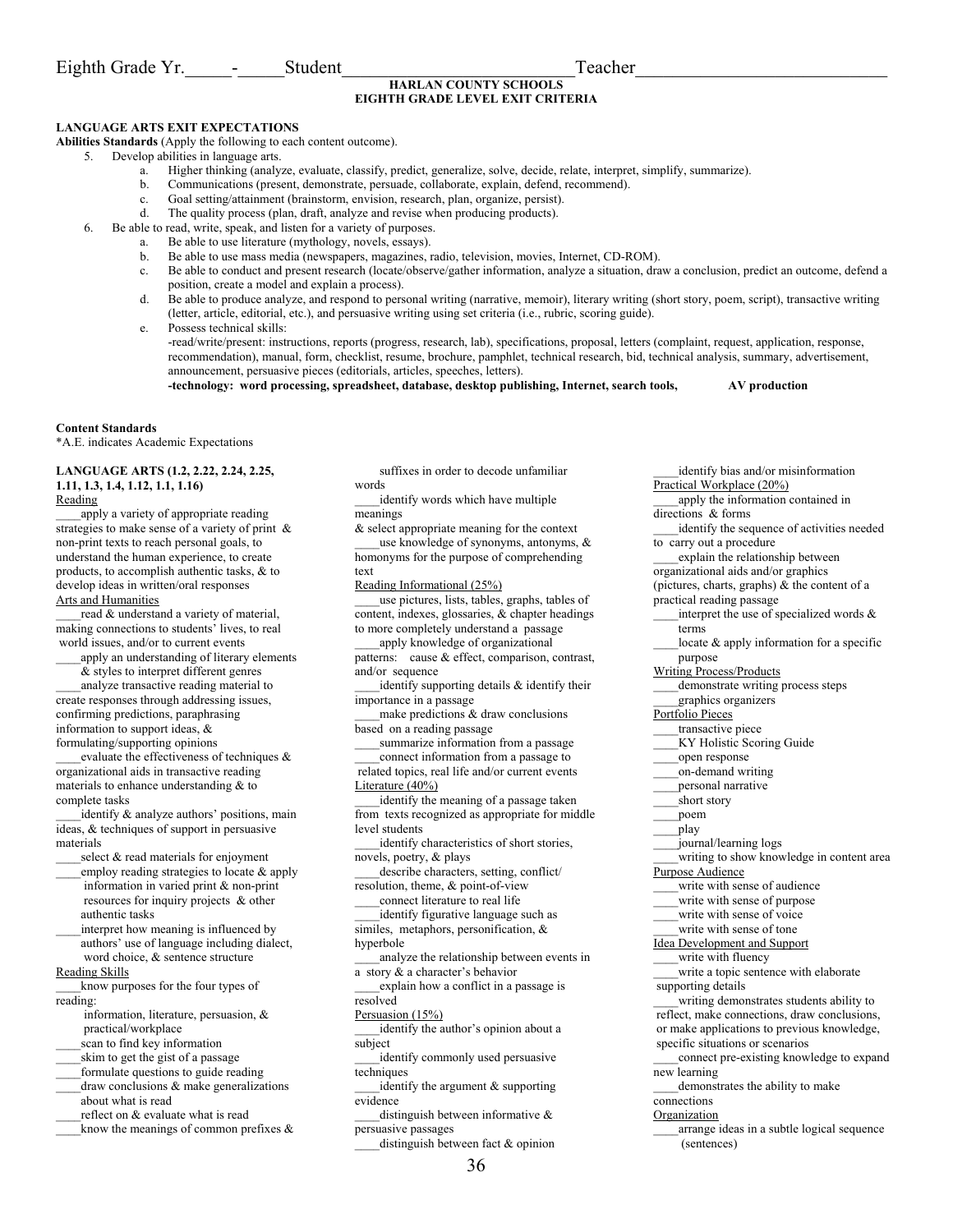| Eighth Grade Yr.                              | Student     |                                       | Teacher |                                                      |
|-----------------------------------------------|-------------|---------------------------------------|---------|------------------------------------------------------|
| be able to organize paragraphs $\&$           |             | common/proper                         |         | Spelling                                             |
| compositions which demonstrate logical idea   | singular    |                                       |         | spell words correctly                                |
| development support of topic with transitions | plural      |                                       |         | Research Skills                                      |
| combine sentences to construct more           | concrete    |                                       |         | appropriate use of dictionary, thesaurus,            |
| complex sentences                             | abstract    |                                       |         | technology, atlas, almanacs, maps, $\&$              |
| demonstrate sense of focus & purpose          | Verbs:      |                                       |         | graphs                                               |
| through writing                               |             | principle parts                       |         | $(\text{print} \& \text{non-print forms})$           |
| Language                                      |             | verb tenses                           |         | Speaking, Listening/Observing                        |
| use precise, rich language                    |             | action/linking                        |         | student demonstrates appropriate auditory            |
| use effective, descriptive language choices   |             | mental/physical                       |         | comprehension                                        |
| choose correct & effective words              |             | verb phrases                          |         | engage in informal communication                     |
| Grammar                                       |             | irregular verbs                       |         | practice appropriate verbal behaviors for a          |
| identify & construct: simple, compound,       | Pronouns:   |                                       |         | variety of audiences, purposes, $\&$ situations      |
| complex sentences                             |             | personal/possessive                   |         | apply appropriate nonverbal techniques to            |
| Identify sentence parts                       | reflexive   |                                       |         | enhance communication                                |
| subject                                       |             | subject/object                        |         | present information using appropriate                |
| predicate                                     |             | interrogative                         |         | delivery techniques                                  |
| indirect object                               | Adjectives: |                                       |         | analyze effectiveness & purposes of oral             |
| direct object                                 |             | comparative/superlative               |         | messages & audience responses                        |
| prepositional phrase                          | proper      |                                       |         | collaborate to gather & interpret                    |
| independent clauses                           |             | articles (a, an, the)                 |         | information from observing, speaking, $\&$           |
| subordinate clauses                           | Adverbs:    |                                       |         | listening $\&$ to prepare $\&$ deliver messages $\&$ |
| predicate noun                                |             | comparative/superlative               |         | products                                             |
| predicate object                              | Correctness |                                       |         | apply listening, speaking $&$ observing              |
| identify four types of sentences              |             | punctuate the four types of sentences |         | skills to conduct authentic independent inquiry      |
| subject verb agreement                        |             | commas, colons, semicolons            |         | tasks in order to create products                    |
| subject verb agreement in inverted order      |             | capitalization                        |         | Penmanship                                           |
| Parts of Speech: Know                         |             | use quotation marks in dialogue       |         | write neatly $&$ legibly                             |
| Nouns:                                        |             |                                       |         |                                                      |

## **MATHEMATICS EXIT EXPECTATIONS**

**Abilities Standards** (Apply the following to each content outcome).

- 3. Develop abilities in math.
	- a. Higher thinking (analyze, evaluate, classify, predict, generalize, solve, decide, relate, interpret, simplify, summarize).
	- b. Communications (present, demonstrate, persuade, collaborate, explain, defend, recommend).
	- c. Goal setting/attainment (brainstorm, envision, research, plan, organize, persist).
	- d. The quality process (plan, draft, analyze and revise when producing products).
- 2. Be able to apply math knowledge  $\&$  skills to a variety of purposes.
	- p. Be able to use a variety of strategies in the problem-solving process (patterns, tables, diagrams, simplify, brainstorm, guess and check) in a stepby-step manner (research, thesis, support, recommendations).
	- q. Be able to conduct research (locate, observe/gather, present, analyze, conclude).
	- r. Be able to use proper technique (pencil-paper, mental math, calculators, computers, and other technology) to assist problem-solving (safely, effectively, efficiently, accurately) and to create, evaluate, solve problems with graphs, charts, and tables.
	- s. Possess technical skill (These technical skills may be used in math classes but are not part of the math curriculum): -read/write/present: instructions, table chart, lab report, specifications, proposal, letters ( complaint, recommendation), manual, form, checklist, technical research, bid, technical analysis, summary
		- -technology: word processing, spreadsheets, database, desktop publishing, Internet, search tools, AV production
	- t. Be able to use mathematical terminology and notation

| MATH (A.E. 2.7, 2.8, 2.9, 2.10, 2.11, 2.12,<br>2.13)<br>Number/Computation (2.7, 2.8, 2.11, 2.12)<br>understand rational numbers<br>fractions<br>decimals | real-life applications<br>relation of ratios & proportions<br>determine inverse operations<br>add/subtract<br>multiply/divide<br>relationships | distance/time<br>miles per hour<br>volume<br>surface area<br>a. cube<br>b. cylinder |
|-----------------------------------------------------------------------------------------------------------------------------------------------------------|------------------------------------------------------------------------------------------------------------------------------------------------|-------------------------------------------------------------------------------------|
| percents                                                                                                                                                  | demonstrate exponents                                                                                                                          | c. rectangular prism                                                                |
| $a_{\cdot}$ < 1                                                                                                                                           | scientific notation                                                                                                                            | relationships among concepts                                                        |
| b. consumer                                                                                                                                               | place value                                                                                                                                    | develop $\&$ apply proportionality $\&$ their                                       |
| applications                                                                                                                                              | identify prime/composite numbers                                                                                                               | relationships                                                                       |
| understand irrational numbers                                                                                                                             | factors (GCF)                                                                                                                                  | scale models                                                                        |
| square roots                                                                                                                                              | multiples (LCM)                                                                                                                                | actual figures                                                                      |
|                                                                                                                                                           | utilize estimation (rounding)                                                                                                                  | investigate transformations in coordinate                                           |
| ordering on a number line                                                                                                                                 | techniques/strategies                                                                                                                          | plane                                                                               |
| magnitude                                                                                                                                                 | large $\&$ small quantities                                                                                                                    | congruence                                                                          |
| apply & identify integers                                                                                                                                 | computation skills                                                                                                                             | proportionality                                                                     |
| add                                                                                                                                                       | application of properties                                                                                                                      | similarity                                                                          |
| subtract                                                                                                                                                  | commutative                                                                                                                                    | counting techniques through shortest path                                           |
| multiply                                                                                                                                                  | associative                                                                                                                                    | networks                                                                            |
| divide                                                                                                                                                    | distributive                                                                                                                                   | Algebraic Ideas (2.7, 2.8, 2.9, 2.10, 2.11, 2.12)                                   |
| order on a number line                                                                                                                                    | show relationship                                                                                                                              | generalize rules to the nth term                                                    |
| magnitude                                                                                                                                                 | Geometry/Measurement (2.8, 2.9, 2.10, 2.11)                                                                                                    | represent, interpret functions through                                              |
| understand properties                                                                                                                                     | discover & apply the Pythagorean Theorem                                                                                                       | input/output                                                                        |
| cross-multiplication                                                                                                                                      | derive & use formulas for various rates                                                                                                        | know algebraic terminology                                                          |
|                                                                                                                                                           |                                                                                                                                                |                                                                                     |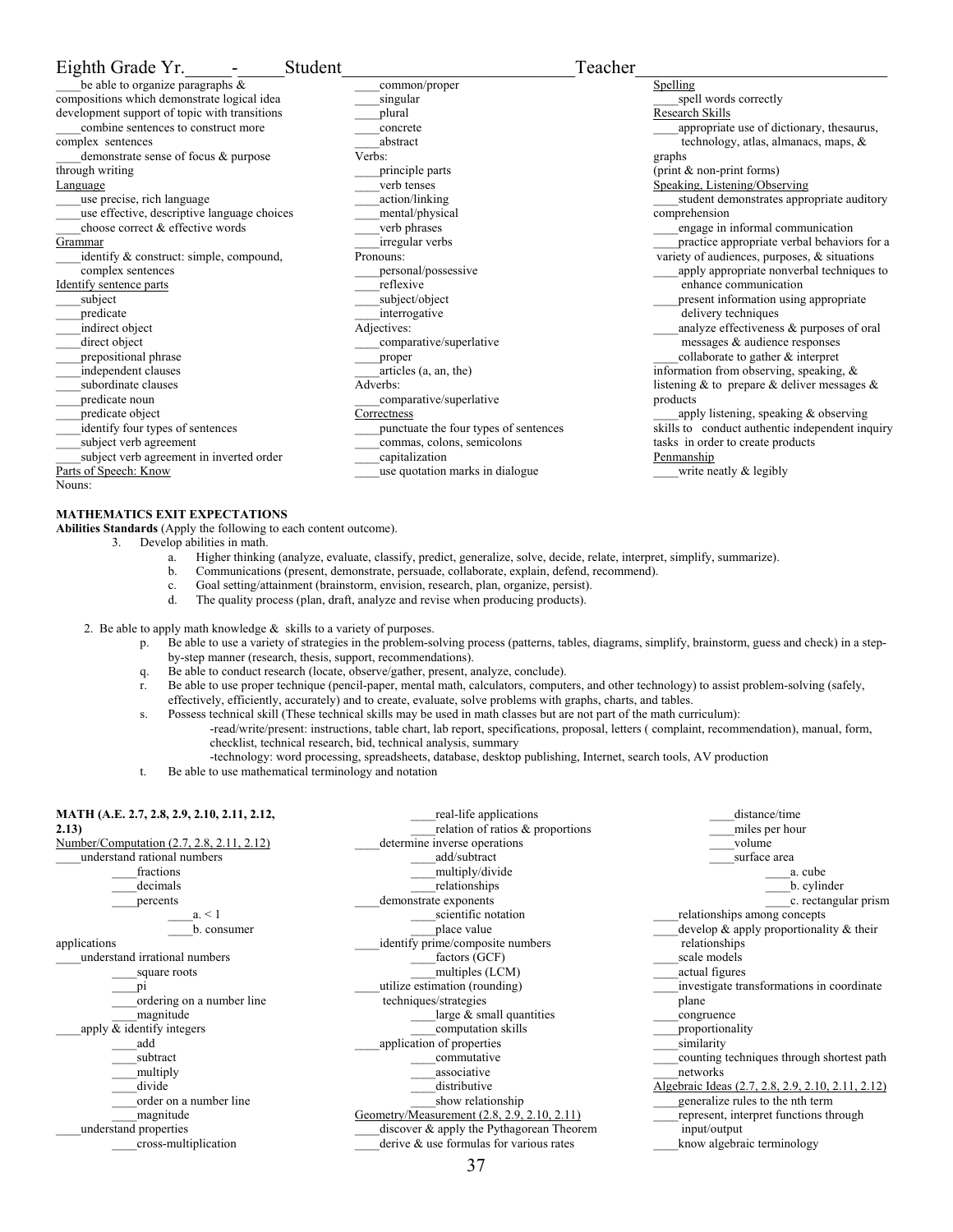#### Eighth Grade Yr. The Student Student Teacher use a variety of methods & representations to create/solve one-two variable linear one & two step equation \_\_\_\_model equations \_\_\_\_solve one step equations solve two step equations \_\_\_\_model inequalities solve inequalities \_\_\_\_explain how change in one variable affects change in another variable distance formula simplify algebraic expressions solve problems involving substitutions \_\_\_\_investigate Cartesian coordinate plan \_\_\_\_organize tables \_\_\_\_plot points \_\_\_\_graph linear functions determine slope determine equation of a line  $(y=mx+b)$ Probability and Statistics (2.8, 2.9, 2.11, 2.13) \_\_\_\_collect, organize, analyze & interpret data \_\_\_\_circle graphs scatter plots box & whisker plots histograms \_\_\_\_make predictions, draw conclusions, & verify results from statistical data & probability experiments select an appropriate graph to represent given data & justify its use \_\_\_\_circle graph line plot box & whisker \_\_\_\_compare data from various types of graphs \_\_\_\_recognize that statistics can be interpreted in many ways \_\_\_\_mean \_\_\_\_median \_\_\_\_mode \_\_\_\_range \_\_\_\_outliners \_\_\_\_gaps \_\_\_\_clusters of data \_\_\_\_analyze situation, such as games of chance, board games, or grading scales, & make predictions using knowledge of probability identify & describe the number of possible arrangements of several objects \_\_\_\_tree diagram basic counting principle \_\_\_\_sample space represented in the form of a list, picture, chart or tree diagram  $\Delta$  investigate  $\&$  explain the role of probability in everyday decision making design & conduct probability experiments & interpret the results explore concepts of randomness  $\&$  independent events determine theoretical probabilities, compare that to experimental results, & explain reasons why there might be differences \_\_\_\_ratio decimal \_\_\_\_percent determine & interpret clusters, quartiles, gaps, & outliners in data

## **SCIENCE EXIT EXPECTATIONS**

**Abilities Standards** (Apply the following to each content outcome).

- 11. Develop abilities in science.
	- a. Higher thinking (analyze, evaluate, classify, predict, decide, estimate, generalize, solve, decide, relate, interpret, simplify).
	- b. Communication (present, demonstrate, persuade, collaborate, explain, defend, recommend).
	- c. Goal setting/attainment (brainstorm, envision, research, plan, organize, persist).
	- d. The quality process (plan, draft, analyze, & revise when producing products).
- 12. Be able to apply science knowledge  $\&$  skills to a variety of purposes.
	- a. Be able to solve problems using the scientific method (research , hypothesis, experimentation, findings, conclusions).
	- b. Be able to conduct research (field research, library research, experimentation).
	- c. Be able to use scientific equipment appropriately (balances, microscopes, meter sticks, beakers).
	- d. Apply knowledge of the relationship between humans, the environment, and the earth's resources (pollution, conservation) to improve the environment.
	- e. Be able to use technology and mathematics in scientific investigations.
		- i. Read/write/present: instructions, table, chart, reports (progress, research, lab), proposal, letters (complaint, request, response), manual, checklist, pamphlet, bid, technical analysis, summary.
			- ii. Technology: word processing, database, desktop publishing
- 13. Be able to communicate designs, procedures, and results of scientific investigations (models and scales).

#### **SCIENCE (A.E. 2.1- 2.6)**

Scientific Inquiry (2.1)

be able to solve problems using the scientific method

be able to conduct field & library research & experimentation

\_\_\_\_be able to use scientific equipment appropriately

be able to integrate technology  $\&$ 

 mathematics in scientific investigations to enhance the gathering & manipulation of data

be able to communicate & defend a scientific argument

be able to understand that scientific history & knowledge influence the design &

interpretation of investigations

\_\_\_\_be able to evaluate results of investigations of other scientists

be able to understand that scientific investigations are conducted for a wide variety of reasons

Physical Science  $(2.2 – 2.6)$ 

\_\_\_\_analyze properties of matter

describe changes in properties of matter

\_\_\_\_determine boiling point of different substances

recognize that different substance have different freezing points

- evaluate gravitational forces & their effect on objects at rest & in motion \_\_\_\_differentiate Newton's Laws of Motion
- \_\_\_\_measure forces on objects (i.e. velocity,

speed, acceleration, momentum, constant

- speed, friction, gravity)
- recognize & separate different types of mixtures

\_\_\_\_investigate transfer of energy (e.g. heat, light, electricity, mechanical motion, sound)

differentiate between the characteristics that identify compounds & their components

- differentiate how elements combine in a multitude of ways to produce compounds
- \_\_\_\_classify substances into categories based upon their reactions
- predict conservation of mass within chemical reactions

recognize that chemical elements do not

break down during normal laboratory reactions analyze  $\&$  differentiate between physical  $\&$ chemical changes

describe the motion of an object can be described by its position, directions of motion, & speed

demonstrate that an object is subjected to balanced forces will remain at rest or will continue to move at a constant speed & in a straight line

recognize that unbalanced forces will cause changes in the speed or direction of an

\_\_\_\_demonstrate how vibrations in materials set up wave like disturbances that spread away

from the source recognize that energy is a property of many substances  $\&$  is associated with heat, light, electricity, mechanical motion, sound, nuclei,

demonstrate the many ways energy is transferred

infer that heat moves in predictable ways Physical Science (2.2-2.6)

identify how light interacts with matter by transmission

\_\_\_\_analyze how the Suns' energy arrives as light with a range of wave lengths

\_\_\_\_demonstrate how electrical circuits provide a means of transferring electrical energy when heat, light, sound, & chemical changes are produced

## Earth Science (2.1-2.6)

\_\_\_\_understand the layers of the Earth

- \_\_\_\_investigate Earth's systems
- \_\_\_\_analyze Earth's history
- \_\_\_\_understand constructive & destructive forces relative to landforms
- \_\_\_\_understand patterns of earthquakes,
- volcanoes, & deposition
- \_\_\_\_understand the rock cycle
- recognize products of the rock cycle each having different chemical composition &

objects' motion

& the nature of a chemical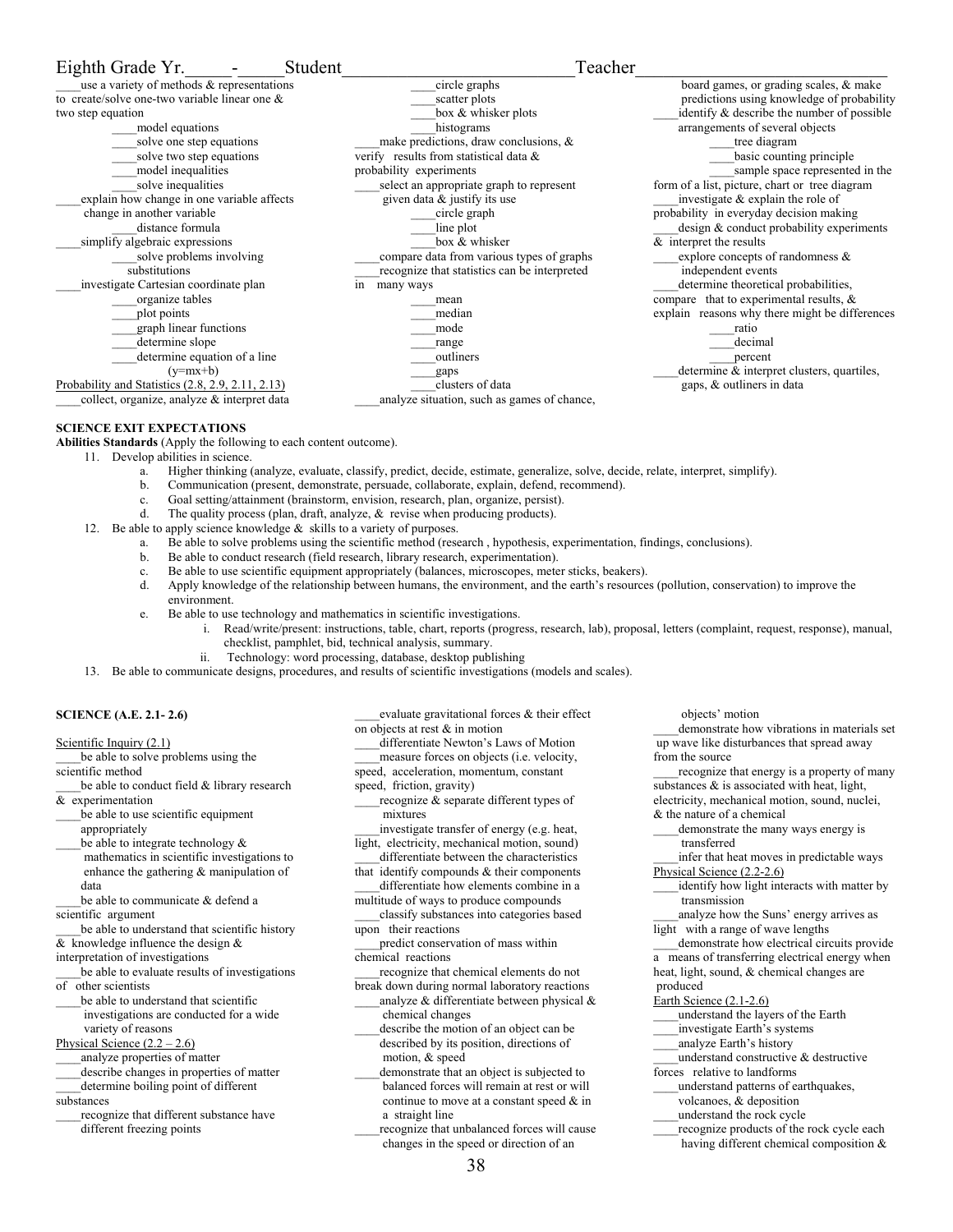## Eighth Grade Yr. The Student Teacher texture

### \_\_\_\_understand the water cycle

- \_\_\_\_understand methods of transportation of minerals to the ocean
- \_\_\_\_understand composition of atmosphere & how it supports all human life
- \_\_\_\_understand how the water cycle affects patterns of weather & climate
- \_\_\_\_understand the Sun is a major source of energy for the Earth
- \_\_\_\_understand how the Sun's energy affects the growth of plants, winds, ocean currents, &
- the water cycle \_\_\_\_understand that tile of the Earth on its axis
- & how that affects the changing of the seasons \_\_\_\_understand climate changes due to changes
- of the Earth's crust & atmosphere \_\_\_\_recognize that small changes in the atmosphere can significantly affect the Earth's climate if the change lasts long enough
- recognize the environmental conditions & life changes that fossils provide

\_\_\_\_recognize how human activities affect Earth's land, water, & atmosphere

- \_\_\_\_understand how the Earth's limited quantity of natural resources affect environment & society
- \_\_\_\_understand how recycling & conservation methods affect humankind & the quality of life on Earth
- understand the components of our solar system including the nine planets, their composition, size, structure, & surface features & orbital pattern
- \_\_\_\_understand the role the sun plays in determining the characteristics of a planet recognize that large numbers of asteroids  $\&$ comets also orbit the Sun

\_\_\_\_understand how the orbit of objects in the

solar system is what determines the day, year & also eclipses

- \_\_\_\_understand that gravity is what keeps the planets in motion around the sun \_\_\_\_understand the size of our Sun as a star
- be able to recognize its location  $&$  shape in the universe
- recognize the type of galaxy in which the Sun lies
- \_\_\_\_recognize that it may take light billions of years to reach Earth due to distance of

other

galaxies

- be able to recognize a constellation
- \_\_\_\_understand that constellations are seen in different locations of the sky in different seasons

Life Science (2.2-2.6)

- Classify & identify living organisms according to their characteristics
- \_\_\_\_7 levels of classification
- \_\_\_\_characteristics of the 5 kingdoms
- Investigate Organisms' Structure
- \_\_\_\_cells
- \_\_\_\_tissues
- \_\_\_\_organs
- \_\_\_\_organ systems
- Investigate Organisms' Function \_\_\_\_cells
- tissues
- \_\_\_\_organs
- \_\_\_\_organ systems
- Investigate Organisms' Growth
- \_\_\_\_cells
- tissues

\_\_\_\_organs \_\_\_\_organ systems Analyze Reproduction \_\_\_\_asexual \_\_\_\_sexual Examine roll of genetics within living organisms heredity \_\_\_\_DNA \_\_\_\_genes/traits \_\_\_\_innate/acquired behaviors Analyze regulation of physiological change & behavioral adaptations homeostasis \_\_\_\_adaptations \_\_\_\_energy relationships/transfers through ecosystems \_\_\_\_populations \_\_\_\_environmental issues \_\_\_\_extinction Applications/Connections in Science (2.2-2.6) describe the effects of science  $\&$ technology on today's society \_\_\_\_explore science careers \_\_\_\_investigate the importance of scientific discoveries in word history \_\_\_\_recognize the role of science in populations, issues related to resources, & environmental changes **PRACTICAL LIVING/HEALTH (A.E. 2.29,** 

**2.30, 2.31, 2.32, 2.33)** \*Can be integrated into other content areas

Individual Well Being (2.29)

- \_\_\_\_practice group processing strategies (e.g. collaboration) (s.s. & l.a.)
- practice conflict resolution strategies (s.s  $\&$ l.a.)
- describe the structure  $&$  functions of body systems (e.g. reproductive, digestive, & circulatory) (science)
- identify abstinence as the only sure means of preventing pregnancy & STD's (science)
- Consumer Decisions (2.30)
- compare products by price, quality,  $\&$  availability to make informed decisions (math  $& 1$ .a.)

consider environmental issues when making consumer decisions (science)

- \_\_\_\_describe budgeting procedures for achieving short & long-term goals (math)
- Personal Wellness (2.31)
- \_\_\_\_recognize the strategies to maintain personal safety in the area of traffic &

transportation related areas

\_\_\_\_practice basic first aid for a variety of life threatening emergencies (e.g. choking, shock, poisoning)

- \_\_\_\_describe how diet, exercise, rest, & other
- choices affect body systems & the way they
- work together to maintain health describe the role of nutrients needed for proper growth & development
- identify & implement how dietary guidelines,
	- the food pyramid, & other nutrition resources are used in making daily food choices

determine the impact of how diet, exercise, rest & other nutritious choices affect appearance, performance, & disposition

\_\_\_\_describe the effects of diet, exercise & rest on body systems

recognize the risk factors, transmission &

prevention of communicable diseases (e.g. hepatitis, colds, influenza, mononucleosis, TB, AIDS/HIV/STD's) & the impact of those diseases on personal health describe risk factors for non-communicable diseases among adolescents (e.g. cancer, diabetes, high blood pressure). \_\_\_\_practice the disease prevention strategies of communicable diseases (e.g. colds, hepatitis, influenza, TB, mononucleosis, AIDS/HIV/STD's) identify consequences & risks of adolescents behavioral choices (e.g. tobacco, alcohol, & other drug use, sexual involvement, violent behaviors) & alternatives to situations faced by adolescents Mental Wellness (2.32) recognize the symptoms, cause,  $\&$ treatment of mental illness (e.g. depression, anxiety) assess consequences  $\&$  risks of choices  $\&$ actions of smoking, drinking & other drug use of adolescents & how they affect physical & emotional health identify the resources that are available to fight drug addiction (e.g. guidance, FRYSC, drug counselor) \_\_\_\_explain the effects of eating disorders on individuals & their families & their need for counseling for healthy body image \_\_\_\_practice strategies for dealing with peer pressure, managing stressful situations, & preventing violence \_\_\_\_practice time management & decision making strategies for stressful situations (test taking, deadlines, etc.) \_\_\_\_practice setting long term goals to promote mental & emotional health Community Services (2.33) identify the health & safety hazards encountered by adolescents (e.g. explosives, firearms, hazardous waste) recognize services & resources available in the communities (e.g. health dept., vol. Health org.) \_\_\_\_recognize the relationships of governmental standards (e.g. OSHA, inspections) as they relate to health  $&$  safety describe the role of individuals  $\&$  society in preserving resources \_\_\_\_recognize the health-related problems in local, state, national & international communities PRACTICAL LIVING/PHYSICAL EDUCATION (A.E. 2.31, 2.34, 2.35) Personal Wellness (2.31) \_\_\_\_describe body changes following regular participation in physical activity relate impact of exercise & nutritional practices on the way adolescents look, feel, & perform relate benefits of exercise & fitness to physical development evaluate their own health related fitness \_\_\_\_monitor intensity of exercise (e.g. resting, heart rate, recovery time) apply principles of fitness training & conditioning in activities identify the impact of exercise  $\&$ nutritional practices on adolescent's looks, feelings & performance Psychomotor Skills (2.34) \_\_\_\_applies movement concepts in various games & sports activities \_\_\_\_demonstrates principles of motor skill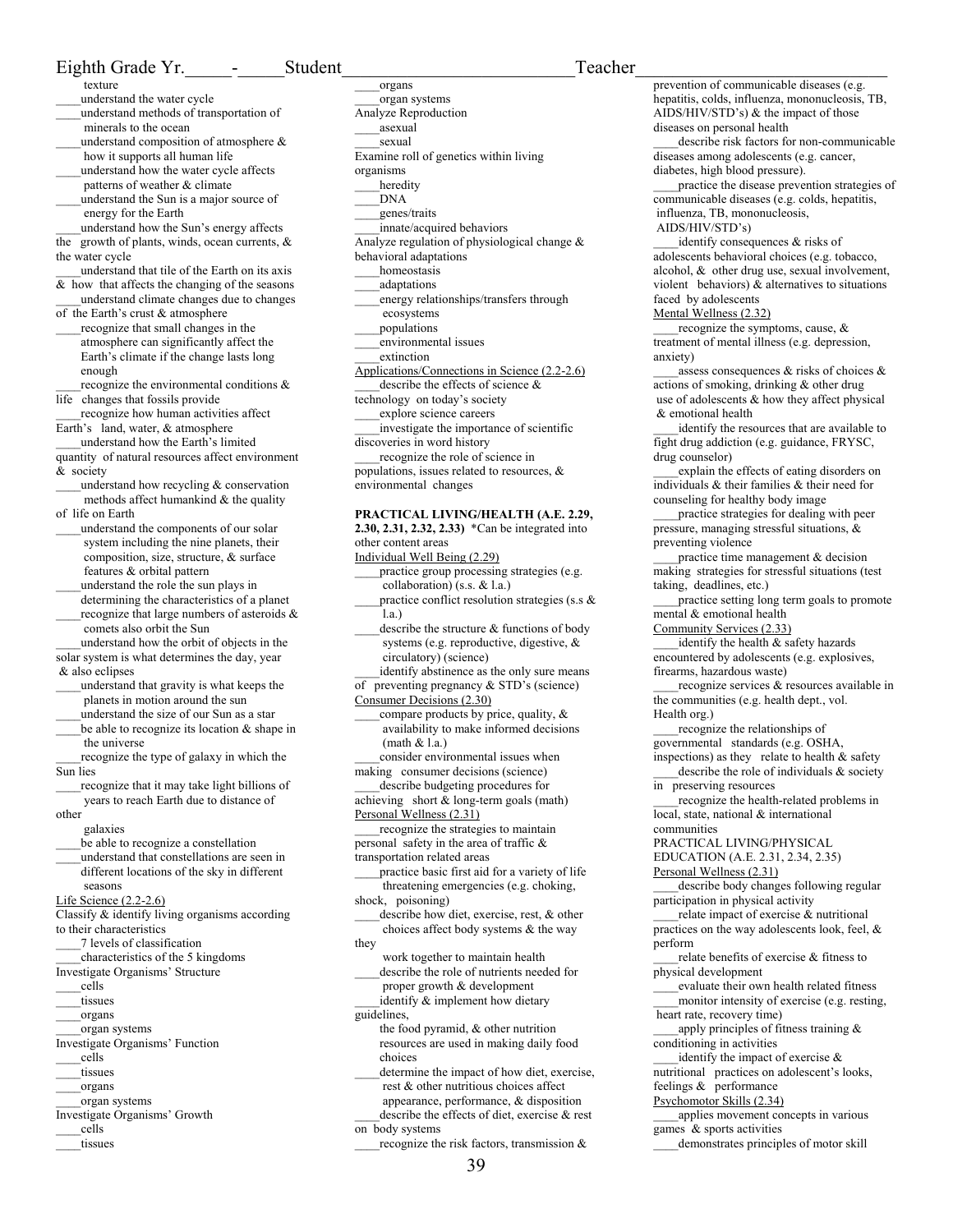## Eighth Grade Yr. The Student Teacher

 refinement use basic offensive  $\&$  defensive strategies

in games and/or sports \_\_\_\_critique transitional movement sequences

& patterns to make recommendations for improvement

\_\_\_\_develop transitional motor skills for

## **SOCIAL STUDIES EXIT EXPECTATIONS**

**Abilities Standards** (Apply the following to each content outcome).

- 7. Develop abilities in social studies.
	- a. Higher thinking (analyze, evaluate, classify, predict, decide, estimate, generalize, solve, relate, interpret, simplify).

basketball)

- b. Communications (present, demonstrate, collaborate, explain, defend, recommend) using appropriate vocabulary.
- c. Goal setting/attainment (brainstorm, envision, research, plan, organize, persist).
- d. The quality process (plan, draft, analyze, & revise when producing products).
- 8. Be able to apply social studies knowledge & skills to a variety to purpose.
	- a. Be able to conduct & present research (locate/observe/gather information, analyze a situation, draw a conclusion, predict an outcome, support a position, create a model & explain a process).
	- b. Be able to relate social studies to your life.

#### **SOCIAL STUDIES (A.E. 1.2, 1.11, 2.14, 2.16, 2.17, 2.18, 2.19, 2.20, GOALS 3, 4, 5, 6)**

write using social studies concepts  $\&$ 

vocabulary

develop open response & writing portfolio pieces through the content area

#### History (2.20)

recognize importance of major historical U.S. documents (e.g. Magna Carta, Declaration of Independence, Articles of Confederation,

Constitution, Bill of Rights) realize origin of early American settlers & why they came (e.g. Africans, Europeans) identify colonial life, religion & forms of

- government know causes, effects, & outcome of
- Revolutionary War
- know causes, effects & outcome of War of 1812

\_\_\_\_understand Jacksonian "democracy"

\_\_\_\_demonstrate an awareness of the effects the crusades had on world wide trade see the relevancy of the Industrial

Revolution  $\&$  its effects

- \_\_\_\_understand reasons for Western expansion (e.g. Manifest Destiny)
- \_\_\_\_know leading causes of Civil War

 (e.g.admission of slave/non-slave states to Union, cultural/economic differences between the North & the South)

have knowledge of major programs

designed to rebuild South after the war (e.g. know success/failures)

Geogrpahy (2.19)

- \_\_\_\_understand technologies influence on human/environment interaction
- know the five themes of geography
- \_\_\_\_know how current events are influenced by geography
- recognize the importance of

human/physical environment patterns

explain characteristics of settlements & modifications

\_\_\_\_understand how settlement patterns influence U.S. culture

- \_\_\_\_understand physical environments' affects on settlements
- \_\_\_\_know migration & settlement patterns in early world civilizations

Economics (2.18) \_\_\_\_understand the concept of imbalance

between unlimited wants/limited resources \_\_\_\_analyze advertisements, consider personal

 participation in games, activities, & rhythmic movements (baseball, soccer,

in performance in games and/or sports analyze object manipulation to make

recommendations for improvement

develop techniques to achieve consistency

- finances & examine opportunity costs explain how price of goods  $\&$  service are
- determined by supply & demand recognize that all societies must deal with
- questions about production, distribution & consumption examine the basic economic questions

considered by producers

examine how problems of scarcity cause the creation of economic systems

- compare the two types of economies, traditional command or market
- \_\_\_\_explore various economic institutions
- \_\_\_\_explain how markets help buyers & sellers
- understand the use of money  $&$  the value of goods & services
- \_\_\_\_explore how resources are used to make goods/services
- \_\_\_\_examine relationship between risk verses profits

\_\_\_\_investigate how competition impacts the price of goods/services

Government and Civics (2.14, 2.15)

- students will be able to recognize  $\&$
- analyze different sources & forms of
- governments over time (e.g. monarch,

parliamentary , republic, democracy,

- socialism)
	- demonstrate knowledge of U.S. system of government including system of checks & balances
	- \_\_\_\_understand how individuals function in democratic society
- \_\_\_\_know the constitution establishes a limited government with powers shared among different levels

\_\_\_\_understand that governments formed to establish order, provide security & meet common goals

understand that various regional  $&$  geographical factors influence how governments function

examine the rights & responsibilities of individuals in American society by analyzing democratic principles (eg. liberty, justice) Culture & Society (2.16, 2.17)

examine the concept of culture (e.g. skills, tradition, language, art, & beliefs) in past civilizations, the U.S., & the modern world

investigate  $\&$  compare how cultures  $\&$ social institutions have & do address human needs in past civilizations, the U.S., & the modern world

analyze  $\&$  give examples of social interactions, including conflict & cooperation, among individuals & groups of past civilizations, the U.S. & the modern world

### *VOCATIONAL STUDIES (A.E. 2.36, 2.37, 2.38)*

Career Path Options (2.36)\*School Guidance Counselor

- determine personal strengths, interests, & abilities( e.g. aptitude test, interest inventories)
- develop a career plan
- \_\_\_\_understand educational achievement
- determines career opportunities know career choice determines life roles &
- life styles (e.g. income yields purchasing power) \_\_\_\_understand geographic area determines
- career options (ex. Occupational clusters)
- Transition Skills (2.37) \*Social Studies
- \_\_\_\_demonstrate mediation/facilitation skills in
- conflict resolution & problem solving
- identify good/bad work ethics (e.g. punctuality, honesty)
- \_\_\_\_select appropriate technological devices for specific purposes
- know valued employability attributes (e.g. communication skills, dependability)

\_\_\_\_demonstrate personal behavior affects

safety of self & others

Opportunity Planning (2.38) \*School Guidance **Counselor** 

- have transition plan in place from middle to high school
- $develop$  intermediate  $&$  short-term goals
- \_\_\_\_evaluate personal presentation skills
- \_\_\_\_examine the concept of net working/
- teamwork
- \_\_\_\_act as a mentor
- develop & use strategies to highlight personal strengths
- 
- Lifetime Activity (2.35) demonstrates sportsmanship

activity

performance in games/sports

demonstrates techniques  $\&$  skills related to

identify benefits of regular participation in leisure, recreational, & competitive physical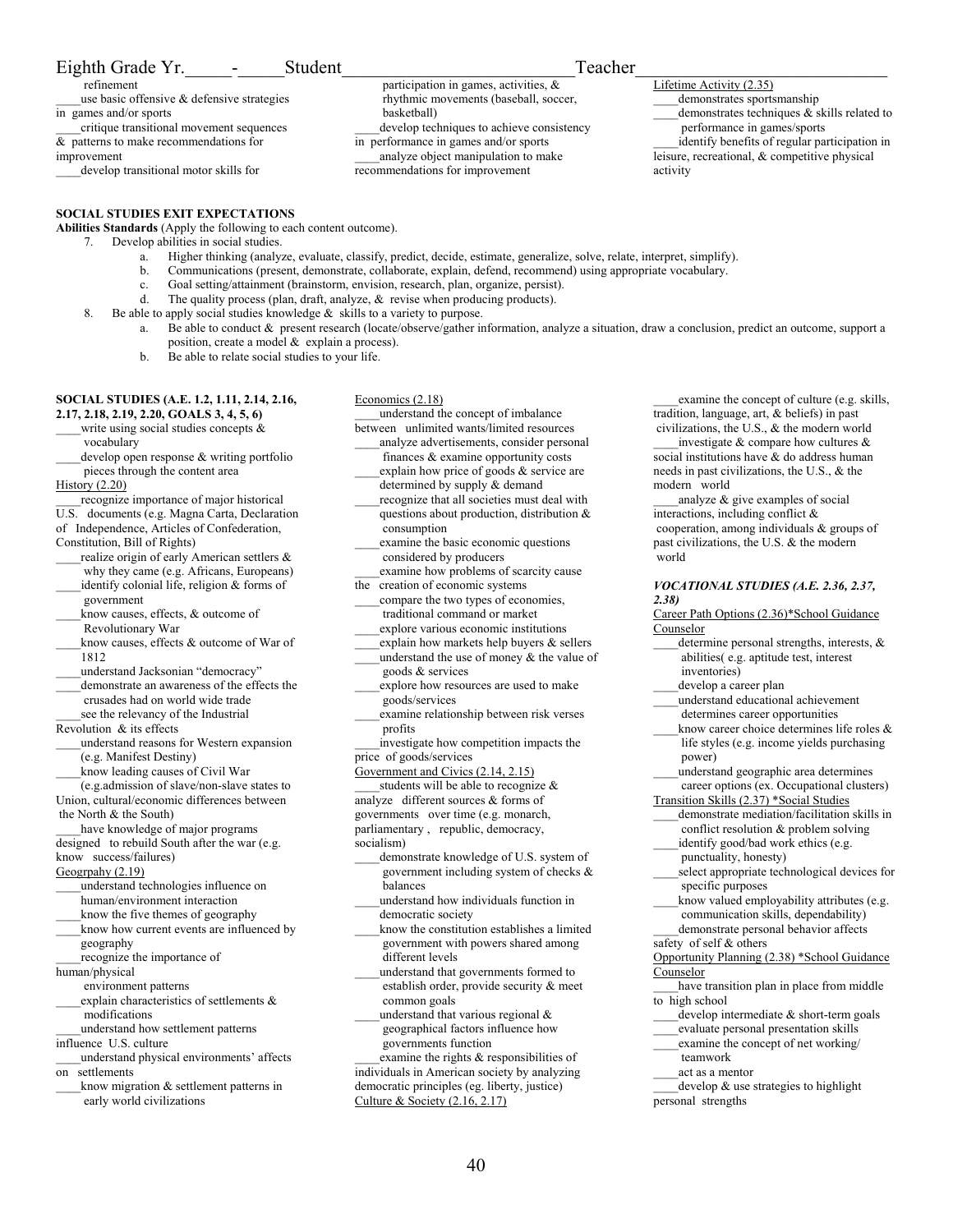## Eighth Grade Yr. The Student Contract Student Contract Contract Contract Contract Contract Contract Contract Contract Contract Contract Contract Contract Contract Contract Contract Contract Contract Contract Contract Contr

**VISUAL ARTS STANDARDS EXIT EXPECTATIONS Ability Standards** (Apply the following to each content outcome).

1. Develop abilities in visual arts.

- a. Higher thinking (analyze, evaluate, classify, decide, compare).
- b. Communications (present, persuade, collaborate, explain, recommend).
- c. Goal setting/attainment (brainstorm, envision, research, plan, organize, persist).
- d. The quality process (imitate, explore, notate, improvise, revise rehearse).

2. Be able to apply abilities within visual arts to a variety of purposes.

- a. Understand and recognize that visual arts is a way of expressing the culture and history of a particular group of people.
	- b. Be able to create and explain a piece of art.
	- c. Be able to communicate an idea through a work of art.
	- Be able to use different art elements to compare various works of art.

#### **ARTS AND HUMANITIES (A.E. 1.13, 2.22, 2.23, 2.24, 2.25, 2.26, 2.27)**

\_\_\_\_use appropriate art vocabulary as it relates to the analysis of art works, periods, & cultures (social studies)

### Elements of Visual Arts (A.E. 1.13, 2.22 – 2.26)

effectively write about the elements  $\&$ principles of design as they relate to works of art

interpret works of art with attention given to the elements of art: line, shape, color, form, texture, space, & value with emphasis placed on shade (tint, shades), Color Group (monochromatic), space (positive/negative & perspective) & value (line-shadow)

interpret works of art with attention given to principles of art such as repetition, pattern, balance, emphasis contrast, rhythm, proportion, & movement (emphasis placed on symmetry/asymmetry, focal point, light & dark, proportion, & movement)

identify & describe a variety of art media: two dimensional (crayon, pencil, fabric, yarn, paint-tempera & water color, ink & pastels) three dimensional (clay, paper-mache', found objects (e.g. wood, glass, metal & stone)

students will effectively convey their knowledge of the art processes focussing on two dimensional art (painting, fabric design, print making & mosaics) & three dimensional art (ceramics, sculpture, & architecture)

\_\_\_\_demonstrate understanding subject matter (e.g. landscape, portrait, still life, abstract, & non objective art)

describe  $\&$  compare the characteristics  $\&$ purposes of art representing cultures (e.g. Near Eastern, African, European, Native American, Asian, & Latin American), historical periods, & styles (e.g. Renaissance, 19th Century Impressionism, Realism, Naturalism)

recognize art as having purpose (e.g. ritual, to imitate nature, be expressive & have a narrative meaning)

be able to effectively use varieties of art media, processes & subject matter to communicate ideas, feelings, & experiences

## **DANCE EXIT EXPECTATIONS**

**Ability Standards** (Apply the following to each content outcome).

- 1. Develop abilities in dance.
	- a. Higher thinking (analyze, evaluate, classify, interpret, perform, create, describe).
	- b. Communications (express emotion, listen, respond).
	- c. Goal setting/attainment (understand, notate, organize, demonstrate, practice).
	- d. The quality process (plan, draft, improvise, rehearse, critique, and revise when producing products).

differentiate dance movements from

analyze, interpret, & differentiate use of compositional form/body alignment (e.g. ABA, call & response, narrative, balance, isolation of body parts, evaluation, landing)

- 7. Be able to apply abilities within dance to a variety of purposes.
	- a. Understand and recognize that dance is a way of expressing the culture and history of a particular group of people.

athletic or pedestrian movement

- b. Be able to use movement ideas to compare a dance.
- c. Be able to create and perform a creative dance and/or a folk dance.
- d. Be able to create and perform with a partner a dance that has a theme.
- e. Be able to communicate an idea through dance with a unified beginning, middle, and end.
- f. Be able to perform a folk dance.

## **DANCE (A.E. 1.15, 2.22 – 2.26)**

#### *Responding*

\_\_\_\_awareness of dance vocabulary (e.g. space,

- time, rhythm pattern, force)
- \_\_\_\_express thoughts/feelings in dance
- awareness of loco-motor movement (e.g.

step, hop, grapevine, polka, waltz, two-step)

identify non loco-motor movement (e.g.

push, pull, fall, dodge, sway, rise)

## **MUSIC EXIT EXPECTATIONS**

**Ability Standards** (Apply the following to each content outcome).

- 1. Develop abilities in dance.
	- i. Higher thinking (analyze, evaluate, classify, interpret, perform, create, describe).
	- Communications (express emotion, listen, respond).
	- k. Goal setting/attainment (understand, notate, organize, demonstrate, practice).
	- l. The quality process (imitate, explore, notate, improvise, revise rehearse).
	- Be able to read, write, perform, and listen to music for a variety of purposes.
		- a. Be able to express emotion and meaning through music as an essential and integral part of human existence.
		- b. Understand other cultures through music by listening, singing, and playing instruments.
		- c. Know that music is "the universal language".
		- d. Be able to sing and play, listen to and enjoy music.
		- e. Be able to use electronic media.
		- f. Be able to appreciate musical heritage.
		- g. Be able to appreciate the connections between music and the other arts and humanities.
		- h. Be able to read music notation.
		- i. Understand advanced elements of music through group performance.

**LITERATURE** *\*Language Arts* 

*Elements of Literature* 

- \_\_\_\_characterization
- \_\_\_\_define (plot, structure, characters, point of views, setting, language, style, theme)
- *Literary Characteristics*
- \_\_\_\_Identify/differentiate fiction vs non-fiction \_\_\_\_literary genres (e.g. folk literature, poetry,

essays, plays, short stories, novels)